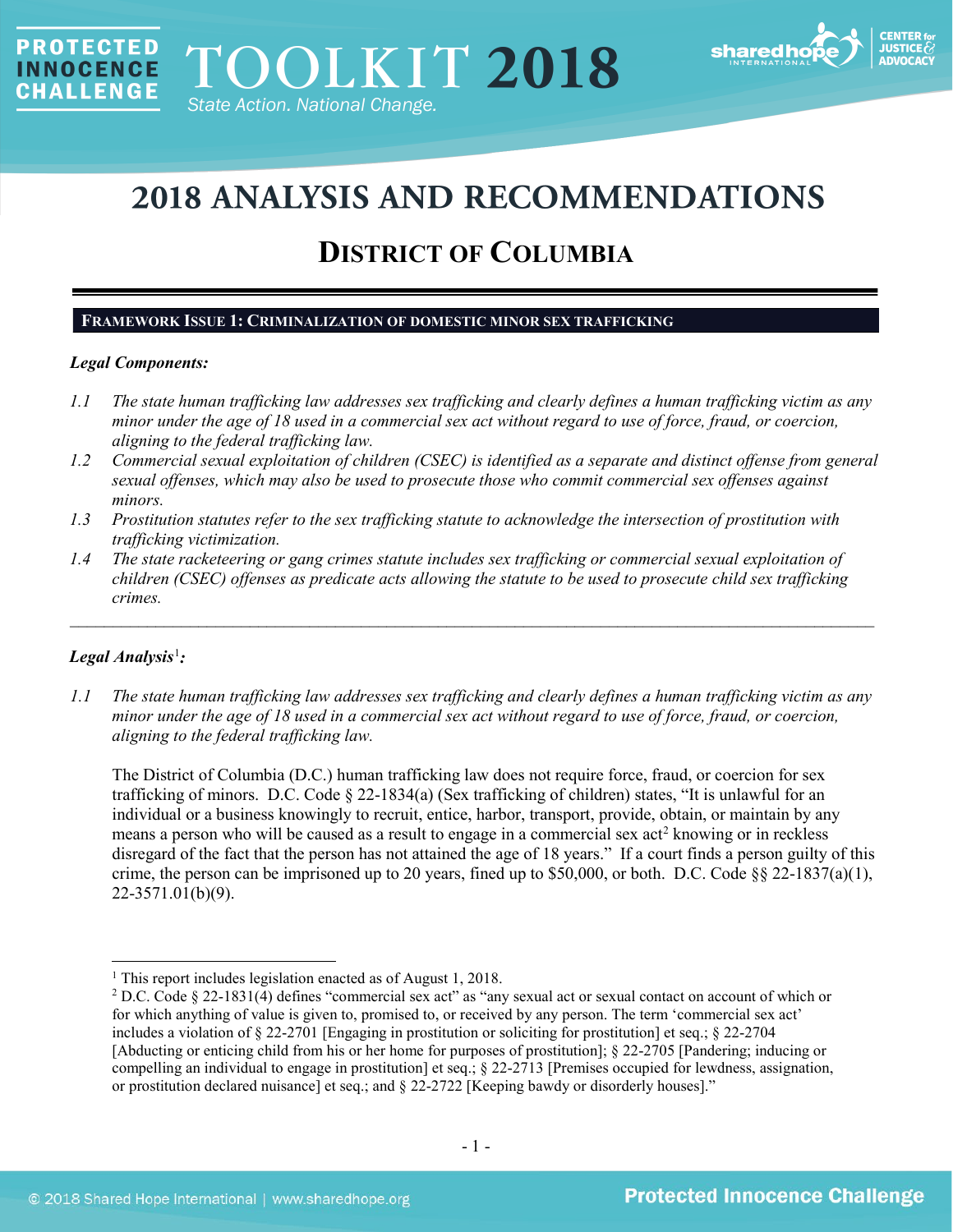*1.2 Commercial sexual exploitation of children (CSEC) is identified as a separate and distinct offense from general sexual offenses, which may also be used to prosecute those who commit commercial sex offenses against minors.*

The following laws criminalize CSEC in D.C.:

- 1. D.C. Code § 22-2704(a) (Abducting or enticing child from his or her home for purposes of prostitution; harboring such child) makes it a crime "for any person, for purposes of prostitution, to: (1) Persuade, entice, or forcibly abduct a child under 18 years of age from his or her home or usual abode, or from the custody and control of the child's parents or guardian; or (2) Secrete or harbor any child so persuaded, enticed, or abducted from his or her home or usual abode, or from the custody and control of the child's parents or guardian." This is a felony punishable by imprisonment up to 20 years, a fine not to exceed \$50,000, or both. D.C. Code §§ 22-2704(b), 22-3571.01(b)(9).
- 2. D.C. Code § 22-2705(a) (Pandering; inducing or compelling an individual to engage in prostitution) makes it illegal to do the following:

(1) Place or cause, induce, entice, procure, or compel the placing of any individual in the charge or custody of any other person, or in a house of prostitution, with intent that such individual shall engage in prostitution;

(2) Cause, compel, induce, entice, or procure or attempt to cause, compel, induce, entice, or procure any individual:

- (A) To reside with any other person for the purpose of prostitution;
- (B) To reside or continue to reside in a house of prostitution; or
- (C) To engage in prostitution; or

(3) Take or detain an individual against the individual's will, with intent to compel such individual by force, threats, menace, or duress to marry the abductor or to marry any other person.

When the victim of this crime is under 18, the offender is guilty of a felony punishable by imprisonment up to 20 years, a fine not to exceed \$50,000, or both. D.C. Code §§ 22-2705(c)(2), 22-3571.01(b)(9).

3. D.C. Code § 22-2707(a) (Procuring; receiving money or other valuable thing for arranging assignation) makes it illegal for a person "to receive any money or other valuable thing for or on account of arranging for or causing any individual to engage in prostitution or a sexual act or contact." If the victim is under 18, this felony is punishable by imprisonment up to 20 years, a fine not to exceed \$50,000, or both. D.C. Code §§ 22-2707(b)(2), 22-3571.01(b)(9).

Although the following statutes are not specifically for commercial sexual exploitation cases, the following offenses may also be used to prosecute CSEC cases:

1. D.C. Code § 22-3008 (First degree child sexual abuse) makes it a crime when a person "being at least 4 years older than a child, engages in a sexual act<sup>[3](#page-1-0)</sup> with that child or causes that child to engage in a sexual act." For purposes of the chapter on "sexual abuse," "child" is defined as "a person who has not yet attained the age of 16 years" for those offenses classified as sex offenses and general sexual abuse. D.C. Code  $\S 22-3001(3)$ . This is a Class A felony punishable by up to life imprisonment and a possible fine up to \$250,000. D.C. Code § 22-3008. "However, the court may impose a prison sentence in excess of 30

<span id="page-1-0"></span><sup>&</sup>lt;sup>3"</sup>Sexual act" is defined as "(A) The penetration, however slight, of the anus or vulva of another by a penis; (B) Contact between the mouth and the penis, the mouth and the vulva, or the mouth and the anus; or (C) The penetration, however slight, of the anus or vulva by a hand or finger or by any object, with an intent to abuse, humiliate, harass, degrade, or arouse or gratify the sexual desire of any person. (D) The emission of semen is not required for the purposes of subparagraphs  $(A)$ – $(C)$  of this paragraph." D.C. Code § 22-3001(8).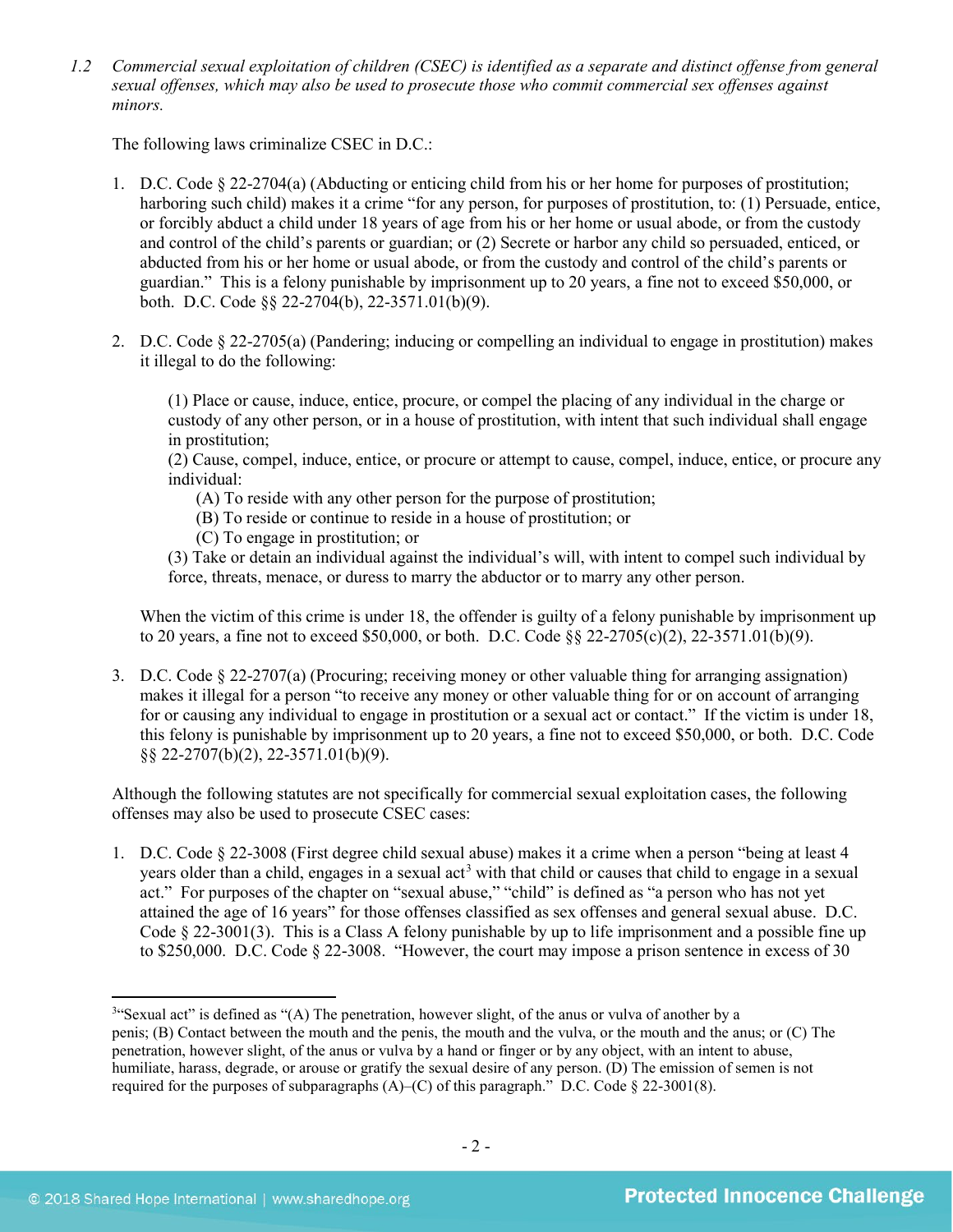years only in accordance with § 22-3020 [Aggravating circumstances] or § 24-403.01 (b-2) [Aggravating circumstances, one or more of which must exist for a sentence to exceed 30 years]." D.C. Code § 22-3008.

- 2. D.C. Code § 22-3009 (Second degree child sexual abuse) establishes a crime when a person "being at least [4](#page-2-0) years older than a child, engages in sexual contact<sup>4</sup> with that child or causes that child to engage in sexual contact." A convicted offender may be sentenced to imprisonment up to 10 years and a possible fine not to exceed \$25,000. D.C. Code §§ 22-3009, 22-3571.01(b)(7).
- 3. D.C. Code § 22-3009.01 (First degree sexual abuse of a minor) establishes a crime when a person "being 18 years of age or older, is in a significant relationship<sup>[5](#page-2-1)</sup> with a minor,<sup>[6](#page-2-2)</sup> and engages in a sexual act with that minor or causes that minor to engage in a sexual act." If guilty, the individual may be imprisoned up to 15 years, fined up to \$37,500, or both. D.C. Code §§ 22-3009.01, 22-3571.01(b)(8).
- 4. D.C. Code § 22-3009.02 (Second degree sexual abuse of a minor) occurs when a person "being 18 years of age or older, is in a significant relationship with a minor and engages in a sexual contact with that minor or causes that minor to engage in a sexual contact." If guilty, the individual may be sentenced to imprisonment up to 7.5 years, a fine not to exceed \$25,000, or both. D.C. Code § 22-3009.02, 22- 3571.01(b)(7).
- 5. D.C. Code § 22-3010 (Enticing a child or minor) states in part,
	- (a) Whoever, being at least 4 years older than a child or being in a significant relationship with a minor, (1) takes that child or minor to any place for the purpose of committing any offense set forth in §§ 22-3002 to 22-3006 [Sexual abuse in the first through fourth degrees and Misdemeanor sexual abuse] and 22-3008 to 22-3009.02 [First degree child sexual abuse, Second degree child sexual abuse, First degree sexual abuse of a minor, Second degree sexual abuse of a minor], or (2) seduces, entices, allures, convinces, or persuades or attempts to seduce, entice, allure, convince, or persuade a child or minor to engage in a sexual act or contact shall be imprisoned for not more than 5 years or may be fined not more than the amount set forth in [section 101 of the Criminal Fine Proportionality Amendment Act of 2012], or both.

(b) Whoever, being at least 4 years older than the purported age of a person who represents himself or herself to be a child, attempts

(1) to seduce, entice, allure, convince, or persuade any person who represents himself or herself to be a child to engage in a sexual act or contact, or

(2) to entice, allure, convince, or persuade any person who represents himself or herself to be a child to go to any place for the purpose of engaging in a sexual act or contact shall be imprisoned for not more than 5 years or may be fined not more than the amount set forth in  $\S 22-3571.01^7$  $\S 22-3571.01^7$  $\S 22-3571.01^7$ , or both.

l

<span id="page-2-1"></span><span id="page-2-0"></span><sup>4</sup> "Sexual contact" is defined as "the touching with any clothed or unclothed body part or any object, either directly or through the clothing, of the genitalia, anus, groin, breast, inner thigh, or buttocks of any person with an intent to abuse, humiliate, harass, degrade, or arouse or gratify the sexual desire of any person." D.C. Code § 22-3001(9). <sup>5</sup> "Significant relationship" is defined as including "[a] legal or de facto guardian or any person, more than 4 years older than the victim, who resides intermittently or permanently in the same dwelling as the victim." D.C. Code  $\S$ 22-3001(10)(B).

<span id="page-2-2"></span><sup>&</sup>lt;sup>6</sup> "Minor" is defined as "a person who has not yet attained the age of 18 years." D.C. Code  $\S$  22-3001(5A).

<span id="page-2-3"></span><sup>7</sup> Pursuant to D.C. Code § 22-3571.01, if a crime carries a maximum of 5 years of incarceration the proportional maximum fine is \$12,500.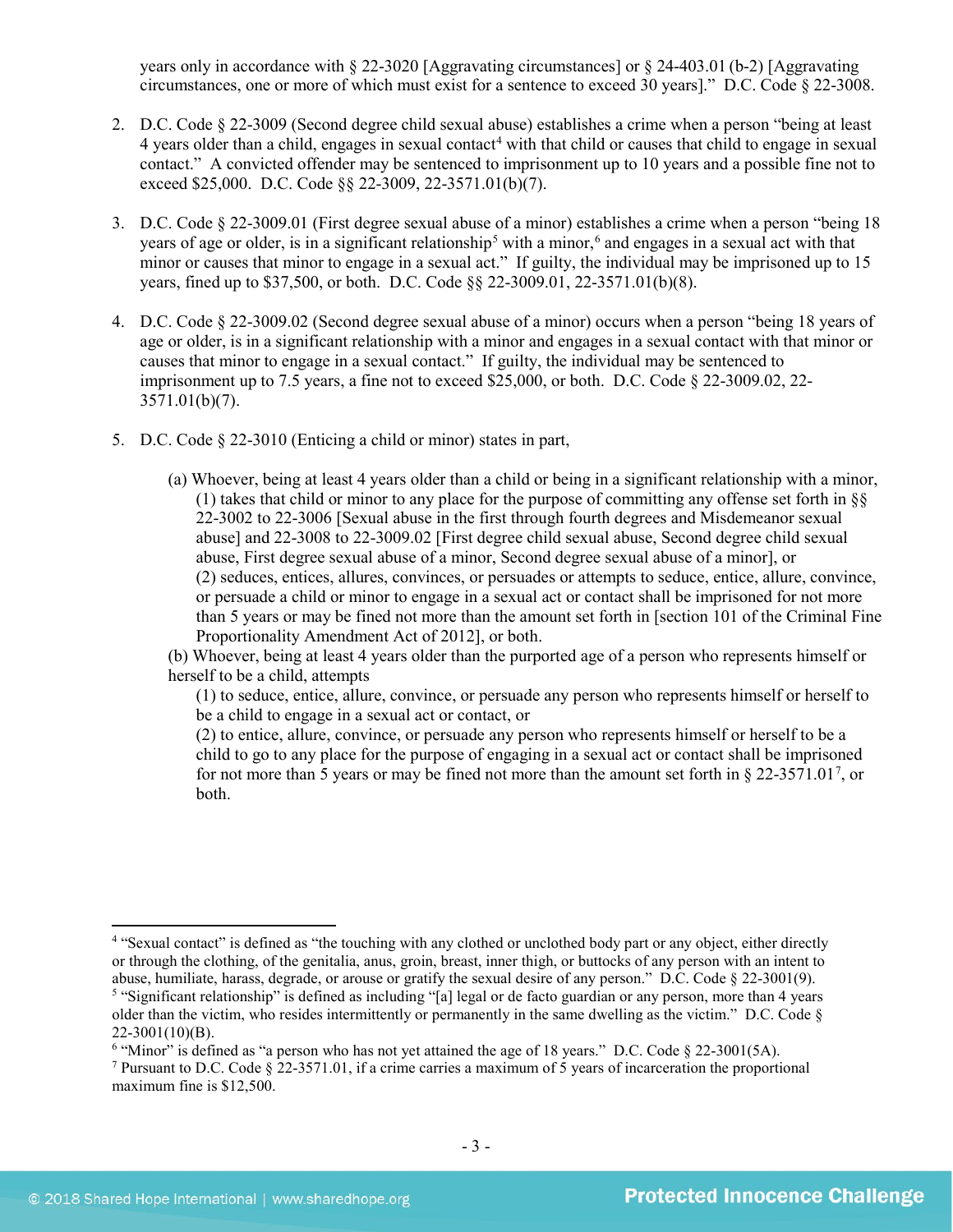- 6. Using the Internet to purchase commercial sex acts could potentially be charged under D.C. Code § 22- 3010.02 (Arranging for a sexual contact with a real or fictitious child).[8](#page-3-0) D.C. Code § 22-3010.02(a) states, "It is unlawful for a person to arrange to engage in a sexual act or sexual contact with an individual (whether real or fictitious) who is or who is represented to be a child at least 4 years younger than the person, or to arrange for another person to engage in a sexual act or sexual contact with an individual (whether real or fictitious) who is or who is represented to be a child of at least 4 years younger than the person. For the purposes of this section, arranging to engage in a sexual act or sexual contact with an individual who is fictitious shall be unlawful only if the arrangement is done by or with a law enforcement officer."
- *1.3 Prostitution statutes refer to the sex trafficking statute to acknowledge the intersection of prostitution with trafficking victimization.*

The District of Columbia's prostitution law, D.C. Code § 22-2701 (Engaging in prostitution or soliciting for prostitution), does not refer to the human trafficking law when the person engaged in prostitution is a minor.

- 1.3.1 Recommendation: Amend D.C. Code § 22-2701 (Engaging in prostitution or soliciting for prostitution) to refer to D.C. Code § 22-1834 (Sex trafficking of children) to acknowledge the intersection of prostitution with trafficking victimization.
- *1.4 The state racketeering or gang crimes statute includes sex trafficking or commercial sexual exploitation of children (CSEC) offenses as predicate acts allowing the statute to be used to prosecute child sex trafficking crimes.*

Although District of Columbia has not enacted a racketeering statute, the criminal street gangs law is broad enough to include any felony as predicate activity. Pursuant to D.C. Code § 22-951 (Criminal street gangs),

(a) (1) It is unlawful for a person to solicit, invite, recruit, encourage, or otherwise cause, or attempt to cause, another individual to become a member of, remain in, or actively participate in what the person knows to be a criminal street gang.

<span id="page-3-2"></span>(2) A person convicted of a violation of this subsection shall be fined not more than the amount set forth in § 22-3571.01, [9](#page-3-1) or imprisoned for not more than 6 months, or both.

(b) (1) It is unlawful for any person who is a member of or actively participates in a criminal street gang to knowingly and willfully participate in any felony or violent misdemeanor committed for the benefit of, at the direction of, or in association with any other member or participant of that criminal street gang.

(2) A person convicted of a violation of this subsection shall be fined not more than the amount set forth in [section 101 of the Criminal Fine Proportionality Amendment Act of 2012] or imprisoned for not more than 5 years, or both.

- (c) (1) It is unlawful for a person to use or threaten to use force, coercion, or intimidation against any person or property, in order to:
	- (A) Cause or attempt to cause an individual to:
		- (i) Join a criminal street gang;
		- (ii) Participate in activities of a criminal street gang;
		- (iii) Remain as a member of a criminal street gang; or
		- (iv) Submit to a demand made by a criminal street gang to commit a felony in violation of
		- the laws of the District of Columbia, the United States, or any other state; or

<span id="page-3-0"></span><sup>8</sup> According to the editor's note below this statute on Lexis, "Section 209b of D.C. Law 10-257, as added by D.C. Law 18- (Act 18-722),  $\S$  11(a), was codified as this section by LexisNexis. If the act section is codified by the Codification Counsel, it may be placed elsewhere in the D.C. Code."

<span id="page-3-1"></span><sup>9</sup> Pursuant to D.C. Code § 22-3571.01, if a crime carries a maximum of 6 months of incarceration the proportional maximum fine is \$1,000.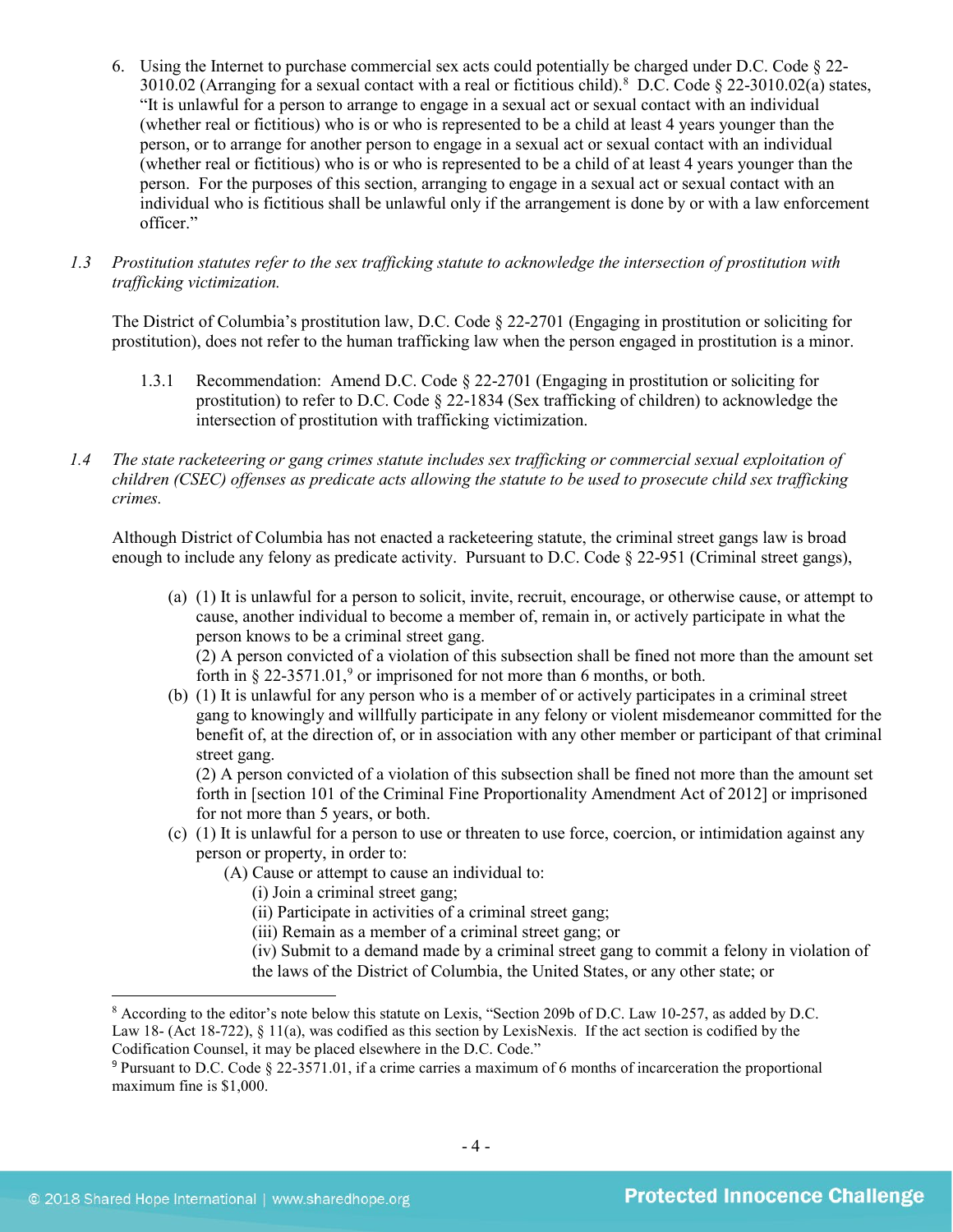- (B) Retaliate against an individual for a refusal to:
	- (i) Join a criminal street gang;
	- (ii) Participate in activities of a criminal street gang;
	- (iii) Remain as a member of a criminal street gang; or
	- (iv) Submit to a demand made by a criminal street gang to commit a felony in violation of the laws of the District of Columbia, the United States, or any other state.

(2) A person convicted of a violation of this subsection shall be fined not more than the amount set forth in [section 101 of the Criminal Fine Proportionality Amendment Act of 2012], or imprisoned for not more than 10 years, or both.

- (d) The penalties under this section are in addition to any other penalties permitted by law.
- (e) For the purposes of this section, the term:
	- (1) "Criminal street gang" means an association or group of 6 or more persons that: (A) Has as a condition of membership or continued membership, the committing of or actively participating in committing a crime of violence, as defined by  $\S 23-1331(4)^{10}$ ; or (B) Has as one of its purposes or frequent activities, the violation of the criminal laws of the District, or the United States, except for acts of civil disobedience.

. . . .

<span id="page-4-0"></span><sup>&</sup>lt;sup>10</sup> Pursuant to D.C. Code  $\S$  23-1331(4) (Definitions),

The term "crime of violence" means aggravated assault; act of terrorism; arson; assault on a police officer (felony); assault with a dangerous weapon; assault with intent to kill, commit first degree sexual abuse, commit second degree sexual abuse, or commit child sexual abuse; assault with intent to commit any other offense; burglary; carjacking; armed carjacking; child sexual abuse; cruelty to children in the first degree; extortion or blackmail accompanied by threats of violence; gang recruitment, participation, or retention by the use or threatened use of force, coercion, or intimidation; kidnapping; malicious disfigurement; manslaughter; manufacture or possession of a weapon of mass destruction; mayhem; murder; robbery; sexual abuse in the first, second, or third degrees; use, dissemination, or detonation of a weapon of mass destruction; or an attempt or conspiracy to commit any of the foregoing offenses.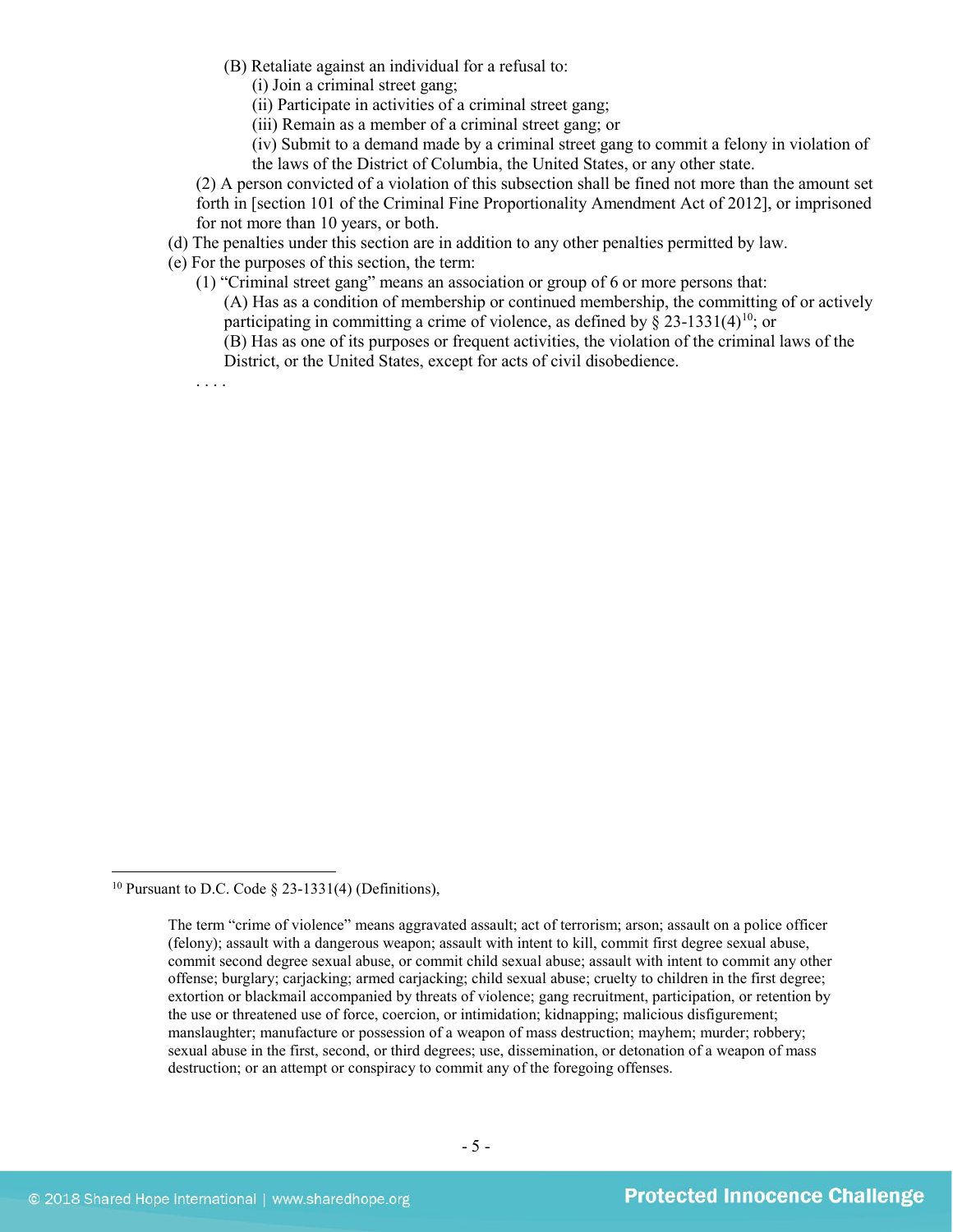#### FRAMEWORK ISSUE 2: CRIMINAL PROVISIONS ADDRESSING DEMAND

#### *Legal Components:*

- *2.1 The state sex trafficking law can be applied to buyers of commercial sex acts with a minor.*
- *2.2 Buyers of commercial sex acts with a minor can be prosecuted under commercial sexual exploitation of children (CSEC) laws.*
- *2.3 Solicitation laws differentiate between soliciting sex acts with an adult and soliciting sex acts with a minor under 18.*
- *2.4 Penalties for buyers of commercial sex acts with minors are as high as federal penalties.*
- *2.5 Using the Internet or electronic communications to lure, entice, or purchase, or attempt to lure, entice, or purchase commercial sex acts with a minor is a separate crime or results in an enhanced penalty for buyers.*
- *2.6 No age mistake defense is permitted for a buyer of commercial sex acts with any minor under 18.*
- *2.7 Base penalties for buying sex acts with a minor under 18 are sufficiently high and not reduced for older minors.*
- *2.8 Financial penalties for buyers of commercial sex acts with minors are sufficiently high to make it difficult for buyers to hide the crime.*
- *2.9 Buying and possessing images of child sexual exploitation carries penalties as high as similar federal offenses.*

 $\mathcal{L}_\mathcal{L} = \mathcal{L}_\mathcal{L} = \mathcal{L}_\mathcal{L} = \mathcal{L}_\mathcal{L} = \mathcal{L}_\mathcal{L} = \mathcal{L}_\mathcal{L} = \mathcal{L}_\mathcal{L} = \mathcal{L}_\mathcal{L} = \mathcal{L}_\mathcal{L} = \mathcal{L}_\mathcal{L} = \mathcal{L}_\mathcal{L} = \mathcal{L}_\mathcal{L} = \mathcal{L}_\mathcal{L} = \mathcal{L}_\mathcal{L} = \mathcal{L}_\mathcal{L} = \mathcal{L}_\mathcal{L} = \mathcal{L}_\mathcal{L}$ 

*2.10 Convicted buyers of commercial sex acts with minors are required to register as sex offenders.*

## *Legal Analysis:*

l

*2.1 The state sex trafficking law can be applied to buyers of commercial sex acts with a minor.* 

D.C. Code § 22-1834 (Sex trafficking of children) can apply to buyers of commercial sex acts with minors following federal precedent through the term "obtain."[11](#page-5-0) D.C. Code § 22-1834(a) states that "[i]t is unlawful for an individual or a business knowingly to recruit, entice, harbor, transport, provide, obtain, or maintain by any means a person who will be caused as a result to engage in a commercial sex act knowing or in reckless disregard of the fact that the person has not attained the age of 18 years."

2.1.1 Recommendation: Amend D.C. Code § 22-1834 (Sex trafficking of children) to clarify that buyer conduct is included as a violation of D.C. Code § 22-1834.

<span id="page-5-0"></span><sup>11</sup> *See United States v. Jungers*, 702 F.3d 1066 (8th Cir. 2013). In this case, the Eighth Circuit held that the federal sex trafficking law, 18 U.S.C. § 1591 (Sex trafficking of children or by force, fraud, or coercion) applies to buyers of sex with minors. Reversing a District of South Dakota ruling that Congress did not intend the string of verbs constituting criminal conduct under 18 U.S.C. § 1591(a)(1) ("recruits, entices, harbors, transports, provides, obtains, or maintains") to reach the conduct of buyers (United States v. Jungers, 834 F. Supp. 2d 930, 931 (D.S.D. 2011)), the Eighth Circuit concluded that 18 U.S.C. § 1591 does not contain "a latent exemption for purchasers" because buyers can "engage in at least some of the prohibited conduct." Jungers, 702 F. 3d 1066, 1072. Congress codified Jungers clarifying that the federal sex trafficking law is intended to apply to buyers in the Justice for Victims of Trafficking Act (JVTA) of 2015 Pub. L. No. 114-22, 129 Stat 227), enacted on May 29, 2015. The JVTA adds the terms "patronize" and "solicit" to the list of prohibited conduct and expressly states, "section 108 of this title amends section 1591 of title 18, United States Code, to add the words 'solicits or patronizes' to the sex trafficking statute making absolutely clear for judges, juries, prosecutors, and law enforcement officials that criminals who purchase sexual acts from human trafficking victims may be arrested, prosecuted, and convicted as sex trafficking offenders when this is merited by the facts of a particular case." Id. at Sec. 109. The Eighth Circuit decision in *United States v. Jungers* and the federal sex trafficking law as amended by the Justice for Victims of Trafficking Act establish persuasive authority when state courts interpret the string of verbs constituting prohibited conduct in state sex trafficking laws (in particular the term "obtains") to the extent such interpretation does not conflict with state case law.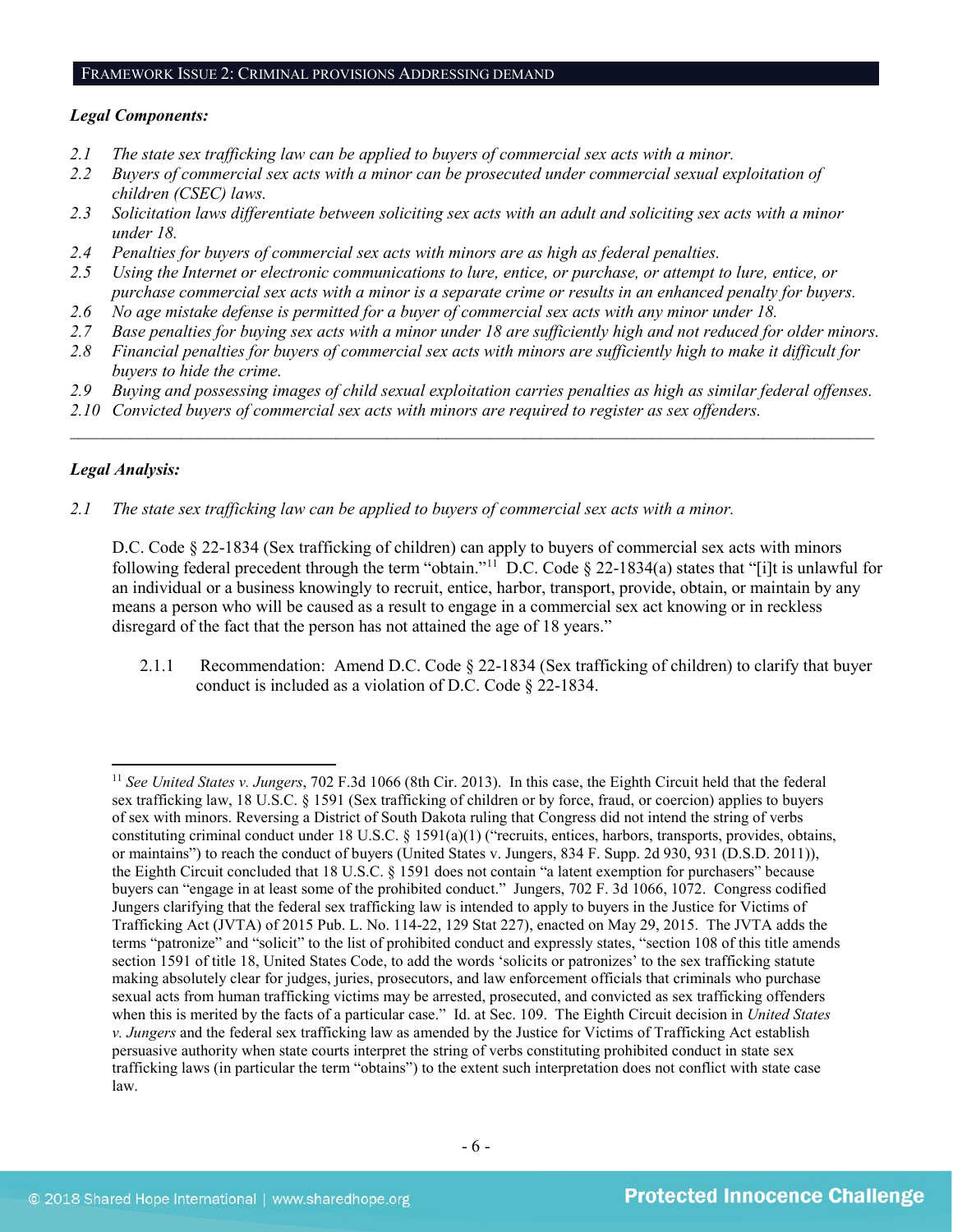*2.2 Buyers of commercial sex acts with a minor can be prosecuted under commercial sexual exploitation of children (CSEC) laws.*

A buyer can be charged under D.C. Code § 22-2705 (Pandering; inducing or compelling an individual to engage in prostitution). This statute includes the crime of "[c]aus[ing], compel[ling], induc[ing], entic[ing], or procur[ing] or attempt[ing] to cause, compel, induce, entice, or procure any individual: . . . (C) To engage in prostitution." D.C. Code  $\S 22-2705(a)(2)$ . Although it appears that no cases have applied this statute to buyers, the language is potentially broad enough that it could apply.

To the extent that the CSEC offense under D.C. Code § 22-2705 (Pandering; inducing or compelling an individual to engage in prostitution) does not apply to a buyer of sex with a minor, the buyer may also be charged with the age-neutral soliciting offense under D.C. Code § 22-2701 (Engaging in prostitution or soliciting for prostitution), which states in part, "it is unlawful for any person to engage in prostitution or to solicit for prostitution." D.C. Code § 22-2701(a). A first offense under this statute is punishable by imprisonment up to 90 days, a fine not to exceed \$500, or both. D.C. Code  $88\,22-2701(b)(1)(A)$ ,  $22-3571.01(b)(3)$ . A second offense is punishable by imprisonment up to 180 days, a fine not to exceed \$1,000, or both. D.C. Code §§ 22-3571.01(b)(4), 22-2701(b)(1)(B). Subsequent offenses are punishable by imprisonment up to 2 years, a fine not to exceed \$12,500, or both. D.C. Code  $\S$ § 22-2701(b)(2), 22-3571.01(b)(6).

*2.3 Solicitation laws differentiate between soliciting sex acts with an adult and soliciting sex acts with a minor under 18.*

Solicitation laws in D.C. do not differentiate between soliciting sex with an adult and soliciting sex with a minor. D.C. Code § 22-2701 (Engaging in prostitution or soliciting for prostitution) is applicable to both those who solicit sex with adults and those who solicit sex with minors, broadly stating, "it is unlawful for any person to engage in prostitution or to solicit for prostitution." D.C. Code  $\S$  22-2701(a).

- 2.3.1 Recommendation: Amend D.C. Code § 22-2701 (Engaging in prostitution or soliciting for prostitution) to differentiate soliciting sex acts with a minor and soliciting sex acts with an adult by providing heightened penalties when the victim is a minor under 18.
- *2.4 Penalties for buyers of commercial sex acts with minors are as high as federal penalties.*

A buyer convicted under D.C. Code § 22-1834(a) (Sex trafficking of children) can receive a sentence of imprisonment up to 20 years, a fine up to \$50,000, or both. D.C. Code §§ 22-1837(a)(1), 22-3571.01(b)(9). Additionally, the buyer could face asset forfeiture and lose "(1) Any interest in any property, real or personal, that was used or intended to be used to commit or to facilitate the commission of the violation; and (2) Any property, real or personal, constituting or derived from any proceeds that the individual or business obtained, directly or indirectly, as a result of the violation." D.C. Code §§ 22-1838(a)(1)–(2).

A buyer convicted under D.C. Code § 22-2705(a)(2)(C) (Pandering; inducing or compelling an individual to engage in prostitution), when the victim is a minor under 18, is a felony punishable by imprisonment up to 20 years, a fine not to exceed \$50,000, or both. D.C. Code §§ 22-2705(c)(2), 22-3571.01(b)(9).

Buyers convicted for prostitution in spite of the victim being a minor, face up to 90 days, a fine up to \$500, or both for a first conviction under D.C. Code § 22-2701 (Engaging in prostitution or soliciting for prostitution). D.C. Code § 22-2701(b)(1)(A). For a second offense, a buyer can be imprisoned up to 180 days, fined up to \$1,000, or both. D.C. Code §§ 22-2701(b)(1)(B), 22-3571.01(b)(3). If a buyer has 2 or more prior convictions, then the buyer can be sentenced to imprisonment for up to 2 years, fined up to \$12,500, or both. D.C. Code §§  $22-2701(b)(2)$ ,  $22-3571.01(b)(4)$ . Additionally, a buyer's vehicle could be impounded under D.C. Code § 22-2724, which allows for impoundment of "[a]ny vehicle used in furtherance of a violation of a prostitutionrelated offense." D.C. Code § 22-2724(a).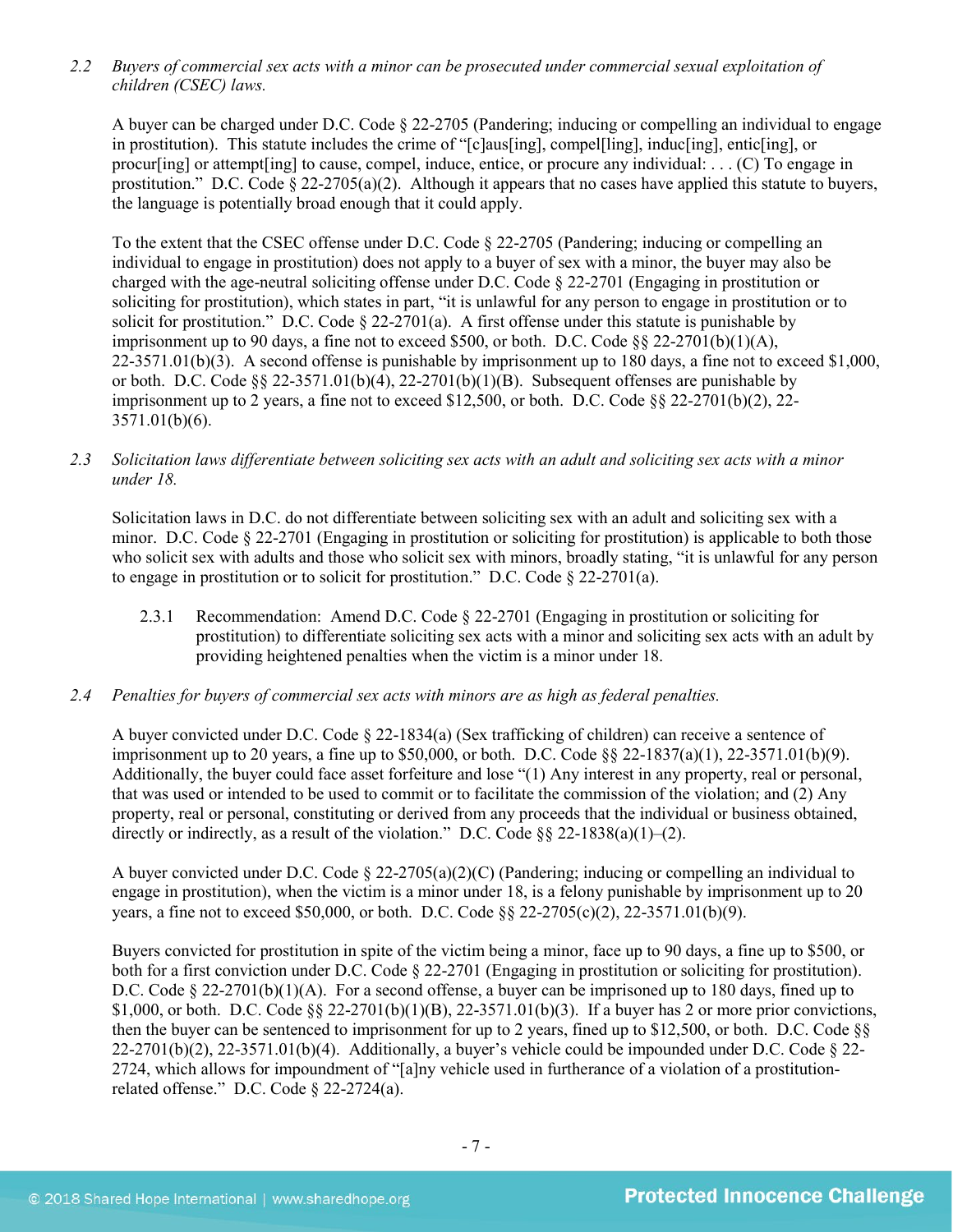<span id="page-7-6"></span><span id="page-7-5"></span>In comparison, if the victim is under the age of 14, a conviction under the  $TVPA^{12}$  $TVPA^{12}$  $TVPA^{12}$  for child sex trafficking is punishable by 15 years to life imprisonment and a fine not to exceed \$250,000. 18 U.S.C. §§ 1591(b)(1), 3559(a)(1), 3571(b)(3). If the victim is between the ages of 14–17, a conviction is punishable by 10 years to life imprisonment and a fine not to exceed \$250,000. 18 U.S.C. §§ 1591(b)(2), 3559(a)(1), 3571(b)(3). A conviction is punishable by mandatory life imprisonment, however, if the buyer has a prior conviction for a federal sex offense<sup>[13](#page-7-1)</sup> against a minor. 18 U.S.C. § 3559(e)(1). To the extent buyers can be prosecuted under other federal CSEC laws,<sup>[14](#page-7-2)</sup> a conviction is punishable by penalties ranging from a fine not to exceed \$250,000 to life imprisonment and a fine not to exceed \$250,000.<sup>[15](#page-7-3)</sup>

*2.5 Using the Internet or electronic communications to lure, entice, or purchase, or attempt to lure, entice, or purchase commercial sex acts with a minor is a separate crime or results in an enhanced penalty for buyers.*

No statute specifically criminalizes using the Internet for purchasing commercial sex acts. However, D.C. Code § 22-3010 (Enticing a child or minor) could potentially apply to these crimes. That section states in part,

(a) Whoever, being at least 4 years older than a child or being in a significant relationship with a minor, (1) takes that child or minor to any place for the purpose of committing any offense set forth in §§ 22-3002 to 22-3006 [Sexual abuse in the first through fourth degrees and Misdemeanor sexual abuse] and 22-3008 to 22-3009.02 [First degree child sexual abuse, Second degree child sexual abuse, First degree sexual abuse of a minor, Second degree sexual abuse of a minor], or (2) seduces, entices, allures, convinces, or persuades or attempts to seduce, entice, allure, convince, or persuade a child or minor to engage in a sexual act or contact shall be imprisoned for not more than 5 years or may be fined not more than the amount set forth in  $\S 22-3571.01^{16}$  $\S 22-3571.01^{16}$  $\S 22-3571.01^{16}$ , or both.

(b) Whoever, being at least 4 years older than the purported age of a person who represents himself or herself to be a child, attempts

(1) to seduce, entice, allure, convince, or persuade any person who represents himself or herself to be a child to engage in a sexual act or contact, or

(2) to entice, allure, convince, or persuade any person who represents himself or herself to be a child to go to any place for the purpose of engaging in a sexual act or contact shall be imprisoned

l

<span id="page-7-0"></span><sup>&</sup>lt;sup>12</sup> Trafficking Victims Protection Act (TVPA) of 2000, Pub. L. No. 106-386, 114 Stat. 1464, 1466 (codified in scattered sections of 18 and 22 U.S.C.).

<span id="page-7-1"></span><sup>&</sup>lt;sup>13</sup> Pursuant to 18 U.S.C. § 3559(e)(2), "federal sex offense" is defined as an offense under section 1591 [18 USCS § 1591] (relating to sex trafficking of children), 2241 [18 USCS § 2241] (relating to aggravated sexual abuse), 2242 [18 USCS  $\S 2242$ ] (relating to sexual abuse),  $2244(a)(1)$  [18 USCS  $\S 2244(a)(1)$ ] (relating to abusive sexual contact), 2245 [18 USCS § 2245] (relating to sexual abuse resulting in death), 2251 [18 USCS § 2251] (relating to sexual exploitation of children), 2251A [18 USCS § 2251A] (relating to selling or buying of children), 2422(b) [18 USCS  $\S$  2422(b)] (relating to coercion and enticement of a minor into prostitution), or 2423(a) [18 USCS  $\S$  2423(a)] (relating to transportation of minors).

<span id="page-7-2"></span><sup>14</sup> 18 U.S.C. §§ 2251A(b) (Selling or buying of children), 2251(a) (Sexual exploitation of children), 2423(a) (Transportation of a minor with intent for minor to engage in criminal sexual activity), 2422(a) (Coercion and enticement), 2252(a)(2), (a)(4) (Certain activities relating to material involving the sexual exploitation of

<span id="page-7-3"></span><sup>&</sup>lt;sup>15</sup> 18 U.S.C. §§ 2251A(b) (conviction punishable by imprisonment for 30 years to life and a fine), 2251(e) (conviction punishable by imprisonment for 15–30 years and a fine), 2423(a) (conviction punishable by

imprisonment for 10 years to life and a fine), 2422(a) (conviction punishable by a fine, imprisonment up to 20 years, or both),  $2252b$ ) (stating that a conviction under subsection (a)(2) is punishable by imprisonment for  $5-20$  years and a fine, while a conviction under subsection (a)(4) is punishable by imprisonment up to 10 years, a fine, or both.); *see also* 18 U.S.C §§ 3559(a)(1) (classifying all of the above listed offenses as felonies), 3571(b)(3) (providing a fine up to \$250,000 for any felony conviction).

<span id="page-7-4"></span><sup>16</sup> Pursuant to D.C. Code § 22-3571.01, if a crime carries a maximum of 5 years of incarceration the proportional maximum fine is \$12,500.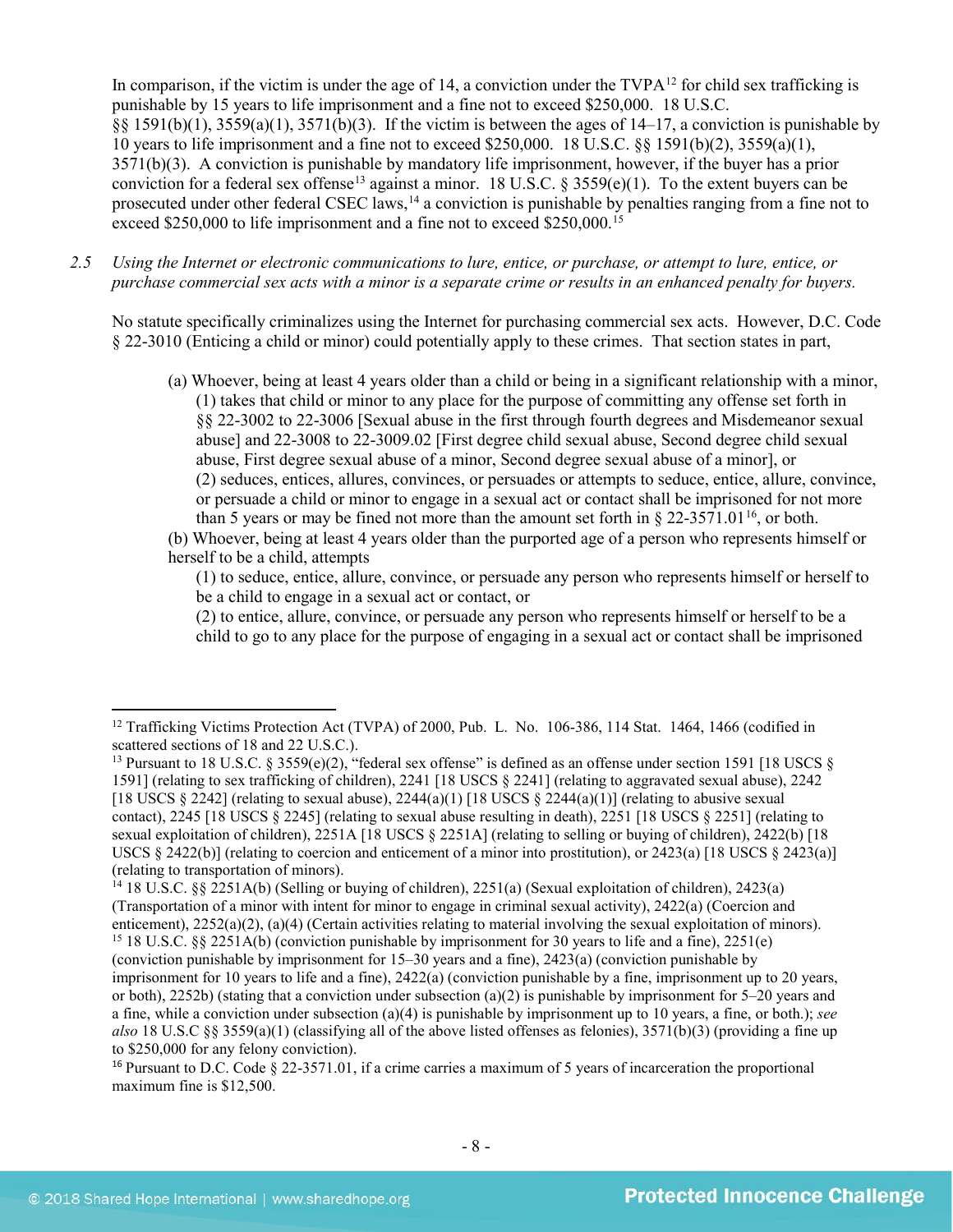for not more than 5 years or may be fined not more than the amount set forth in  $\S 22-3571.01^{17}$ , or both.

. . . .

Additionally, using the Internet to purchase commercial sex acts could potentially be charged under D.C. Code § 22-3010.02 (Arranging for a sexual contact with a real or fictitious child). D.C. Code § 22-3010.02(a) states,

It is unlawful for a person to arrange to engage in a sexual act or sexual contact with an individual (whether real or fictitious) who is or who is represented to be a child at least 4 years younger than the person, or to arrange for another person to engage in a sexual act or sexual contact with an individual (whether real or fictitious) who is or who is represented to be a child of at least 4 years younger than the person. For the purposes of this section, arranging to engage in a sexual act or sexual contact with an individual who is fictitious shall be unlawful only if the arrangement is done by or with a law enforcement officer.

If guilty of violating this statute, a person faces imprisonment up to 5 years, a fine not to exceed \$12,500, or both. D.C. Code §§ 22-3010.02(b), 22-3571.01(b)(6).

- 2.5.1 Recommendation: Amend D.C. Code § 22-3010 (Enticing a child or minor) and § 22-3010.02 (Arranging for a sexual contact with a real or fictitious child) to specifically criminalize using the Internet to lure, entice, recruit, or purchase commercial sex acts with a minor under 18 and include enhanced penalties for the same.
- *2.6 No age mistake defense is permitted for a buyer of commercial sex acts with any minor under 18.*

D.C. Code § 22-1834 (Sex trafficking of children) requires that the defendant committed the crime "knowing or in reckless disregard of the fact that the person has not attained the age of 18 years," and "[i]n a prosecution under subsection (a) of this section in which the defendant had a reasonable opportunity to observe the person recruited, enticed, harbored, transported, provided, obtained, or maintained, the government need not prove that the defendant knew that the person had not attained the age of 18 years." D.C. Code  $\S$  22-1834(a). This leaves open an argument by the defendant that he was merely negligent regarding the victim's age.

Additionally,  $\S 22-2705(a)(2)$  (Pandering; inducing or compelling an individual to engage in prostitution) does not mention a mistake of age defense.

- 2.6.1 Recommendation: Amend D.C. Code § 22-1834 (Sex trafficking of children) to expressly prohibit a mistake of age defense, regardless of actual knowledge, in prosecutions of child sex trafficking and CSEC offenses.
- *2.7 Base penalties for buying sex acts with a minor under 18 are sufficiently high and not reduced for older minors.*

District of Columbia's buyer-applicable trafficking and CSEC laws do not stagger penalties based on a minor's age and provide sufficiently high penalties. D.C. Code  $\S$  22-1834(a) (Sex trafficking of children) and  $\S$  22- $2705(a)(2)$  (Pandering; inducing or compelling an individual to engage in prostitution) are punishable by up to 20 years imprisonment. D.C. Code §§ 22-1837(a)(1), 22-2705(c)(2), 22-3571.01(b)(9).

<span id="page-8-0"></span><sup>17</sup> *See supra* note [9.](#page-3-2)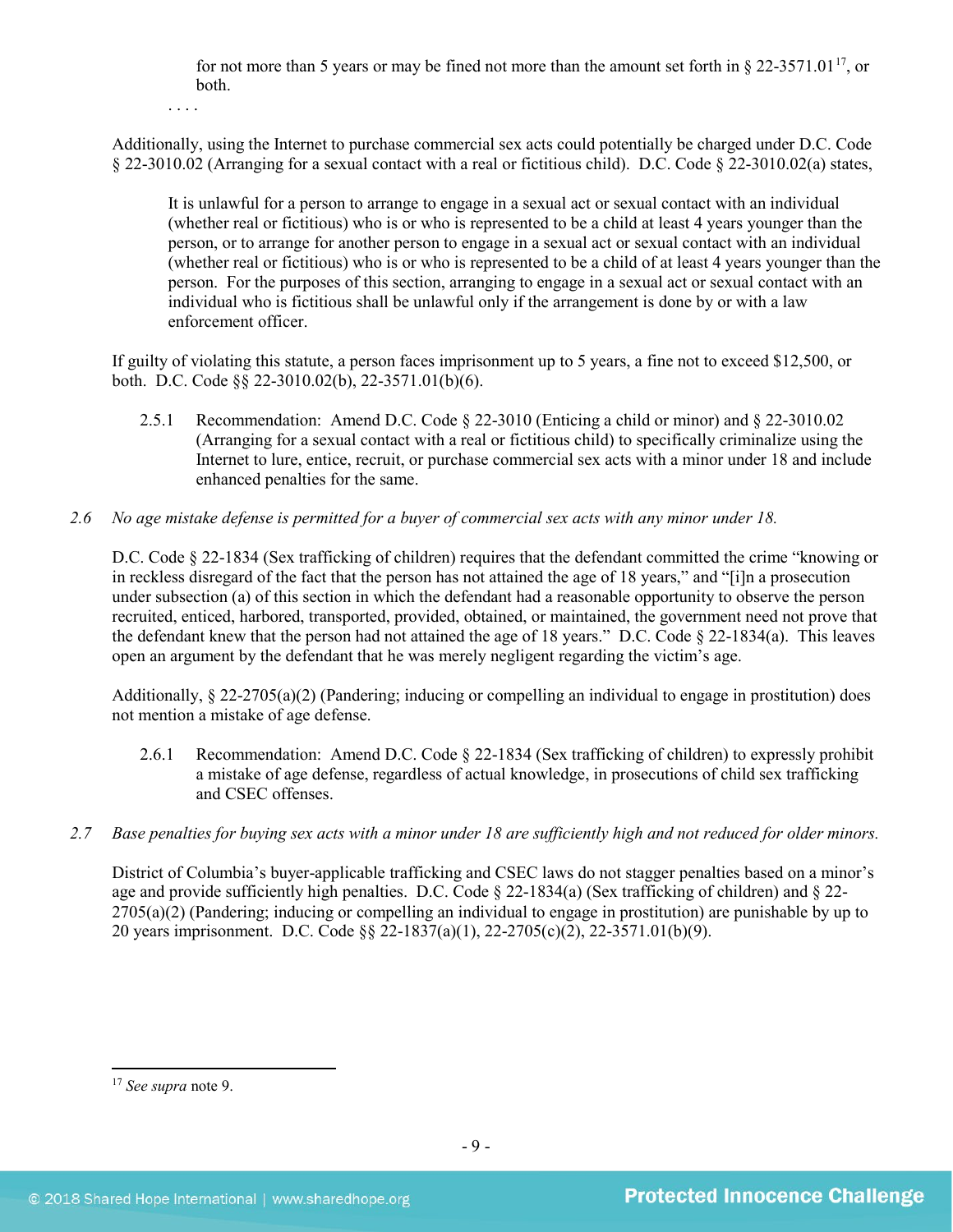*2.8 Financial penalties for buyers of commercial sex acts with minors are sufficiently high to make it difficult for buyers to hide the crime.*

A buyer convicted under D.C. Code § 22-1834(a) (Sex trafficking of children) could receive a fine up to \$50,000. D.C. Code §§ 22-1837(a)(1), 22-3571.01(b)(9). A buyer convicted of sex trafficking of children would also face mandatory criminal asset forfeiture and lose "(1) Any interest in any property, real or personal, that was used or intended to be used to commit or to facilitate the commission of the violation; and (2) Any property, real or personal, constituting or derived from any proceeds that the individual or business obtained, directly or indirectly, as a result of the violation." D.C. Code § 22-1838(a). This statute does not provide specific seizure or distribution provisions.

D.C. Code § 22-2705(a)(2) (Pandering; inducing or compelling an individual to engage in prostitution) carries a possible fine not to exceed \$50,000. D.C. Code §§ 22-2705(c)(2), 22-3571.01(b)(9).

For a first conviction for soliciting a prostitute, a buyer could face a fine up to \$500. D.C. Code § 22-  $2701(b)(1)(A)$ . For a second offense, the buyer could receive a fine up to \$1,000. D.C. Code § 22- $2701(b)(1)(B)$ . Subsequent offenses lead to a possible fine up to \$12,500. D.C. Code § 22-2701(b)(2). Additionally, a buyer's vehicle could be impounded under D.C. Code § 22-2724, which allows for impoundment of "[a]ny vehicle used in furtherance of a violation of a prostitution-related offense." D.C. Code  $§$  22-2724(a).

A buyer's vehicle could be impounded under D.C. Code § 22-2724, which allows for impoundment of "[a]ny vehicle used in furtherance of a violation of a prostitution-related offense." D.C. Code § 22-2724(a). Buyers of commercial sex charged with prostitution offenses may also be subject to discretionary, civil asset forfeiture pursuant to D.C. Code § 22-2723 (Property subject to seizure and forfeiture). Subsection (a) makes the following property subject to forfeiture:

(1) All conveyances, including aircraft, vehicles or vessels, which are used, or intended for use, to transport, or in any manner to facilitate a violation of a prostitution-related offense; and, (2) All money, coins, and currency which are used, or intended for use, in violation of a prostitutionrelated offense.

Pursuant to D.C. Code § 22-2723(b), "All seizures and forfeitures of property under this section shall be pursuant to the standards and procedures set forth in D.C. Law 20-278 [Civil Asset Forfeiture Amendment Act of 2014]. Pursuant to D.C. Code  $\S$  41-301(4) (Definitions),<sup>[18](#page-9-0)</sup> "forfeitable offense" is defined to include "an alleged violation of District law that can give rise to forfeiture pursuant to . . . § 22-2723."

Under D.C. Code § 41-303 (Seizure; pre-seizure hearings for real property), property may be seized by "judicial order" or "upon the District's determination that there is probable cause to believe that the property is subject to forfeiture." D.C. Code § 41-303(a)(1), (a)(2).

Disposition of forfeited property is governed by D.C. Code § 41-310, which states,

(a) When property is declared forfeited pursuant to  $\S$  41-305(c) [Contesting forfeiture] or  $\S$  41-308 [Forfeiture proceeding], the District shall:

(1) Sell property that is not required by law to be destroyed and that is not harmful to the public or dispose of the property in a manner consistent with District law or, consistent with § 41-313, return the property, or the sale proceeds, to the owner;

<span id="page-9-0"></span><sup>&</sup>lt;sup>18</sup> The Civil Asset Forfeiture Amendment Act of 2014, Act 20-619, has been codified as Title 41, Chapter 3 (Civil Asset Forfeiture).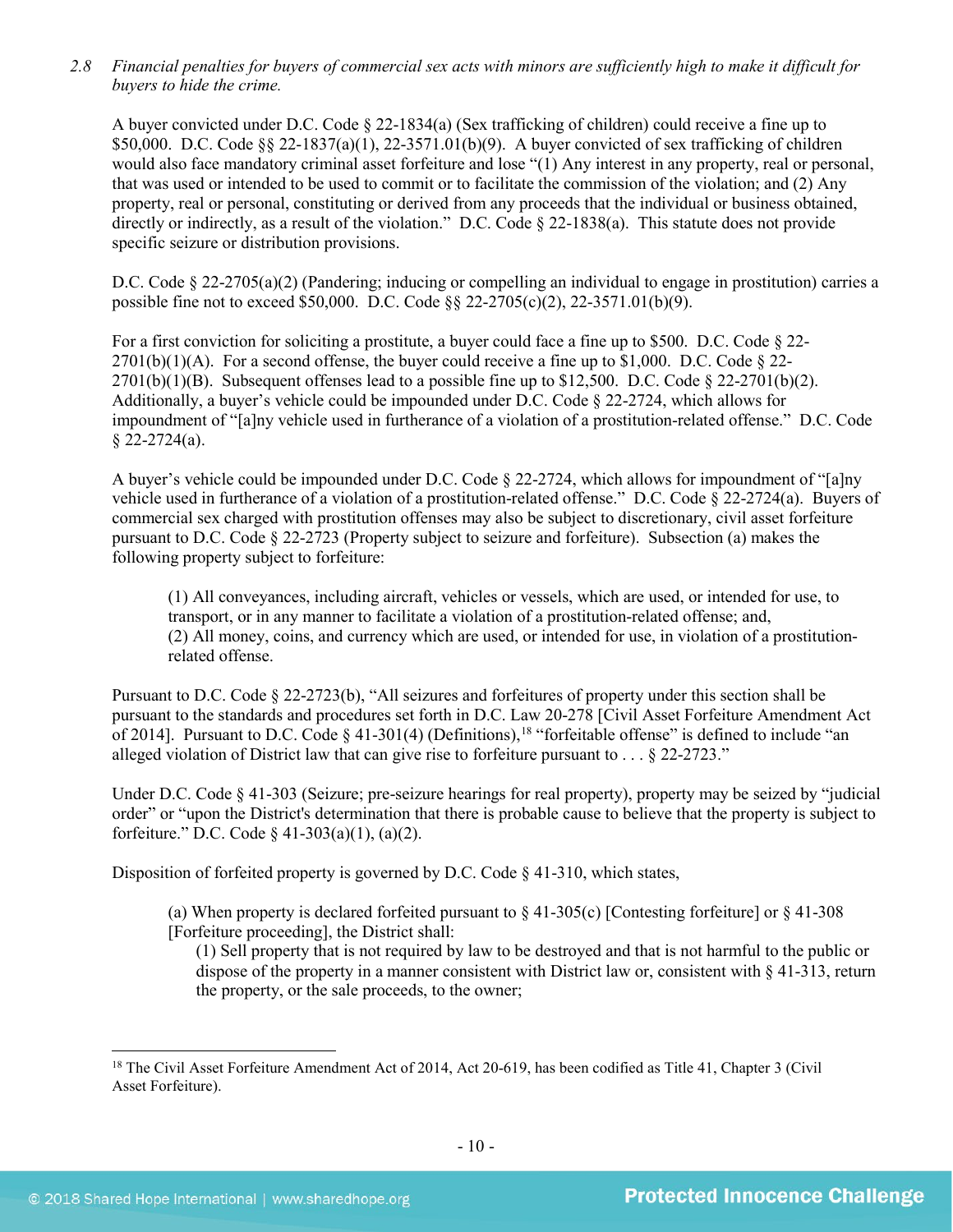(2) Deposit in the General Fund of the District of Columbia any currency and any proceeds from the sale of property pursuant to paragraph (1) of this subsection; and

(3) Beginning October 1, 2018, deposit in the General Fund of the District of Columbia the currency and sale proceeds received by a District agency from any state or federal agency pursuant to a multiple-jurisdiction or shared forfeiture program.

(b) The law enforcement agency that seized property forfeited under this chapter may not retain the property for its own use or sell it directly or indirectly to an employee of the agency, to a relative of an employee, or to another law enforcement agency; provided, that nothing in this section shall prohibit an employee of the law enforcement agency or relative of an employee of the law enforcement agency from purchasing property offered for sale at a public auction.

Finally, a buyer may be required to pay restitution. D.C. Code § 16-711 (Restitution or reparation) allows the court, at its discretion, to award restitution to victims of any offense. D.C. Code § 16-711 states,

(a) In criminal cases in the Superior Court, the court may, in addition to any other sentence imposed as a condition of probation or as a sentence itself, require a person convicted of any offense to make reasonable restitution or reparation.

(b) When restitution or reparation is ordered, the court shall take into consideration the number of victims, the actual damage of each victim, the resources of the defendant, the defendant's ability to earn, any obligation of the defendant to support dependents, and other matters as pertain to the defendant's ability to make restitution or reparation.

(c) The court shall fix the manner of performing restitution or reparation.

. . . .

*2.9 Buying and possessing images of child sexual exploitation carries penalties as high as similar federal offenses.*

D.C. Code § 22-3102(b) (Prohibited acts) states, "It shall be unlawful in the District of Columbia for a person, knowing the character and content thereof, to attend, transmit, or possess a sexual performance by a minor."

For a first violation, a person can be sentenced to a fine not to exceed \$25,000, imprisonment not more than 10 years, or both. D.C. Code §§ 22-3103(1), 22-3571.01(b)(7). Subsequent offenses result in a fine not to exceed \$50,000, imprisonment up to 20 years, or both. D.C. Code §§ 22-3103(2), 22-3571.01(b)(9).

In contrast, a federal conviction for possession of images of child sexual exploitation  $(ICSE)^{19}$  $(ICSE)^{19}$  $(ICSE)^{19}$  is generally punishable by imprisonment for 5–20 years and a fine not to exceed \$250,000.[20](#page-10-1) Subsequent convictions, however, are punishable by imprisonment up to 40 years and a fine not to exceed \$250,000.[21](#page-10-2)

<span id="page-10-0"></span> $\overline{\phantom{a}}$ <sup>19</sup> 18 U.S.C. §§ 2252(a)(2), (a)(4) (Certain activities relating to material involving the sexual exploitation of minors),  $2252A(a)(2)$ –(3) (Certain activities relating to material constituting or containing child pornography), 1466A(a), (b) (Obscene visual representations of the sexual abuse of children).<br><sup>20</sup> 18 U.S.C. §§ 2252(b) (stating that a conviction under subsection (a)(2) is punishable by imprisonment for 5–20

<span id="page-10-2"></span><span id="page-10-1"></span>years and a fine, while a conviction under subsection (a)(4) is punishable by imprisonment up to 10 years, a fine, or both), 2252A(b)(1) (a conviction is punishable by imprisonment for 5–20 years and a fine), 1466A(a), (b) (stating that a conviction under subsection (a) is "subject to the penalties provided in section  $2252A(b)(1)$ ," imprisonment for 5–20 years and a fine, while a conviction under subsection (b) is "subject to the penalties provided in section 2252A(b)(2)," imprisonment up to 10 years, a fine, or both); *see also* 18 U.S.C §§ 3559(a)(1) (classifying all of the above listed offenses as felonies),  $3571(b)(3)$  (providing a fine up to \$250,000 for any felony conviction).<br><sup>21</sup> 18 U.S.C. §§ 2252(b) (stating if a person has a prior conviction under subsection (a)(2), or a list of other conviction is punishable by a fine and imprisonment for 15–40 years, but if a person has a prior conviction under subsection (a)(4), or a list of other statutes, a conviction is punishable by a fine and imprisonment for 10–20 years).  $2252A(b)(1)$  (stating if a person has a prior conviction under subsection (a)(2), (a)(3), or a list of other statutes, a conviction is punishable by a fine and imprisonment for  $15-40$  years),  $1466A(a)$ , (b) (stating that the penalty scheme for section 2252A(b) applies); *see also* 18 U.S.C §§ 3559(a)(1) (classifying all of the above listed offenses as felonies), 3571(b)(3) (providing a fine up to \$250,000 for any felony conviction).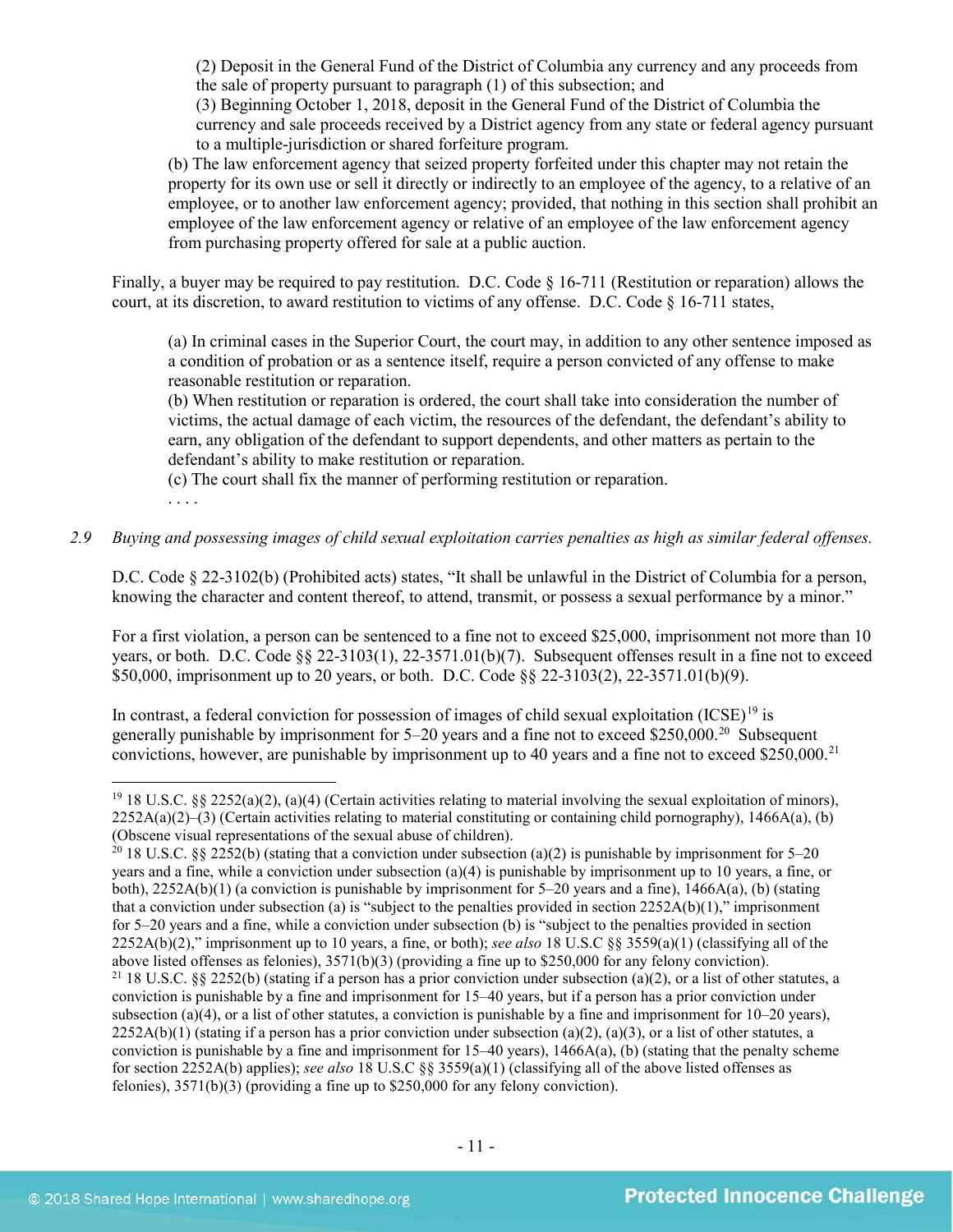### *2.10 Convicted buyers of commercial sex acts with minors are required to register as sex offenders.*

The D.C. sex offender registration law requires registration of those convicted of a range of commercial sexual exploitation laws as buyers of sex with a minor. D.C. Code § 22-4002. Specifically, a "registration offense," as defined in D.C. Code § 22-4001(8)(C), includes "[a]ny of the following offenses where the victim is a minor: acts proscribed by § 22-1312 (lewd, indecent, or obscene acts), acts proscribed by § 22-2201 (obscenity), acts proscribed by § 22-3102 (sexual performances using minors), acts proscribed by § 22-1901 (incest), acts proscribed by § 22-2001 (kidnapping), and acts proscribed by §§ 22-2701 [Engaging in or soliciting for prostitution], 22-2701.01 [Definitions], 22-2703, 22-2704 [Abducting or enticing child from his or her home for purposes of prostitution; harboring such child], 22-2705 [Pandering; inducing or compelling an individual to engage in prostitution] to 22-2712 [Operating house of prostitution], 22-2713 [Premises occupied for lewdness, assignation, or prostitution declared nuisance] to 22-2720, 22-2722 [Keeping bawdy or disorderly houses] and 22-2723 (prostitution; pandering)." The registration law does not include violations of D.C. Code § 22-1834 (Sex trafficking of children) as a crime requiring sex offender registration.

2.10.1 Recommendation: Amend D.C. Code § 22-4001(8)(C) to include a violation of D.C. Code § 22- 1834 (Sex trafficking of children) as an offense requiring registration.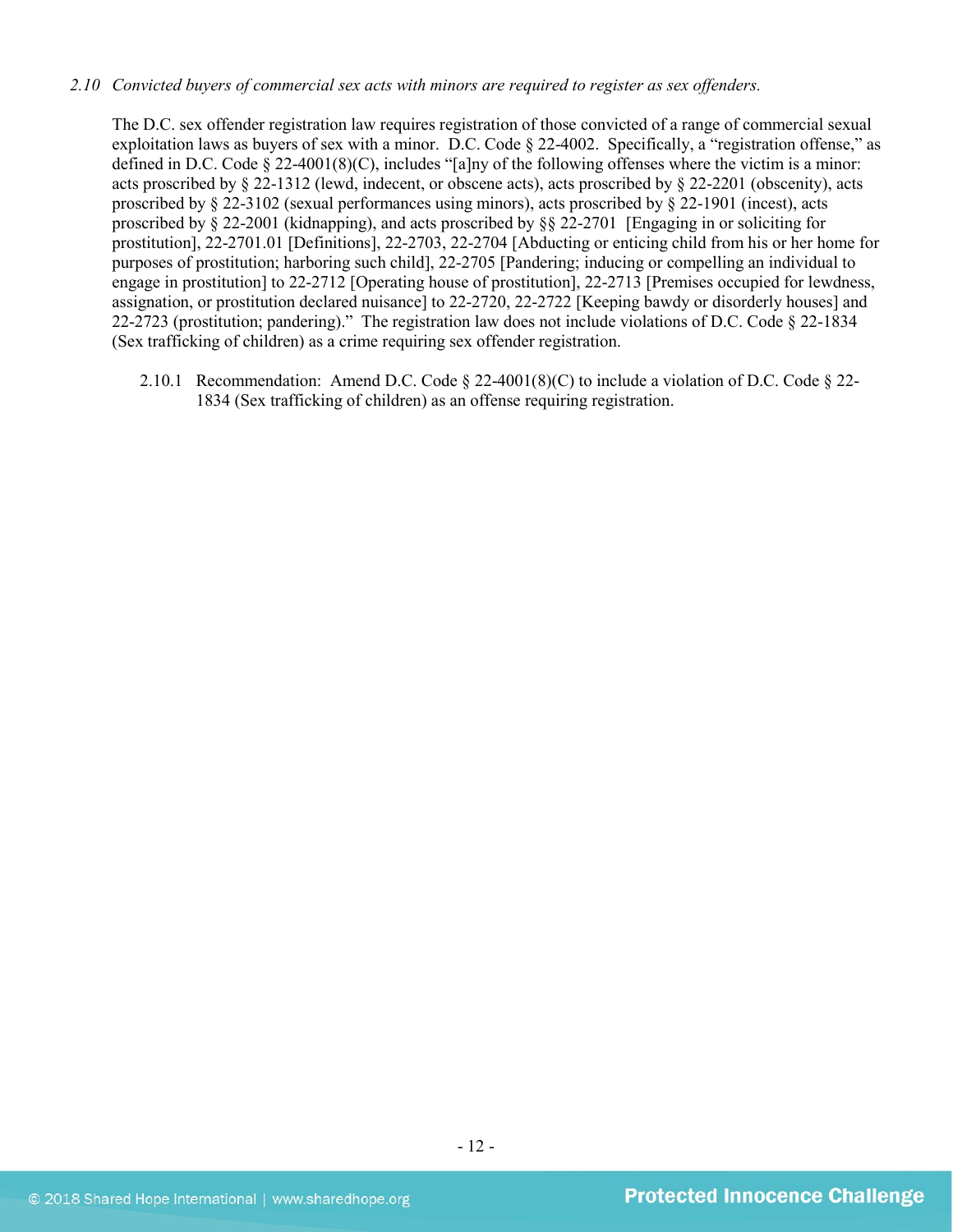#### FRAMEWORK ISSUE 3: CRIMINAL PROVISIONS FOR TRAFFICKERS

### *Legal Components:*

- *3.1 Penalties for trafficking a child for sexual exploitation are as high as federal penalties.*
- *3.2 Creating and distributing images of child sexual exploitation carries penalties as high as similar federal offenses.*
- *3.3 Using the Internet or electronic communications to lure, entice, recruit, or sell commercial sex acts with a minor is a separate crime or results in an enhanced penalty for traffickers.*
- *3.4 Financial penalties for traffickers, including asset forfeiture, are sufficiently high*.
- *3.5 Convicted traffickers are required to register as sex offenders.*
- *3.6 Laws relating to parental custody and termination of parental rights include sex trafficking or commercial sexual exploitation of children (CSEC) offenses as grounds for sole custody or termination in order to prevent traffickers from exploiting their parental rights as a form of control.*

*\_\_\_\_\_\_\_\_\_\_\_\_\_\_\_\_\_\_\_\_\_\_\_\_\_\_\_\_\_\_\_\_\_\_\_\_\_\_\_\_\_\_\_\_\_\_\_\_\_\_\_\_\_\_\_\_\_\_\_\_\_\_\_\_\_\_\_\_\_\_\_\_\_\_\_\_\_\_\_\_\_\_\_\_\_\_\_\_\_\_\_\_\_\_*

## *Legal Analysis:*

*3.1 Penalties for trafficking a child for sexual exploitation are as high as federal penalties.*

When convicted of violating D.C. Code  $\S$  22-1834 (Sex trafficking of children), a trafficker can receive a sentence of imprisonment up to 20 years, a fine up to \$50,000, or both. D.C. Code §§ 22-1837(a)(1), 22- 3571.01(b)(9).

A trafficker may also be convicted of D.C. Code § 22-2704 (Abducting or enticing child from his or her home for purposes of prostitution; harboring such child). This statute makes it "unlawful for any person, for purposes of prostitution, to: (1) Persuade, entice, or forcibly abduct a child under 18 years of age from his or her home or usual abode, or from the custody and control of the child's parents or guardian; or (2) Secrete or harbor any child so persuaded, enticed, or abducted from his or her home or usual abode, or from the custody and control of the child's parents or guardian." D.C. Code § 22-2704(a). For violating this statute, a person can receive a prison sentence of not more than 20 years, a fine not to exceed \$50,000, or both. D.C. Code §§ 22-2704(b), 22- 3571.01(b)(9).

Similarly, a trafficker may be charged with violating D.C. Code § 22-2705 (Pandering; inducing or compelling an individual to engage in prostitution). D.C. Code § 22-2705 provides enhanced penalties for this crime when the victim is under 18 years of age, imposing a sentence of imprisonment up to 20 years, a fine not to exceed \$50,000, or both. D.C. Code §§ 22-2705(c)(2), 22-3571.01(b)(9).

A trafficker may also be convicted under D.C. Code § 22-2707 (Procuring; receiving money or other valuable thing for arranging assignation). If the victim is under 18 years of age, then the crime is punishable by imprisonment not to exceed 20 years, a fine up to  $$50,000$ , or both. D.C. Code  $\$   $\frac{22-2707(b)(2)}{22-2707(b)(2)}$ 3571.01(b)(9).

In contrast, if the victim is under the age of 14, a conviction under the Trafficking Victims Protection Act  $(TVPA)^{22}$  $(TVPA)^{22}$  $(TVPA)^{22}$  for child sex trafficking is punishable by 15 years to life imprisonment and a fine not to exceed \$250,000. 18 U.S.C. §§ 1591(b)(1), 3559(a)(1), 3571(b)(3). If the victim is between the ages of 14–17 a conviction is punishable by 10 years to life imprisonment and a fine not to exceed \$250,000. 18 U.S.C. §§ 1591(b)(2), 3559(a)(1), 3571(b)(3). A conviction is punishable by mandatory life imprisonment however, if the trafficker has a prior conviction for a federal sex offense<sup>[23](#page-12-1)</sup> against a minor. 18 U.S.C. § 3559(e)(1).

<span id="page-12-0"></span><sup>22</sup> *See supra* note [12.](#page-7-5) 23 *See supra* note [13.](#page-7-6) 

<span id="page-12-1"></span>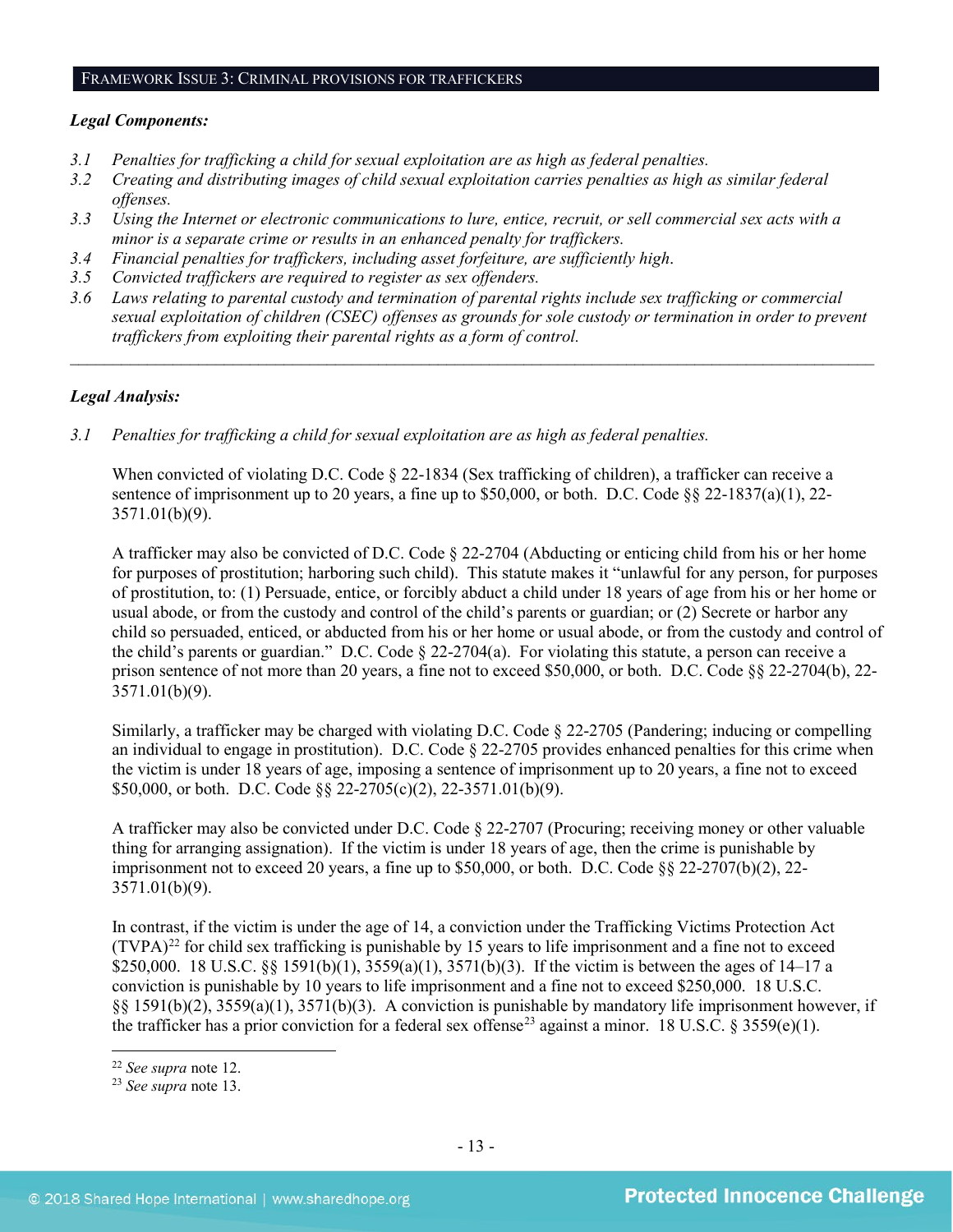## *3.2 Creating and distributing images of child sexual exploitation carries penalties as high as similar federal offenses.*

Under D.C. Code § 22-3102(a) (Prohibited acts), knowingly creating and promoting images of child sexual exploitation (ICSE) is unlawful. D.C. Code § 22-3102(a) states,

It shall be unlawful in the District of Columbia for a person knowingly to use a minor in a sexual performance or to promote a sexual performance by a minor.

(1) A person is guilty of the use of a minor in a sexual performance if knowing the character and content thereof, he or she employs, authorizes, or induces a person under 18 years of age to engage in a sexual performance or being the parent, legal guardian, or custodian of a minor, he or she consents to the participation by a minor in a sexual performance.

(2) A person is guilty of promoting a sexual performance by a minor when, knowing the character and content thereof, he or she produces, directs, or promotes any performance which includes sexual conduct by a person under 18 years of age.

The definition of "promote" includes "to procure, manufacture, issue, sell, give, provide, lend, mail, deliver, transfer, transmute, publish or distribute, circulate, disseminate, present, exhibit, or advertise, or to offer or agree to do the same." D.C. Code  $\S$  22-3101(4).

A first offense of this statute results in imprisonment up to 10 years, a fine not to exceed \$25,000, or both. D.C. Code §§ 22-3103(1), 22-3571.01(b)(7). Second and subsequent offenses result in imprisonment up to 20 years, a fine not to exceed \$50,000, or both. D.C. Code §§ 22-3103(2), 22-3571.01(b)(9).

In contrast, if the victim is under the age of 14, a conviction under the  $TVPA^{24}$  $TVPA^{24}$  $TVPA^{24}$  for child sex trafficking is punishable by 15 years to life imprisonment and a fine not to exceed \$250,000. 18 U.S.C. §§ 1591(b)(1),  $3559(a)(1)$ ,  $3571(b)(3)$ . If the victim is between the ages of  $14-17$ , a conviction is punishable by 10 years to life imprisonment and a fine not to exceed \$250,000. 18 U.S.C. §§ 1591(b)(2), 3559(a)(1), 3571(b)(3). A conviction is punishable by mandatory life imprisonment, however, if the trafficker has a prior conviction for a federal sex offense<sup>[25](#page-13-1)</sup> against a minor. 18 U.S.C. § 3559(e)(1). Additionally, a federal conviction for distribution of ICSE<sup>[26](#page-13-2)</sup> is generally punishable by imprisonment for 5–20 years and a fine not to exceed \$250,000.<sup>[27](#page-13-3)</sup> Subsequent convictions, however, are punishable by imprisonment up to 40 years and a fine not to exceed \$250,000.[28](#page-13-4)

<span id="page-13-0"></span><sup>24</sup> *See supra* note [12.](#page-7-5)

<span id="page-13-2"></span><span id="page-13-1"></span><sup>&</sup>lt;sup>25</sup> *See supra* note 13.<br><sup>26</sup> 18 U.S.C. §§ 2252(a)(1), (a)(2), (a)(3)(B), (4)(A) (Certain activities relating to material involving the sexual exploitation of minors),  $2252A(a)(2)-(3)$  (Certain activities relating to material constituting or containing child pornography),  $1466A(a)$  (Obscene visual representations of the sexual abuse of children).

<span id="page-13-4"></span><span id="page-13-3"></span><sup>&</sup>lt;sup>27</sup> 18 U.S.C. §§ 2252(b) (stating that a conviction under subsection (a)(2) or (a)(3) is punishable by imprisonment for 5–20 years and a fine, while a conviction under subsection (a)(4) is punishable by imprisonment up to 10 years, a fine, or both),  $2252A(b)(1)$  (a conviction is punishable by imprisonment for 5–20 years and a fine),  $1466A(a)$ , (b) (stating that a conviction under subsection (a) is "subject to the penalties provided in section  $2252A(b)(1)$ ," imprisonment for 5–20 years and a fine, while a conviction under subsection (b) is "subject to the penalties provided in section 2252A(b)(2)," imprisonment up to 10 years, a fine, or both); *see also* 18 U.S.C §§ 3559(a)(1) (classifying all of the above listed offenses as felonies),  $3571(b)(3)$  (providing a fine up to \$250,000 for any felony conviction).<br><sup>28</sup> 18 U.S.C. §§ 2252(b) (stating if a person has a prior conviction under subsection (b)(1), or a li a conviction is punishable by a fine and imprisonment for 15–40 years, but if a person has a prior conviction under subsection  $(b)(1)$ , or a list of other statutes, a conviction is punishable by a fine and imprisonment for  $10-20$  years),  $2252A(b)(1)$  (stating if a person has a prior conviction under subsection (a)(2), (a)(3), or a list of other statutes, a conviction is punishable by a fine and imprisonment for  $15-40$  years),  $1466A(a)$ , (b) (stating that the penalty scheme for section 2252A(b) applies); *see also* 18 U.S.C §§ 3559(a)(1) (classifying all of the above listed offenses as felonies), 3571(b)(3) (providing a fine up to \$250,000 for any felony conviction).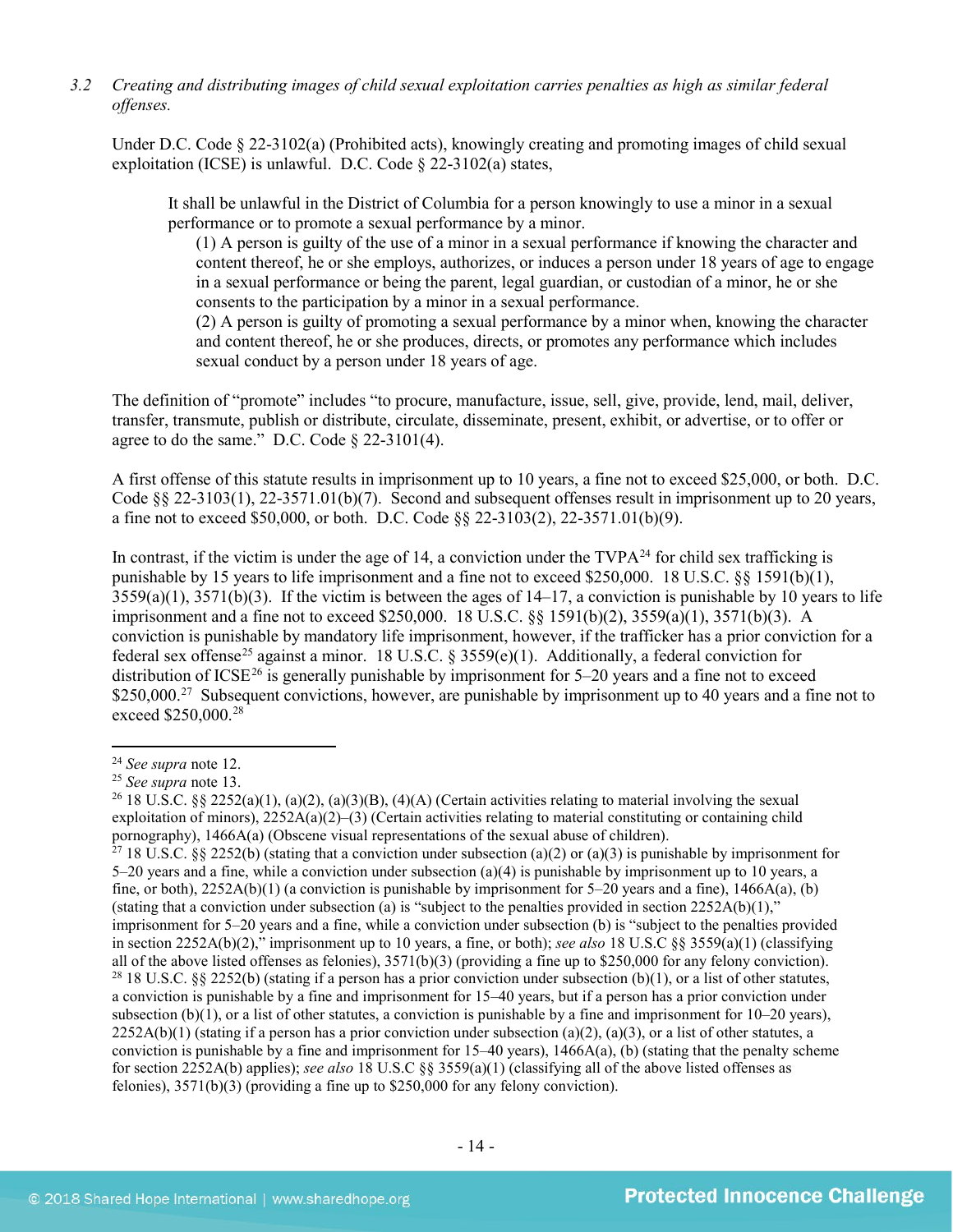*3.3 Using the Internet or electronic communications to lure, entice, recruit, or sell commercial sex acts with a minor is a separate crime or results in an enhanced penalty for traffickers.*

No D.C. statute specifically criminalizes using the Internet or an electronic communication to lure or entice a minor to engage in commercial sex acts. While not specific to use of the Internet, D.C. Code § 22-3010.02(a) (Arranging for a sexual contact with a real or fictitious child) could potentially apply to these crimes. It states,

It is unlawful for a person to arrange to engage in a sexual act or sexual contact with an individual (whether real or fictitious) who is or who is represented to be a child at least 4 years younger than the person, or to arrange for another person to engage in a sexual act or sexual contact with an individual (whether real or fictitious) who is or who is represented to be a child of at least 4 years younger than the person. For the purposes of this section, arranging to engage in a sexual act or sexual contact with an individual who is fictitious shall be unlawful only if the arrangement is done by or with a law enforcement officer.

If guilty of this statute, a person will be sentenced to imprisonment not more than 5 years, a fine not to exceed \$12,500, or both. D.C. Code §§ 22-3010.02(b), 22-3571.01(b)(6).

Additionally, D.C. Code § 22-3010 (Enticing a child or minor) could potentially apply to these crimes and states in part,

(a) Whoever, being at least 4 years older than a child or being in a significant relationship with a minor, (1) takes that child or minor to any place for the purpose of committing any offense set forth in §§ 22-3002 to 22-3006 [Sexual abuse in the first through fourth degrees and Misdemeanor sexual abuse] and 22-3008 to 22-3009.02 [First degree child sexual abuse, Second degree child sexual abuse, First degree sexual abuse of a minor, Second degree sexual abuse of a minor], or (2) seduces, entices, allures, convinces, or persuades or attempts to seduce, entice, allure, convince, or persuade a child or minor to engage in a sexual act or contact shall be imprisoned for not more than 5 years or may be fined not more than the amount set forth in § 22-3571.01, or both.

(b) Whoever, being at least 4 years older than the purported age of a person who represents himself or herself to be a child, attempts

(1) to seduce, entice, allure, convince, or persuade any person who represents himself or herself to be a child to engage in a sexual act or contact, or

(2) to entice, allure, convince, or persuade any person who represents himself or herself to be a child to go to any place for the purpose of engaging in a sexual act or contact shall be imprisoned for not more than 5 years or may be fined not more than the amount set forth in  $\S 22-3571.01$ ,<sup>[29](#page-14-0)</sup> or both.

. . . .

 $\overline{\phantom{a}}$ 

3.3.1 Recommendation: Amend D.C. Code § 22-3010.02(a) (Arranging for a sexual contact with a real or fictitious child) and § 22-3010 (Enticing a child or minor) to expressly apply to the conduct of traffickers who use the Internet or other electronic communications to lure, entice, recruit, or sell commercial sex acts with a minor under 18. to expressly apply to use of the Internet or other electronic communication to lure, entice, recruit, or sell commercial sex acts with a minor under 18.

<span id="page-14-0"></span><sup>&</sup>lt;sup>29</sup> D.C. Code § 22-3571.01(6) states that offenses "punishable by imprisonment for 5 years or less but more than one year" may be fined up to, but not more than, \$12,500.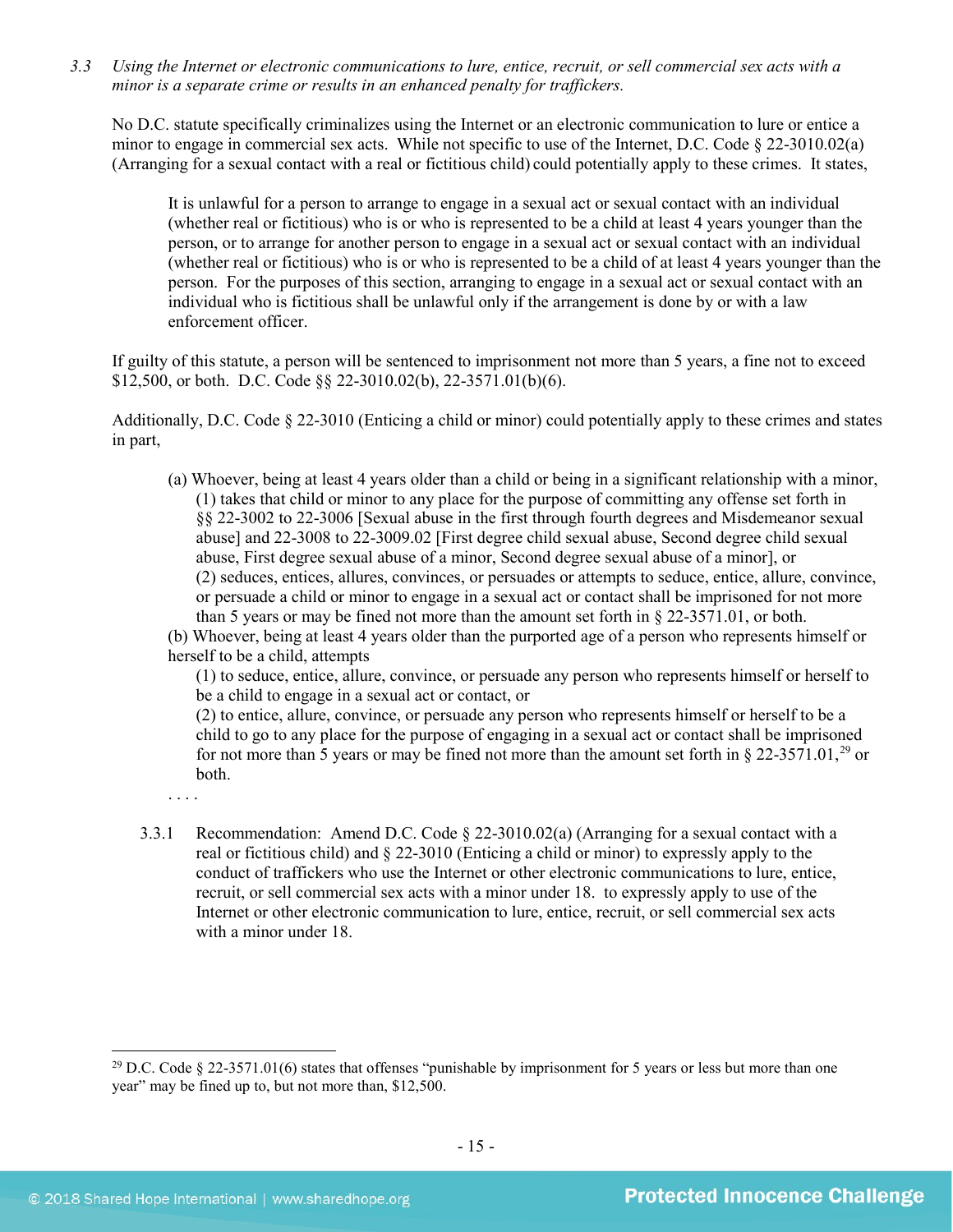## *3.4 Financial penalties for traffickers, including asset forfeiture, are sufficiently high.*

A conviction under D.C. Code § 22-1834 (Sex trafficking of children) can result in a fine up to \$50,000. D.C. Code §§ 22-1837(a)(1), 22-3571.01(b)(9). Additionally, a trafficker will face mandatory criminal asset forfeiture for conviction of violating of the human trafficking statute, including D.C. Code § 22-1834 (Sex trafficking of children). Under D.C. Code § 22-1838,

(a) In imposing sentence on any individual or business convicted of a violation of this chapter, the court shall order, in addition to any sentence imposed, that the individual or business shall forfeit to the District of Columbia:

(1) Any interest in any property, real or personal, that was used or intended to be used to commit or to facilitate the commission of the violation; and

(2) Any property, real or personal, constituting or derived from any proceeds that the individual or business obtained, directly or indirectly, as a result of the violation.

(b) The following shall be subject to forfeiture to the District of Columbia and no property right shall exist in them:

(1) Any property, real or personal, used or intended to be used to commit or to facilitate the commission of any violation of this chapter.

(2) Any property, real or personal, which constitutes or is derived from proceeds traceable to any violation of this chapter.

Other crimes for which traffickers could be charged also carry fines. A court may impose a fine not to exceed \$1,000 for any violation of D.C. Code §§ 22-2710, 22-3571.01(b)(4) (Procuring for house of prostitution), § 22- 2711 (Procuring for third persons), and § 22-2712 (Operating house of prostitution). A trafficker could face a fine not to exceed \$50,000 for violating D.C. Code § 22-2705 (Pandering; inducing or compelling an individual to engage in prostitution) or § 22-2707 (Procuring; receiving money or other valuable thing for arranging assignation). D.C. Code §§ 22-2705(c)(2), 22-2707(2), 22-3571.01(b)(9).

A trafficker's vehicle could be impounded under D.C. Code § 22-2724, which allows for impoundment of "[a]ny vehicle used in furtherance of a violation of a prostitution-related offense." D.C. Code § 22-2724(a).

Also, traffickers charged with prostitution offenses may be subject to discretionary, civil asset forfeiture pursuant to D.C. Code § 22-2723 (Property subject to seizure and forfeiture). Subsection (a) makes the following subject to forfeiture:

(1) All conveyances, including aircraft, vehicles or vessels, which are used, or intended for use, to transport, or in any manner to facilitate a violation of a prostitution-related offense; and, (2) All money, coins, and currency which are used, or intended for use, in violation of a prostitutionrelated offense.[30](#page-15-0)

Finally, a trafficker may be required to pay restitution. D.C. Code § 16-711 (Restitution or reparation) allows the court, at its discretion, to award restitution to victims of any offense. D.C. Code § 16-711 states,

(a) In criminal cases in the Superior Court, the court may, in addition to any other sentence imposed as a condition of probation or as a sentence itself, require a person convicted of any offense to make reasonable restitution or reparation.

(b) When restitution or reparation is ordered, the court shall take into consideration the number of victims, the actual damage of each victim, the resources of the defendant, the defendant's ability to earn, any obligation of the defendant to support dependents, and other matters as pertain to the

<span id="page-15-0"></span><sup>30</sup> *See supra* Component 2.8 for detailed discussion of asset forfeiture process under D.C. Code Title 41, Chapter 3 (Civil Asset Forfeiture).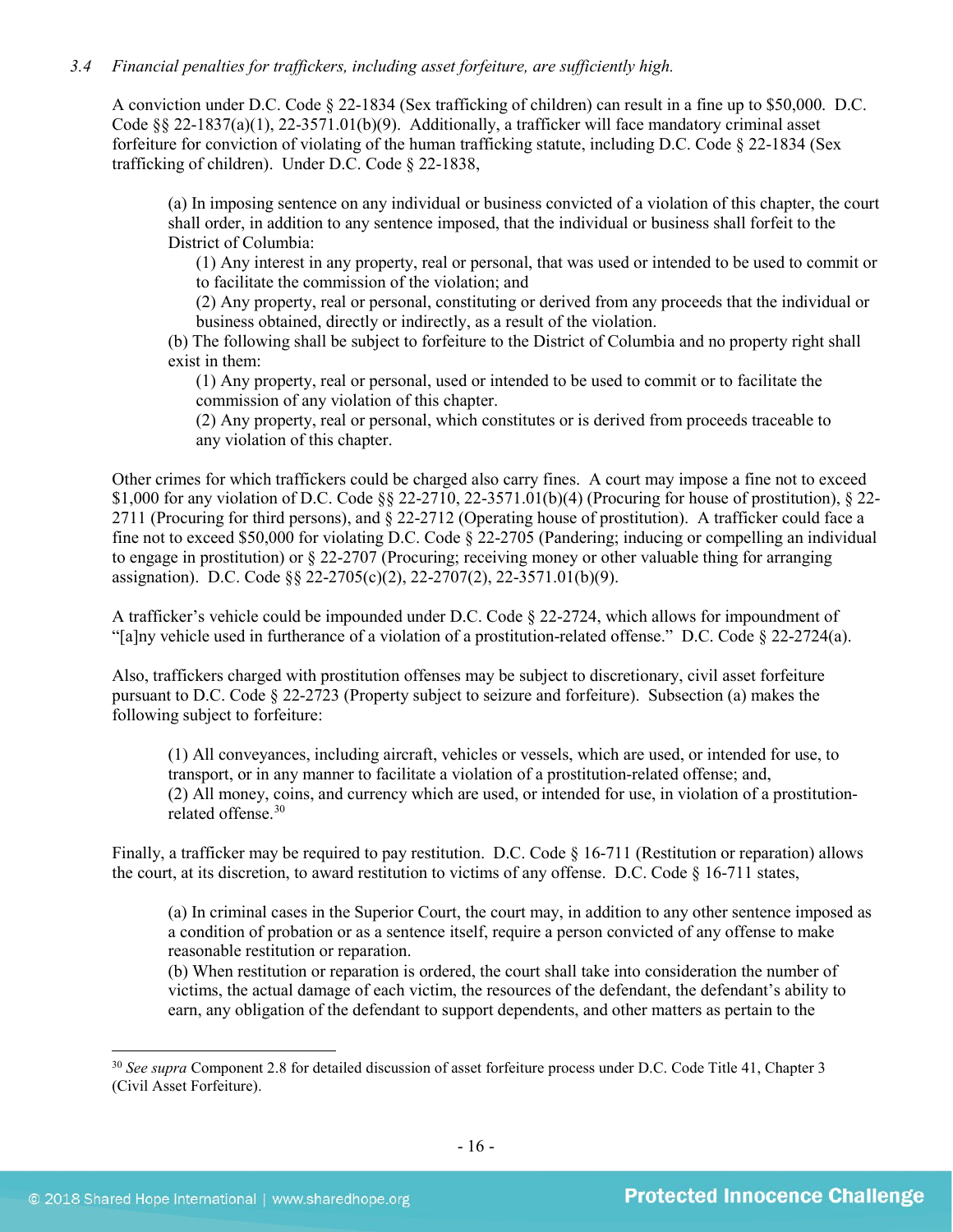defendant's ability to make restitution or reparation. (c) The court shall fix the manner of performing restitution or reparation. . . . .

## *3.5 Convicted traffickers are required to register as sex offenders.*

The D.C. sex offender registration law requires registration of those convicted of a range of commercial sexual exploitation laws as traffickers of sex with a minor. D.C. Code § 22-4002. Specifically, a "registration offense," as defined in D.C. Code § 22-4001(8)(C), includes "[a]ny of the following offenses where the victim is a minor: acts proscribed by § 22-1312 (lewd, indecent, or obscene acts), acts proscribed by § 22-2201 (obscenity), acts proscribed by  $\S 22-3102$  (sexual performances using minors), acts proscribed by  $\S 22-1901$ (incest), acts proscribed by § 22-2001 (kidnapping), and acts proscribed by §§ 22-2701 [Engaging in or soliciting for prostitution], 22-2701.01 [Definitions], 22-2703, 22-2704 [Abducting or enticing child from his or her home for purposes of prostitution; harboring such child], 22-2705 [Pandering; inducing or compelling an individual to engage in prostitution] to 22-2712 [Operating house of prostitution], 22-2713 [Premises occupied for lewdness, assignation, or prostitution declared nuisance] to 22-2720, 22-2722 [Keeping bawdy or disorderly houses] and 22-2723 (prostitution; pandering)." The registration law does not include violations of D.C. Code  $\S$ 22-1834 (Sex trafficking of children) as a crime requiring sex offender registration.

- 3.5.1 Recommendation: Amend D.C. Code § 22-4001(8)(C) to include a violation of D.C. Code § 22- 1834 (Sex trafficking of children) as an offense requiring registration.
- *3.6 Laws relating to parental custody and termination of parental rights include sex trafficking or commercial sexual exploitation of children (CSEC) offenses as grounds for sole custody or termination in order to prevent traffickers from exploiting their parental rights as a form of control.*

Under D.C. Code § 16-2353(a) (Grounds for termination of parent and child relationship), "A judge may enter an order for the termination of the parent and child relationship when the judge finds from the evidence presented, after giving due consideration to the interests of all parties, that the termination is in the best interests of the child." Under subsection (b), in making his decision, the judge is instructed to consider these factors:

(1) the child's need for continuity of care and caretakers and for timely integration into a stable and permanent home, taking into account the differences in the development and the concept of time of children of different ages;

(2) the physical, mental and emotional health of all individuals involved to the degree that such affects the welfare of the child, the decisive consideration being the physical, mental and emotional needs of the child;

(3) the quality of the interaction and interrelationship of the child with his or her parent, siblings, relative, and/or caretakers, including the foster parent;

(4) to the extent feasible, the child's opinion of his or her own best interests in the matter; and (5) evidence that drug-related activity continues to exist in a child's home environment after intervention and services have been provided pursuant to section 106(a) of the Prevention of Child Abuse and Neglect Act of 1977, effective September 23, 1977 (D.C. Law 2-22; § 4-1301.06(a)). Evidence of continued drug-activity shall be given great weight.

D.C. Code § 16-2354(b)(3)(C) outlines the grounds for filing a motion to terminate the parental relationship. Grounds exist if "[a] court of competent jurisdiction has determined that the parent has: (i) Committed murder of a child sibling or another child; (ii) Committed voluntary manslaughter of a child sibling or another child; (iii) Aided or abetted, attempted, conspired, or solicited to commit such a murder or such a voluntary manslaughter; or (iv) Committed a felony assault that has resulted in serious bodily injury to the child who is the subject of the petition, a child sibling, or another child."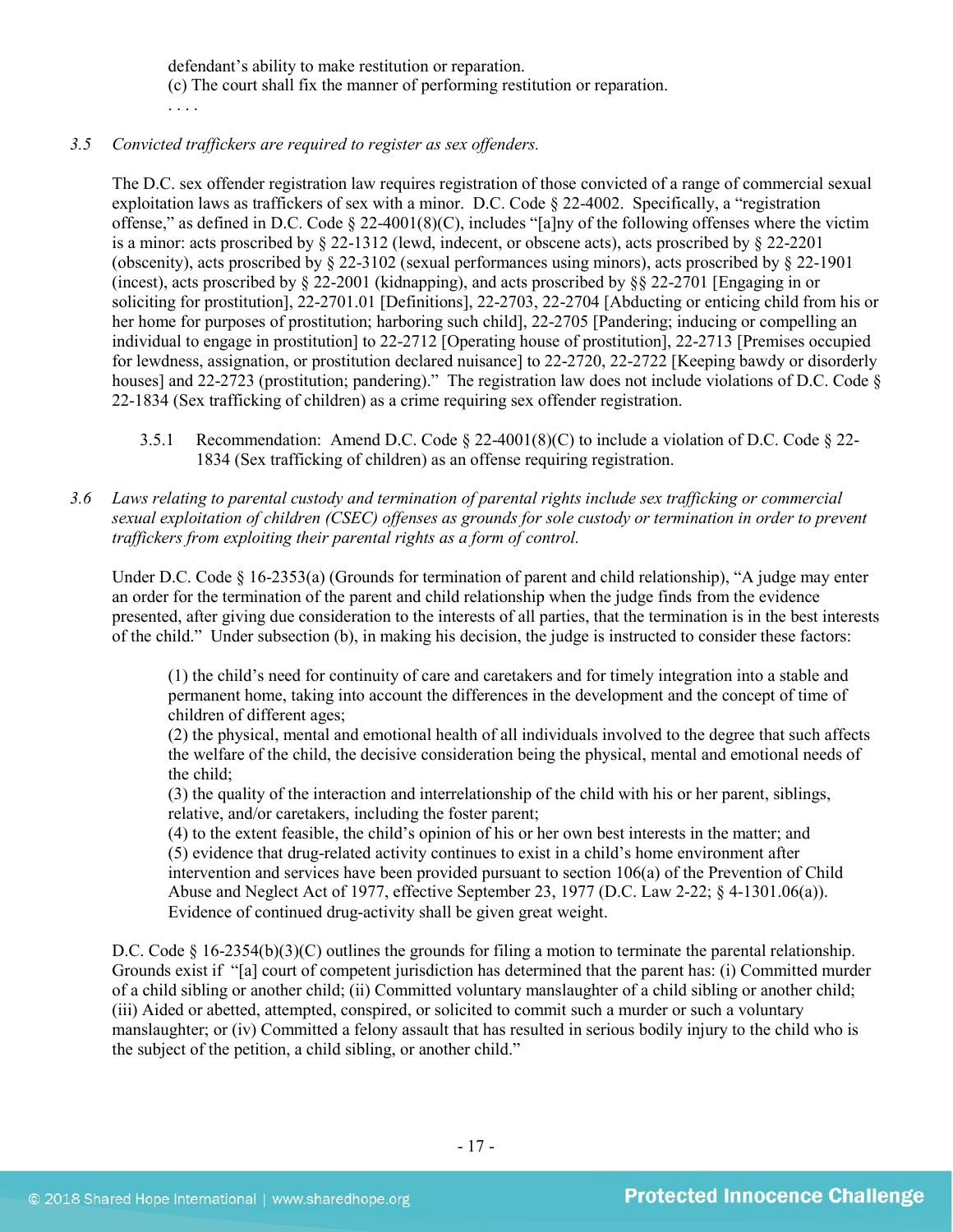3.6.1 Recommendation: Add D.C. Code § 22-1834 (Sex trafficking of children) to the list of crimes constituting grounds enumerated in D.C. Code § 16-2354(b)(3)(C) for petitioning to terminate parental rights.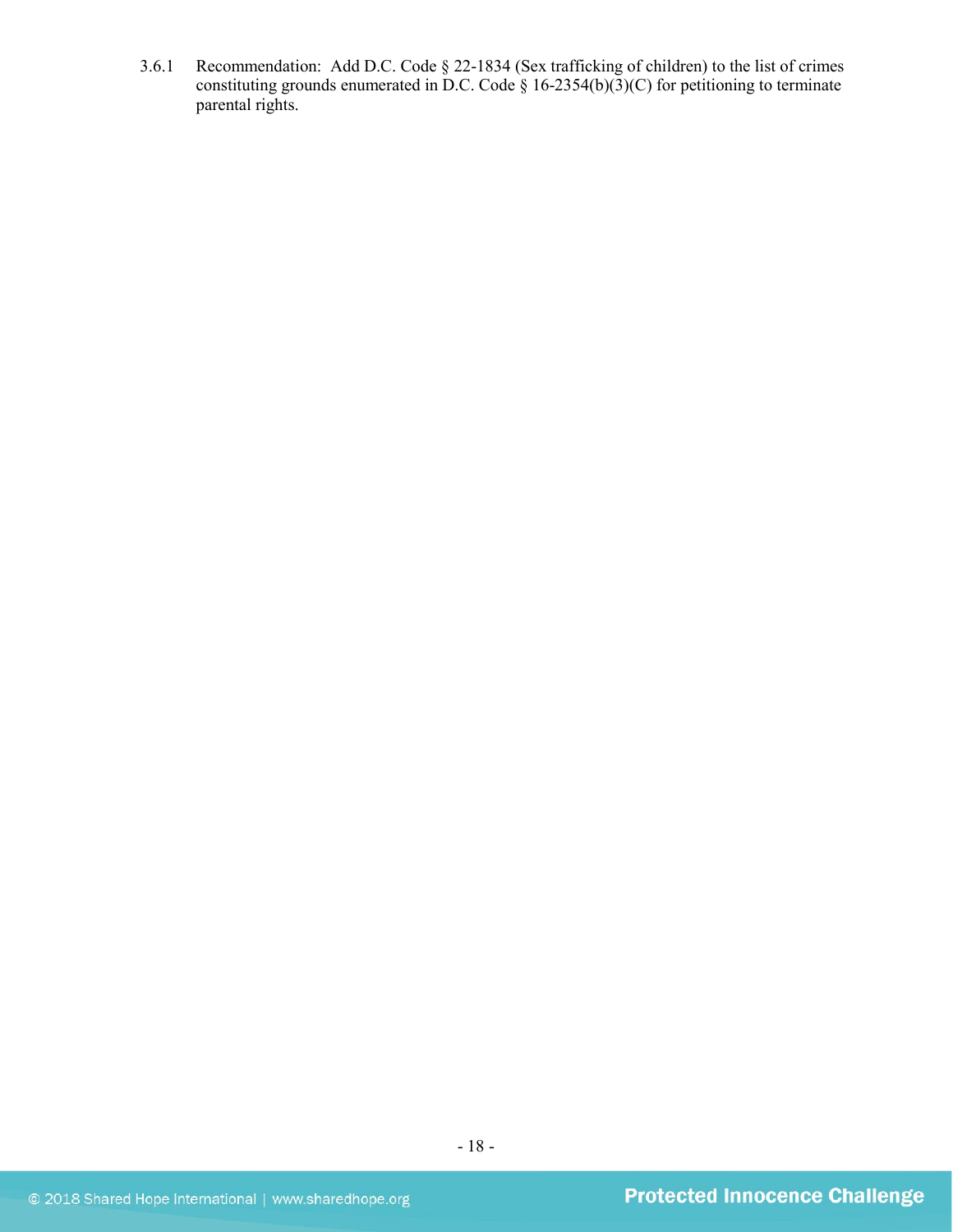#### *Legal Components:*

- *4.1 The acts of assisting, enabling, or financially benefitting from child sex trafficking are included as criminal offenses in the state sex trafficking statute.*
- *4.2 Financial penalties, including asset forfeiture laws, are in place for those who benefit financially from or aid and assist in committing domestic minor sex trafficking.*
- *4.3 Promoting and selling child sex tourism is illegal.*
- *4.4 Promoting and selling images of child sexual exploitation carries penalties as high as similar federal offenses. \_\_\_\_\_\_\_\_\_\_\_\_\_\_\_\_\_\_\_\_\_\_\_\_\_\_\_\_\_\_\_\_\_\_\_\_\_\_\_\_\_\_\_\_\_\_\_\_\_\_\_\_\_\_\_\_\_\_\_\_\_\_\_\_\_\_\_\_\_\_\_\_\_\_\_\_\_\_\_\_\_\_\_\_\_\_\_\_\_\_\_\_\_\_*

#### *Legal Analysis:*

*4.1 The acts of assisting, enabling, or financially benefitting from child sex trafficking are included as criminal offenses in the state sex trafficking statute.*

Facilitators of human trafficking can be charged under D.C. Code § 22-1836 (Benefitting financially from human trafficking), which states, "It is unlawful for an individual or business knowingly to benefit, financially or by receiving anything of value, from voluntarily participating in a venture which has engaged in any act in violation of § 22-1832 [Forced labor], § 22-1833 [Trafficking in labor or commercial sex acts], § 22-1834 [Sex trafficking of children], or § 22-1835 [Unlawful conduct with respect to documents in furtherance of human trafficking], knowing or in reckless disregard of the fact that the venture has engaged in the violation." Under D.C. Code § 22-1837(c) (Penalties), "Whoever violates § 22-1836 shall be fined or imprisoned up to the maximum fine or term of imprisonment for a violation of each referenced section." Additional facilitators could fall under D.C. Code § 22-1834(a), which includes those who "harbor" or "transport . . . by any means a person who will be caused as a result to engage in a commercial sex act . . . ."

A facilitator may also be charged under D.C. Code § 22-2711 (Procuring for third persons), which states, "Any person who, within the District of Columbia, shall receive any money or other valuable thing for or on account of procuring and placing in the charge or custody of another person for sexual intercourse, prostitution, debauchery, or other immoral purposes any individual shall be guilty of a felony and, upon conviction, shall be punished by imprisonment for not more than 5 years . . . ." Additionally, a fine not exceeding \$12,500 may be imposed in addition to the imprisonment. D.C. Code §§ 22-2711, 22-3571.01(b)(7).

Similarly, a facilitator could also be charged with D.C. Code § 22-2712 (Operating house of prostitution), which criminalizes when an individual knowingly "accept[s], receive[s], lev[ies], or appropriate[s] any money or other valuable thing, without consideration other than the furnishing of a place for prostitution or the servicing of a place for prostitution, from the proceeds or earnings of any individual engaged in prostitution." If guilty of this crime, a facilitator faces possible imprisonment up to 5 years and a fine not to exceed \$12,500. D.C. Code §§ 22-2712, 22-3571.01(b)(6).

*4.2 Financial penalties, including asset forfeiture laws, are in place for those who benefit financially from or aid and assist in committing domestic minor sex trafficking.*

Convicted facilitators are subject to mandatory, criminal asset forfeiture for violating D.C. Code § 22-1836 (Benefitting financially from human trafficking). Under D.C. Code § 22-1838,

(a) In imposing sentence on any individual or business convicted of a violation of this chapter, the court shall order, in addition to any sentence imposed, that the individual or business shall forfeit to the District of Columbia:

(1) Any interest in any property, real or personal, that was used or intended to be used to commit or to facilitate the commission of the violation; and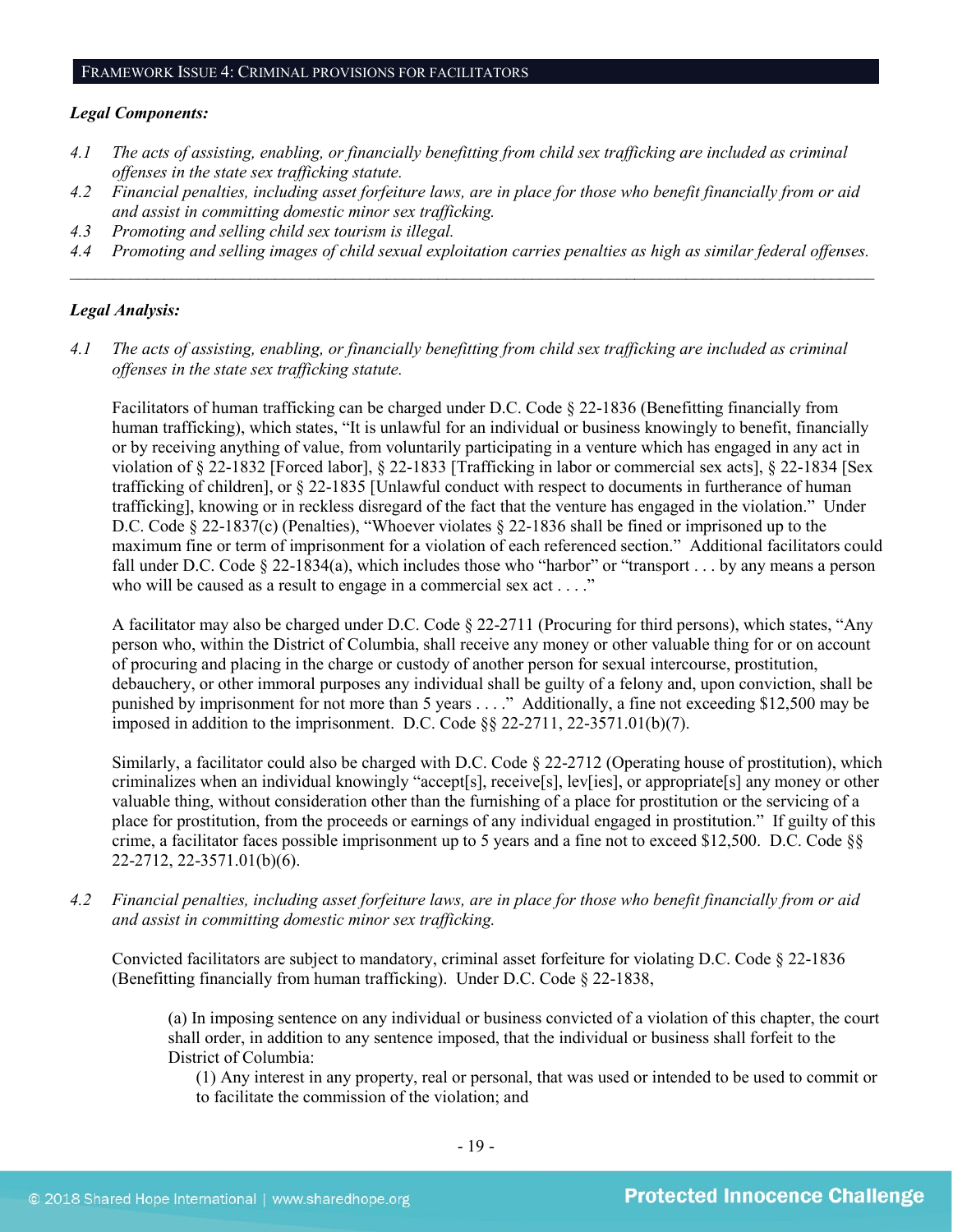(2) Any property, real or personal, constituting or derived from any proceeds that the individual or business obtained, directly or indirectly, as a result of the violation.

(b) The following shall be subject to forfeiture to the District of Columbia and no property right shall exist in them:

(1) Any property, real or personal, used or intended to be used to commit or to facilitate the commission of any violation of this chapter.

(2) Any property, real or personal, which constitutes or is derived from proceeds traceable to any violation of this chapter.

A facilitator's vehicle could be impounded under D.C. Code § 22-2724, which allows for impoundment of "[a]ny vehicle used in furtherance of a violation of a prostitution-related offense." D.C. Code § 22-2724(a). In addition, facilitators of child sex trafficking charged with prostitution offenses may be subject to discretionary, civil asset forfeiture pursuant to D.C. Code § 22-2723 (Property subject to seizure and forfeiture). Subsection (a) makes the following subject to forfeiture:

(1) All conveyances, including aircraft, vehicles or vessels, which are used, or intended for use, to transport, or in any manner to facilitate a violation of a prostitution-related offense; and, (2) All money, coins, and currency which are used, or intended for use, in violation of a prostitutionrelated offense. [31](#page-19-0)

Finally, a facilitator may be required to pay restitution. D.C. Code § 16-711 (Restitution or reparation) allows the court, at its discretion, to award restitution to victims of any offense. D.C. Code § 16-711 states,

(a) In criminal cases in the Superior Court, the court may, in addition to any other sentence imposed as a condition of probation or as a sentence itself, require a person convicted of any offense to make reasonable restitution or reparation.

(b) When restitution or reparation is ordered, the court shall take into consideration the number of victims, the actual damage of each victim, the resources of the defendant, the defendant's ability to earn, any obligation of the defendant to support dependents, and other matters as pertain to the defendant's ability to make restitution or reparation.

(c) The court shall fix the manner of performing restitution or reparation.

. . . .

#### *4.3 Promoting and selling child sex tourism is illegal*.

D.C. does not have a specific sex tourism statute.

- 4.3.1 Recommendation: Enact a law prohibiting selling or offering to sell travel services that include or facilitate travel for the purpose of engaging in commercial sexual exploitation of a minor or prostitution of a minor, if occurring in the District of Columbia.
- *4.4 Promoting and selling images of child sexual exploitation carries penalties as high as similar federal offenses.*

D.C. Code § 22-3102(a)(2) (Prohibited acts) criminalizes knowingly promoting images of child sexual exploitation (ICSE), stating, "A person is guilty of promoting a sexual performance by a minor when, knowing the character and content thereof, he or she produces, directs, or promotes any performance which includes sexual conduct by a person under 18 years of age." The definition of "promote" includes "to procure, manufacture, issue, sell, give, provide, lend, mail, deliver, transfer, transmute, publish or distribute, circulate, disseminate, present, exhibit, or advertise, or to offer or agree to do the same." D.C. Code § 22-3101(4). A first

<span id="page-19-0"></span><sup>&</sup>lt;sup>31</sup> *See supra* Component 2.8 for detailed discussion of asset forfeiture process under D.C. Code Title 41, Chapter 3 (Civil Asset Forfeiture).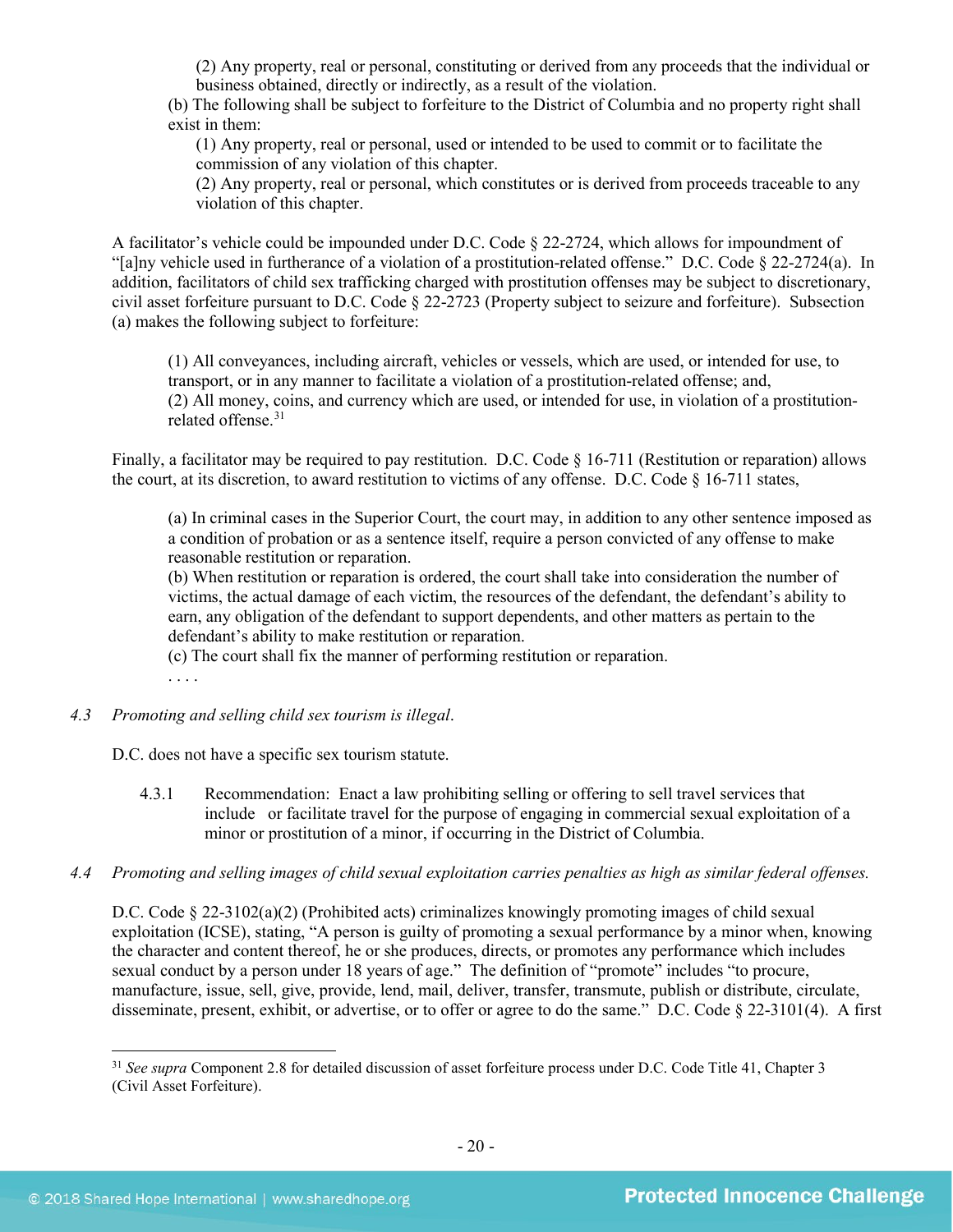conviction results in a fine up to \$25,000, imprisonment not to exceed 10 years, or both. D.C. Code §§ 22- 3103(1), 22-3571.01(b)(9). Second and subsequent offenses result in a fine up to \$50,000, imprisonment up to 20 years, or both. D.C. Code §§ 22-3103(2), 22-3571.01(b)(9).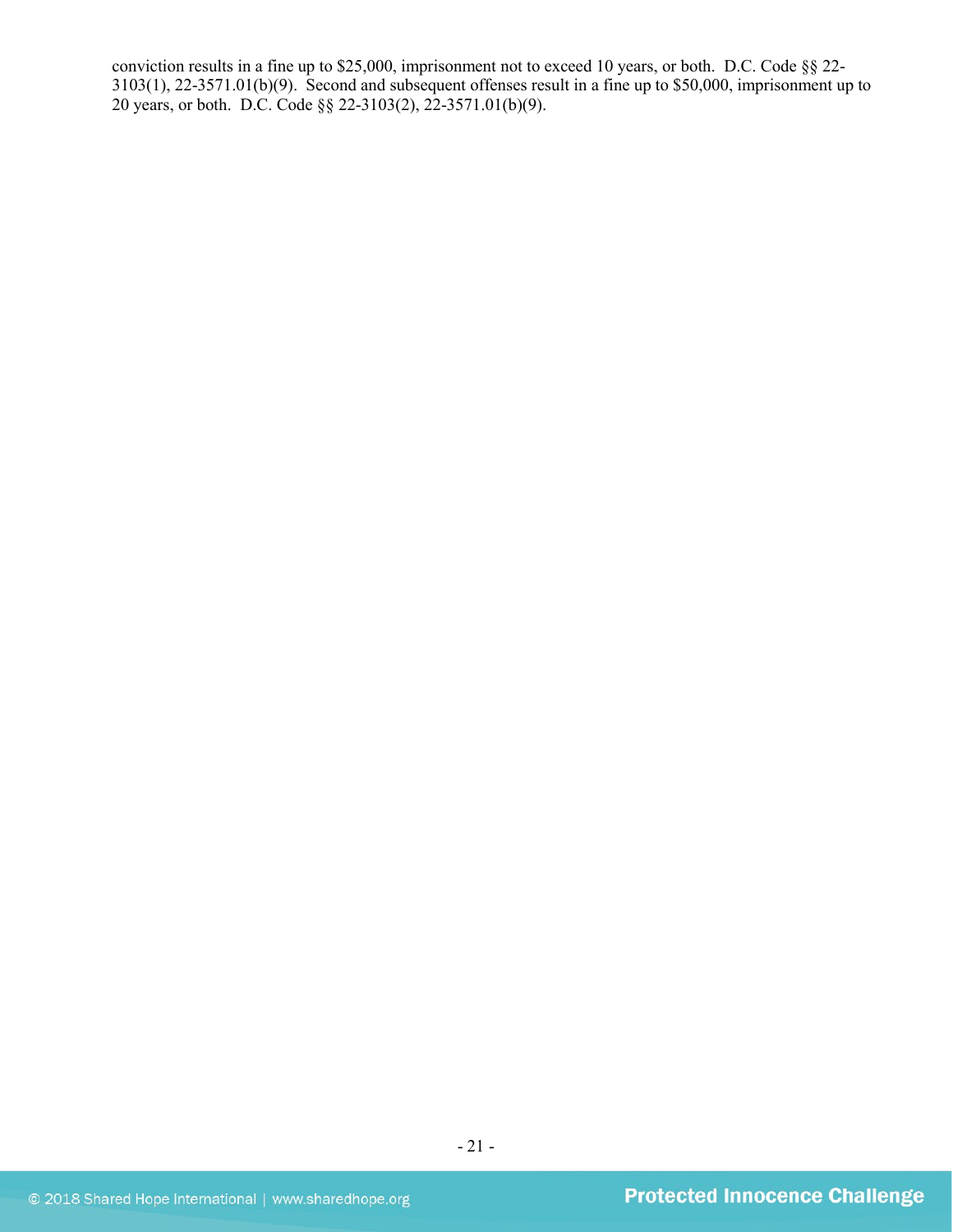## *Legal Components:*

- *5.1 Victims under the core child sex trafficking offense include all commercially sexually exploited children.*
- *5.2 The state sex trafficking statute expressly prohibits a defendant from asserting a defense based on the willingness of a minor under 18 to engage in the commercial sex act.*
- *5.3 State law prohibits the criminalization of minors under 18 for prostitution offenses.*
- *5.4 State law provides a non-punitive avenue to specialized services through one or more points of entry.*
- *5.5 Child sex trafficking is identified as a type of abuse and neglect within child protection statutes.*
- *5.6 The definition of "caregiver" or another related term in the child welfare statutes is not a barrier to a sex trafficked child accessing the protection of child welfare.*
- *5.7 Crime victims' compensation is specifically available to a child victim of sex trafficking or commercial sexual exploitation of children (CSEC).*
- *5.8 Victim-friendly procedures and protections are provided in the trial process for minors under 18.*
- *5.9 Child sex trafficking victims may vacate delinquency adjudications and expunge related records for prostitution and other offenses arising from trafficking victimization, without a waiting period.*
- *5.10 Victim restitution and civil remedies for victims of domestic minor sex trafficking or commercial sexual exploitation of children (CSEC) are authorized by law.*
- *5.11 Statutes of limitations for civil and criminal actions for child sex trafficking or commercial sexual exploitation of children (CSEC) offenses are eliminated or lengthened to allow prosecutors and victims a realistic opportunity to pursue criminal action and legal remedies.*

*\_\_\_\_\_\_\_\_\_\_\_\_\_\_\_\_\_\_\_\_\_\_\_\_\_\_\_\_\_\_\_\_\_\_\_\_\_\_\_\_\_\_\_\_\_\_\_\_\_\_\_\_\_\_\_\_\_\_\_\_\_\_\_\_\_\_\_\_\_\_\_\_\_\_\_\_\_\_\_\_\_\_\_\_\_\_\_\_\_\_\_\_\_*

## *Legal Analysis:*

*5.1 Victims under the core child sex trafficking offense include all commercially sexually exploited children[32.](#page-21-0)* 

D.C. Code § 22-1834 (Sex trafficking of children) includes all commercially exploited children. Under D.C. Code § 22-1834(a), when the victim is a minor, the means of force, fraud, or coercion are not required. In addition, the human trafficking law prohibits the "obtain[ing] . . . by any means a person who will be caused as a result to engage in a commercial sex act . . . ." Thus, buying the commercial sex with a minor who is under the age of eighteen constitutes human trafficking. D.C. Code § 22-1834(a). Finally, the offense of human trafficking pursuant D.C. Code § 22-1834(a) does not require that a trafficker or controlling third party be identified. Resultantly, the District of Columbia's human trafficking offense includes any child who is bought for sex, regardless of whether force, fraud, or coercion is used, regardless of whether a buyer exploited the minor without a trafficker's involvement, and regardless of whether the victim identifies a trafficker. D.C. Code § 22-1834.

*5.2 The state sex trafficking statute expressly prohibits a defendant from asserting a defense based on the willingness of a minor under 18 to engage in the commercial sex act.* 

D.C. Code § 22-1834 (Sex trafficking of children), § 22-1833 (Trafficking in labor or commercial sex acts), § 22-2704 (Abducting or enticing child from his or her home for purposes of prostitution), and § 22-2705 (Pandering; inducing or compelling an individual to engage in prostitution) are silent regarding a defense based on the willingness of a minor to engage in the commercial sex act.

<span id="page-21-0"></span> <sup>32</sup> *See generally* SHARED HOPE INTERNATIONAL, "Eliminating the Third Party Control Barrier to Identifying Juvenile Sex Trafficking Victims," JuST Response Policy Paper (2015), [http://sharedhope/org/wp](http://sharedhope/org/wp-content/uploads/2015/08/Policy-Paper_Eliminating-Third-Party-Control_Final1.pdf)[content/uploads/2015/08/Policy-Paper\\_Eliminating-Third-Party-Control\\_Final1.pdf](http://sharedhope/org/wp-content/uploads/2015/08/Policy-Paper_Eliminating-Third-Party-Control_Final1.pdf) (discussing need to include all commercially sexually exploited children within sex trafficking definitions and corresponding need to include buyer conduct in core sex trafficking offenses regardless of whether victim is under control of a third party).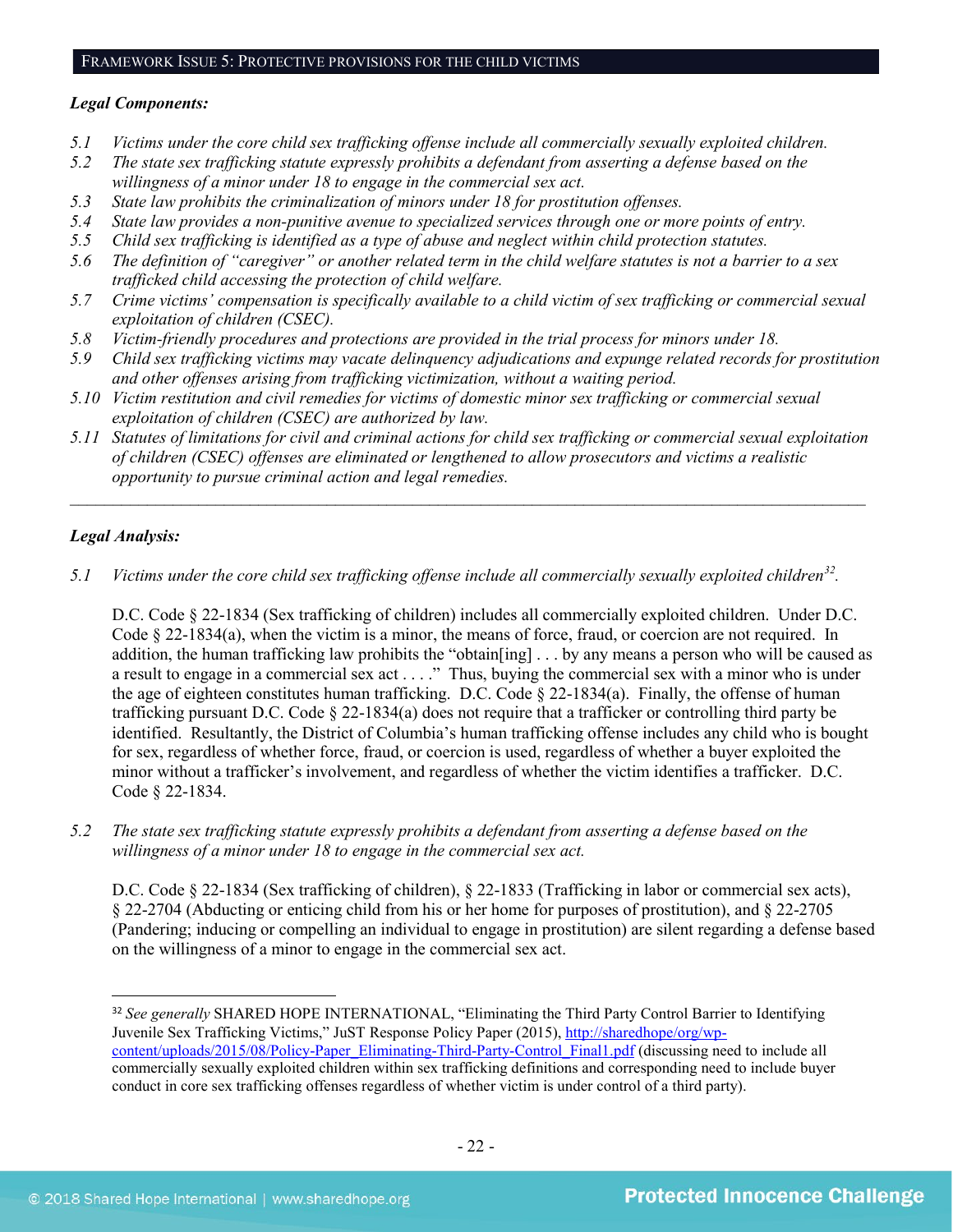In contrast, D.C. Code § 22-3011 (Defenses to child sexual abuse and sexual abuse of a minor) specifically prohibits such a defense to prosecutions "under §§ 22-3008 to 22-3010.01 [First and second degree child sexual abuse, first and second degree sexual abuse of a minor, first and second degree sexual abuse of a secondary education student, enticing a child or minor, and misdemeanor sexual abuse of a child or minor], prosecuted alone or in conjunction with charges under § 22-3018 [Attempts to commit sexual offenses] or § 22-403 [Assault with intent to commit any other offense]." D.C. Code § 22-3011(a).

5.2.1 Recommendation: Enact a provision specifically prohibiting a defense to any commercial sexual crime against a minor under 18 based on the minor's willingness to engage in the sex act.

## *5.3 State law prohibits the criminalization of minors under 18 for prostitution offenses.[33](#page-22-0)*

D.C. Code § 22-2701 (Engaging in prostitution or soliciting for prostitution) prohibits the criminalization of minors for prostitution offenses, stating,

(a) Except as provided in subsection (d) of this section, it is unlawful for any person to engage in prostitution or to solicit for prostitution.

(d) (1) A child who engages in or offers to engage in a sexual act or sexual contact in return for receiving anything of value shall be immune from prosecution for a violation of subsection (a) of this section.

(3) For the purposes of this subsection, the term "child" means a person who has not attained the age of 18 years.

Additionally, the Metropolitan Police Department must refer such children to appropriate services pursuant to D.C. Code § 22-2701(d)(2), which states,

The Metropolitan Police Department shall refer any child suspected of engaging in or offering to engage in a sexual act or sexual contact in return for receiving anything of value to an organization that provides treatment, housing, or services appropriate for victims of sex trafficking of children under § 22-1834.

*5.4 State law provides a non-punitive avenue to specialized services through one or more points of entry.*

## **System response to child engaged in commercial sex act**

District of Columbia provides a specific protective response for juvenile sex trafficking victims that directs these victims to service providers while requiring law enforcement to file a report of abuse to child welfare. However, juvenile sex trafficking victims may become system-involved through various access points and encounter different responses. In District of Columbia, a commercially sexually exploited child could fall within multiple categories allowing for intervention, including "delinquent child," "child in need of supervision," or "neglected child."

*I. Services through child welfare*

. . . .

. . . .

Juvenile sex trafficking victims may come to the attention of child welfare through several avenues, including reports of abuse or neglect, law enforcement notifications, and internal screenings. [34](#page-22-1) Pursuant to D.C. Code §

l

<span id="page-22-0"></span><sup>&</sup>lt;sup>33</sup> For more information regarding recent federal legislation impacting this component see:

http://go.sharedhope.org/stateimpactmemo.

<span id="page-22-1"></span><sup>34</sup> *See infra* Components 5.5 and 5.6 for additional discussions of juvenile sex trafficking victims' access to services through child welfare.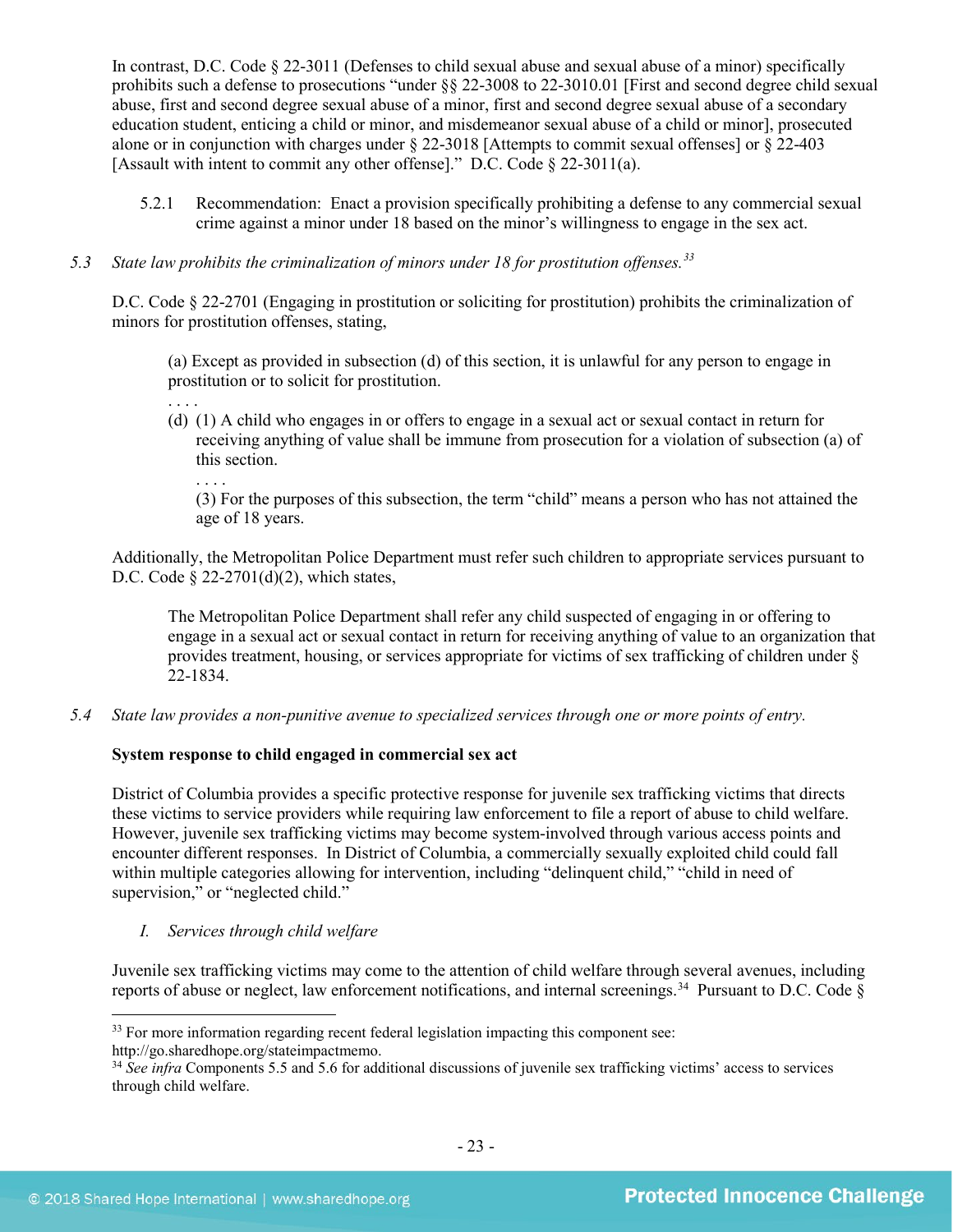4-1321.02(h) (Persons required to make reports; procedure), law enforcement must report to the Child Family Services Agency if an officer has "any knowledge, information, or suspicion of a child engaging in or offering to engage in a sexual act . . . or sexual contact . . . in return for receiving anything of value." The Child and Family Services Agency may also identify child victims through internal screenings required under D.C. Code § 4-1303.03e (Behavioral health screening and assessment requirements), which states,

- (a) (1) All children in the custody of the Agency shall, to the extent that it is not inconsistent with a court order, receive a behavioral health screening and, if necessary, a behavioral health assessment within 30 days of initial contact with the Agency or a placement disruption . . . . (2) As part of the behavioral health screening required by paragraph (1) of this subsection, the Agency shall identify children who are victims of, or who may be at risk for becoming victims of, sex trafficking of children under § 22-1834.
- (b) The Agency shall connect all children who are assessed as being in need of behavioral health care to an appropriate behavioral health service.

A child also may come to the attention of child welfare based on reports from medical personnel, teachers, human trafficking counselors, and related individuals. D.C. 4-1321.02(a), (b). Under D.C. 4-1321.02(e),  $35$ 

Notwithstanding  $\S$  14-307, any person specified in subsection (b) of this section who knows or has reasonable cause to suspect that a child known to him or her in his or her professional or official capacity has been, or is in immediate danger of being, the victim of 'sexual abuse' or 'attempted sexual abuse' prohibited by Chapter 30 of Title 22; or that the child was assisted, supported, caused, encouraged, commanded, enabled, induced, facilitated, or permitted to become a prostitute, as that term is defined in § 22-2701.01(3) [Definitions]; ... shall immediately report or have a report made of such knowledge, information, or suspicion to the Metropolitan Police Department or the Child and Family Services Agency.

Based on these reports or other information, D.C. Code § 16-2309(a)(3) (Taking into custody) authorizes these children to be taken into custody "by any employee of the Agency authorized to do so, or a law enforcement officer, when he or she has reasonable grounds to believe that the child is in immediate danger from his or her surroundings and that the removal of the child from his or her surroundings is necessary, including when he or she has reasonable grounds to believe that the child is engaging in or offering to engage in a sexual act . . . or sexual contact . . . in return for receiving anything of value."

Pursuant to D.C. Code § 16-2311(a) (Release or delivery to Family Division), with all reasonable speed, whoever took the child into custody must:

(1) release the child to his parent, guardian, or custodian upon a promise to bring the child before the Division when requested by the Division . . . ;

(2) bring a child alleged in need of supervision or delinquent before the Director of Social Services; or (3) bring the child to a medical facility if the child appears to require prompt treatment or to require prompt diagnosis for medical or evidentiary purposes and may order the child retained at the hospital subject to a further order of the Metropolitan Police Department of the District of Columbia, the Director of the Agency, or the Superior Court of the District of Columbia; or

(4) bring a child alleged to be a neglected child, or a child alleged to be engaging in or offering to engage in a sexual act . . . or sexual contact . . . in return for receiving anything of value, to the Director of the Agency.

l

<sup>. . . .</sup>

<span id="page-23-0"></span><sup>&</sup>lt;sup>35</sup> The text of D.C. Code § 4-1321.02 cited here and elsewhere in this report includes amendments made by the enactment of B 694 (Act A22-0301) during the 2018 Regular Session of the Council of the District of Columbia (effective May 2, 2018).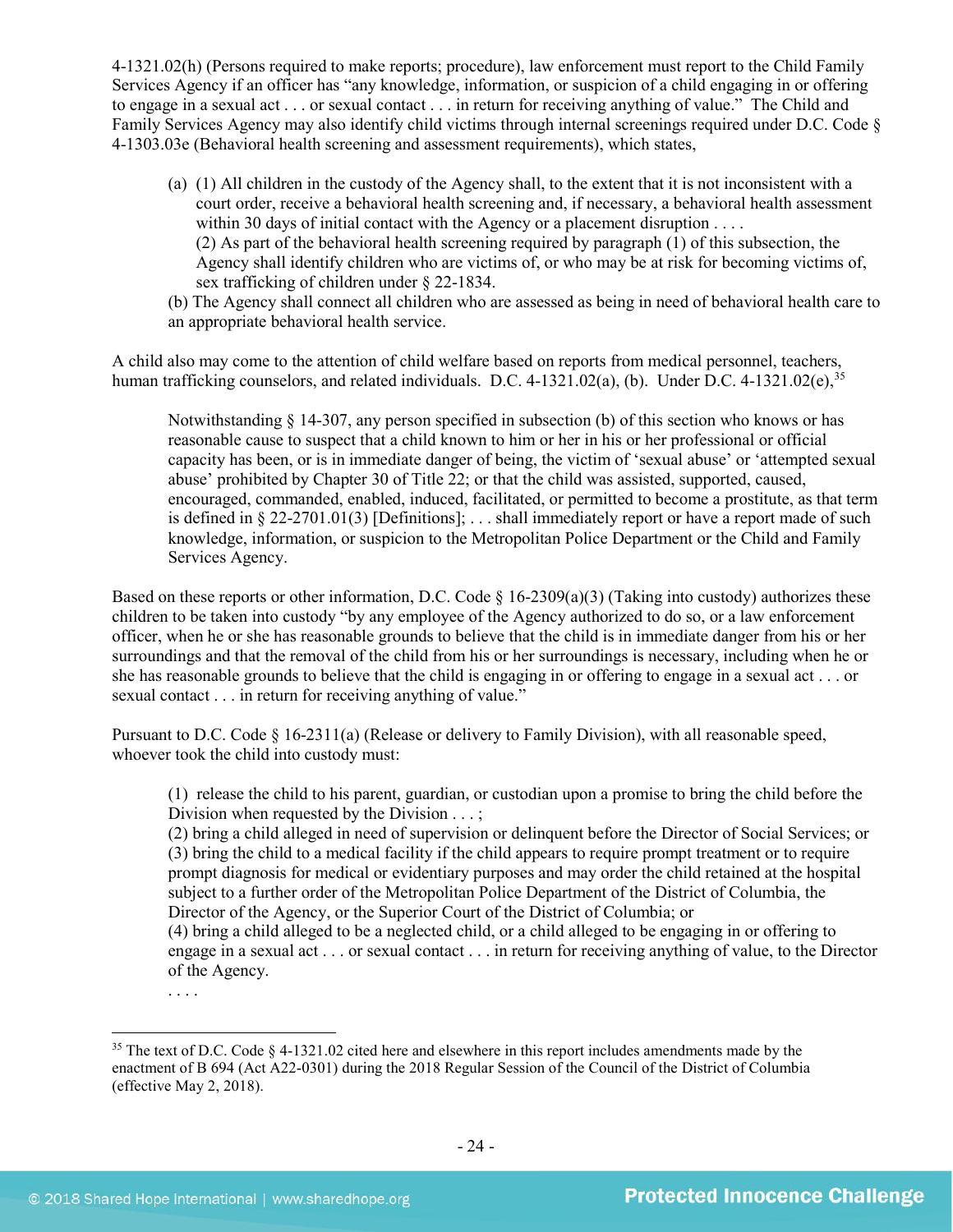Pursuant to D.C. Code § 16-2316 (Conduct of hearings; evidence), "[t]he Division shall, without a jury, hear and adjudicate cases involving delinquency, need of supervision, or neglect."

When a dispositional hearing is held, and after a child is found to be neglected, delinquent, or in need of supervision, the court will determine the actions taken in relation to the child pursuant to D.C. Code  $\S$  16-2320 (Disposition of child who is neglected, delinquent, or in need of supervision) and considering the "best interest of the child." If the court finds that the child is neglected or in need of supervision, the court may decide whether it is in the best interest of the child to, among other things, remain in the custody of the child's parents or other relatives, enter protective supervision, or transfer custody to an agency responsible for the care of neglected children or a child placement agency. D.C. Code § 16-2320(a).

## *II. Services through juvenile justice*

D.C. Code § 22-2701(d)(1) (Engaging in prostitution or soliciting for prostitution) specifically provides that "[a] child who engages in or offers to engage in a sexual act or sexual contact in return for receiving anything of value shall be immune from prosecution for a violation of [Engaging in prostitution or soliciting for prostitution]." Further, law enforcement must refer juvenile sex trafficking victims to "an organization that provides treatment, housing, or services appropriate for victims of sex trafficking of children" pursuant to D.C. Code  $\S$  22-2701(d)(2).

To the extent that juvenile sex trafficking victims are charged with offenses other than prostitution, they could face possible arrest, detention, and adjudication as a delinquent child. However, the Department of Youth Rehabilitation Services may identify child victims in the juvenile justice system on other charges through an assessment required under D.C, Code  $\S$  2-1515.04a(a) (Behavioral health screening and assessment requirements), which states,

(1) All youth in contact with the Department shall, to the extent that it is not inconsistent with a court order, receive a behavioral health screening and, if necessary, a behavioral health assessment within 30 days of initial contact; provided, that the Mayor may, through rulemaking, require that the behavioral health screening and assessment be conducted within fewer than 30 days of the initial contact. (2) As part of the behavioral health screening required by paragraph (1) of this subsection, the Department shall identify youth who are victims of, or who may be at risk for becoming victims of, sex trafficking of children under § 22-1834.

Further, diversion may be possible if certain criteria are met. Pursuant to D.C. Code § 16-2305.02 (Preliminary probation conferences; adjustment process), if the Department of Social Services determines a finding of delinquency for a child is not in the best of interest of the child or the public, ". . . the Director of Social Services shall so recommend to the Office of the Corporation Counsel, and the Corporation Counsel shall make a determination of the suitability of the case for adjustment, which may include diversion." D.C. Code § 16- 2305.02(b). To make the determination, the court is to consider:

(1) The age of the child;

(2) Whether the conduct allegedly involved:

. . . . (C) The use or threatened use of violence to compel a person to engage in sexual intercourse, deviant sexual intercourse, or sexual contact;

(H) An act which seriously endangered the safety of the child or another person;

. . . . (4) Whether there is a substantial likelihood that the child will not participate in the diversion programs or services developed and recommended by the Social Services Division or cooperate during the adjustment process;

. . . .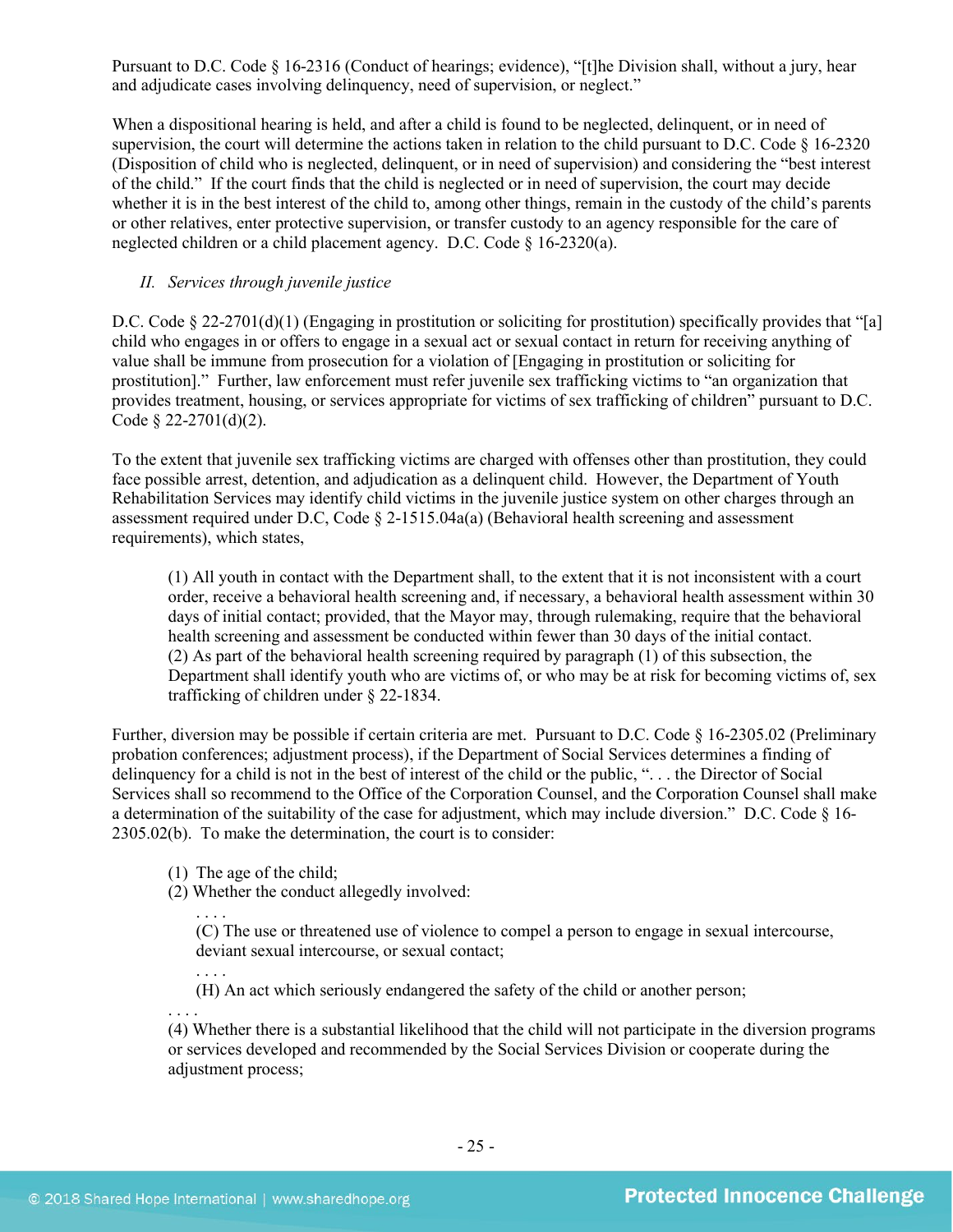(5) Whether there is a substantial likelihood that in order to adjust the case successfully, the child would require services that could not be administered effectively in less than 6 months;

(7) Whether there is pending another proceeding to determine whether the child is a child in need of supervision or a delinquent;

(8) Whether there have been prior adjustments or adjournments in contemplation of dismissal in other delinquency proceedings;

(9) Whether there has been a prior adjudication of the child as a delinquent child or child in need of supervision;

(10) Whether there is a substantial likelihood that the adjustment process would not be successful unless the child is temporarily removed from his or her home and that such removal could not be accomplished without invoking the court process;

(11) Whether a proceeding has been or will be instituted against another person for acting jointly with the child; and

. . . .

. . . .

The adjustment process may include drug testing, parenting classes, and counseling and has an initial period of up to 6 months, and may be extended for an additional 6 months. D.C. Code  $\S$ § 16-2305.02(d)(1), (4).

#### **Summary**

In District of Columbia, juvenile sex trafficking victims are immune from prosecution for prostitution offenses and may be diverted from the delinquency process for other offenses committed as a result of their trafficking victimization. When encountering a juvenile sex trafficking victim, law enforcement and others must refer the child to child welfare.

*5.5 Child sex trafficking is identified as a type of abuse and neglect within child protection statutes.[36](#page-25-0)*

For reporting purposes, child sex trafficking is identified as a form of abuse and neglect. D.C. Code § 4-  $1301.02^{37}$  $1301.02^{37}$  $1301.02^{37}$  (Definitions)<sup>[38](#page-25-2)</sup> states,

(1) (A) "Abused", when used in reference to a child means:

(i) Abused as that term is defined in D.C. Official Code § 16-2301(23); or (ii) Sexual abuse, which shall include sex trafficking or severe forms of trafficking in persons as those terms are defined in section 103(10) and (9)(A) of the Trafficking Victims Protection Act of 2000, approved October 28, 2000 (114 Stat. 1469; 22 U.S.C. § 7102(10) and (9)(A)). (B) Nothing in this paragraph shall be construed as preventing or intending to prevent sex trafficking or severe forms of trafficking in persons from being considered a form of sexual abuse for purposes of D.C. Official Code § 16-2301(32).

. . . . (15A) "Neglected child" means a child who is a:

(A) Neglected child as that term is defined in D.C. Official Code § 16-2301(9); or

(B) Victim of sex trafficking or severe forms of trafficking in persons as those terms are defined in section 103(10) and (9)(A) of the Trafficking Victims Protection Act of 2000, approved October 28, 2000 (114 Stat. 1469; 22 U.S.C. § 7102(10) and (9)(A)).

<span id="page-25-0"></span> $\overline{\phantom{a}}$ <sup>36</sup> For more information regarding recent federal legislation impacting this component see: http://go.sharedhope.org/stateimpactmemo.

<span id="page-25-1"></span><sup>&</sup>lt;sup>37</sup> The text of D.C. Code § 4-1302.02 cited here and elsewhere in this report includes amendments made by the enactment of B 694 (Act A22-0301) during the 2018 Regular Session of the Council of the District of Columbia (effective May 2, 2018).

<span id="page-25-2"></span><sup>&</sup>lt;sup>38</sup> Pursuant to Enacted B694, § 5, amendments to D.C. Code § 4-1301.02, which add child sex trafficking to the definition of abuse, are set to expire December 13, 2018.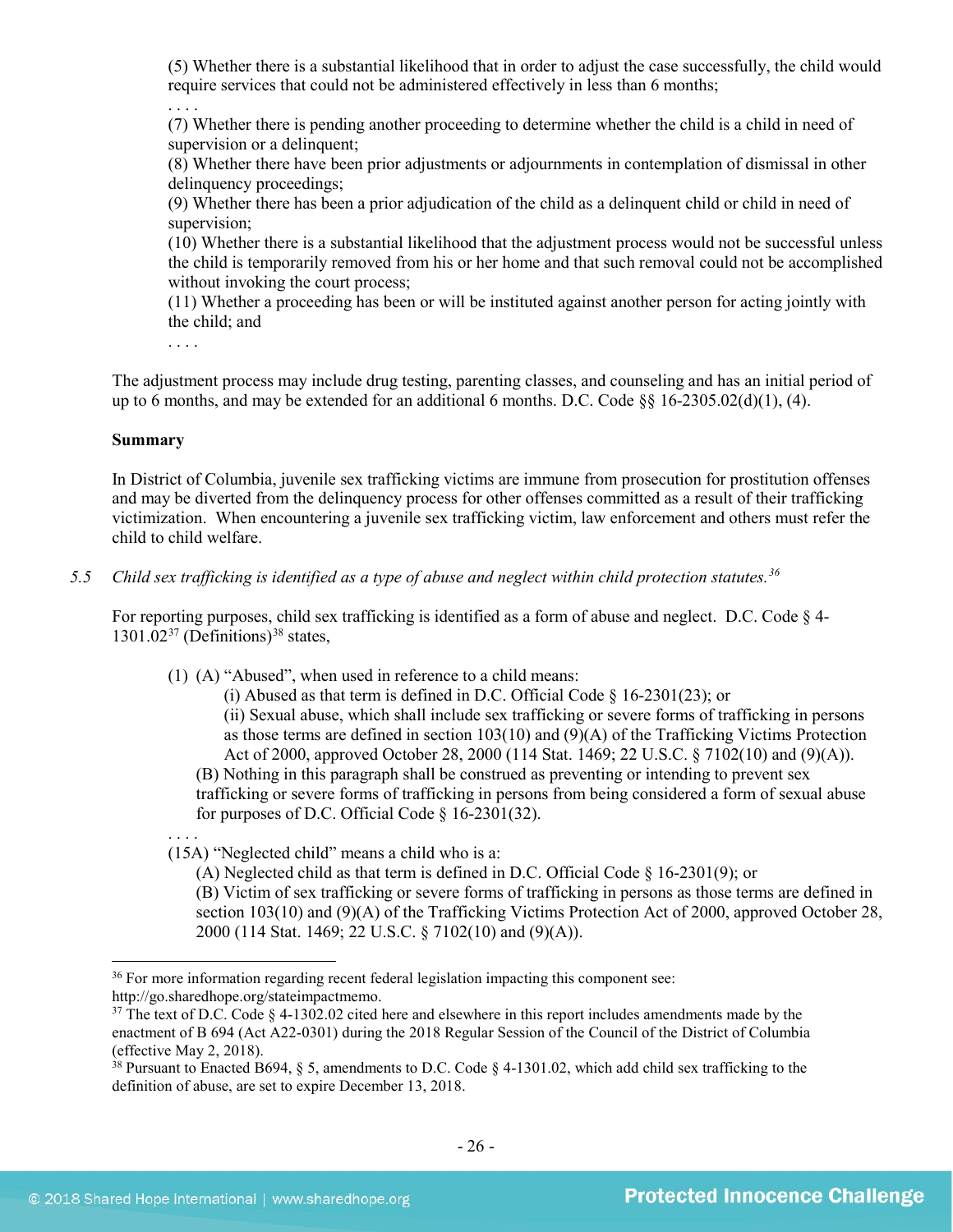For purposes of family court proceedings, D.C. Code § 16-2301(23)(A) (Definitions) defines child abuse to include commercial sexual exploitation, stating,

The term "abused", when used with reference to a child, means:

(i) infliction of physical or mental injury upon a child;

- (ii) sexual abuse or exploitation of a child; or
- (iii) negligent treatment or maltreatment of a child.

Pursuant to D.C. Code § 16-2301(25), "sexual exploitation" occurs when:

a parent, guardian, or other custodian allows a child to engage in prostitution as defined in . . . [D.C. Code § 22-2701.01(3) (Definitions)], or means a parent, guardian, or other custodian engages a child or allows a child to engage in obscene or pornographic photography, filming, or other forms of illustrating or promoting sexual conduct as defined in  $\dots$  ( $\dots$  D.C. Code § 22-3101(5) [Definitions--Sexual performances using minors]).

Because the definition of "sexual exploitation" includes both D.C. Code § 22-2701.01(3) (Definitions) [Prostitution; pandering] and § 22-3101(5) (Definitions) [Sexual performances using minors], a child sex trafficking victim may be identified as an abused child, albeit not expressly.

Further, D.C. Code § 16-2301(32) defines "sexual abuse" as

- (A) engaging in, or attempting to engage in, a sexual act or sexual contact with a child;
- (B) causing or attempting to cause a child to engage in sexually explicit conduct; or
- (C) exposing a child to sexually explicit conduct.

Although D.C. Code § 16-2301(32) is not expressly commercial in nature and does not specifically include child sex trafficking, D.C. Code § 4-1301.02(B) states that nothing found within that statute's definition of abuse should be "construed as preventing or intending to prevent sex trafficking or severe forms of trafficking in persons from being considered a form of sexual abuse for purposes of D.C. Official Code § 16-2301(32)." Accordingly, child sex trafficking victims may also be identified as abused based on the definition of "sexual abuse."

Finally, D.C. Code § 16-2301(9)(A) defines "neglected child" as a child

(i) who has been abandoned or abused by his or her parent, guardian, or custodian, or whose parent, guardian, or custodian has failed to make reasonable efforts to prevent the infliction of abuse upon the child. For the purposes of this sub-subparagraph, the term "reasonable efforts" includes filing a petition for civil protection from intrafamily violence pursuant to § 16-1003;

(ii) who is without proper parental care or control, subsistence, education as required by law, or other care or control necessary for his or her physical, mental, or emotional health, and the deprivation is not due to the lack of financial means of his or her parent, guardian, or custodian;

. . . .

(v) who is in imminent danger of being abused and another child living in the same household or under the care of the same parent, guardian, or custodian has been abused;

(vi) who has received negligent treatment or maltreatment from his or her parent, guardian, or custodian;

. . . .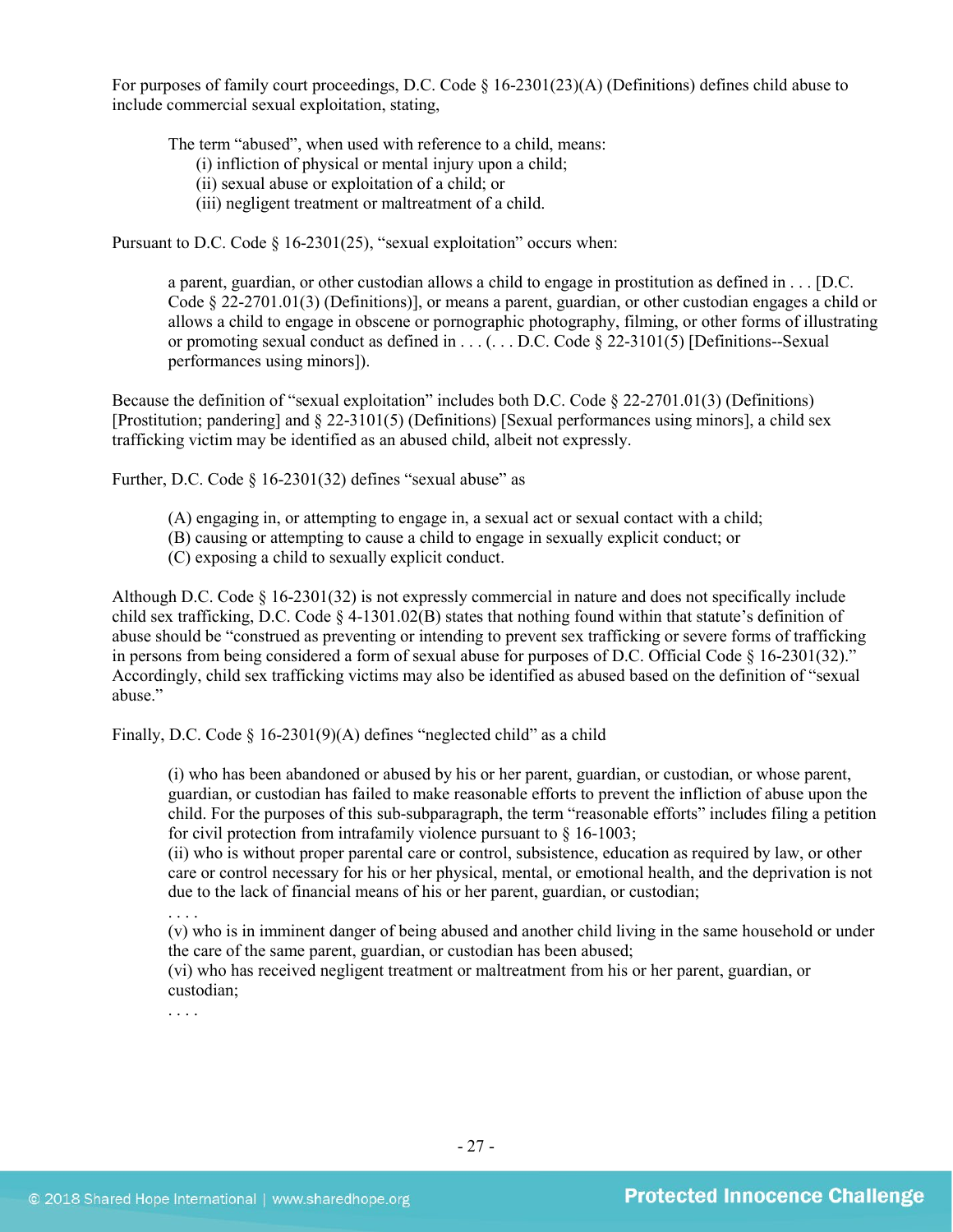*5.6 The definition of "caregiver" or another related term in the child welfare statutes is not a barrier to a sex trafficked child accessing the protection of child welfare.*

For reporting purposes, the definition of "custodian" or another related term is not a barrier to a sex trafficked child accessing the protection of child welfare because D.C. Code § 4-1301.02 (Definitions) defines abuse to include child sex trafficking without specifying a relationship between the child and the perpetrator of the abuse.[39](#page-27-0)

Similarly, the definition of sexual abuse for purposes of family court proceedings under D.C. Code § 16- 2301(32) (Definitions) does not require fault by a parent, guardian, or custodian. [40](#page-27-1) In contrast, the definition of "sexual exploitation" under D.C. Code § 16-2301(23)(A)(ii) requires fault by a parent, guardian, or custodian. "Custodian," as defined under D.C. Code  $\S$  16-2301(12)(A), means

a person or agency, other than a parent or legal guardian: (A) to whom the legal custody of a child has been granted by the order of a court; (B) who is acting in loco parentis;<sup>[41](#page-27-2)</sup>or (C) who is a day care provider or an employee of a residential facility, in the case of the placement of an abused or neglected child.

Based on this definition, the term "custodian" is unlikely to include conduct by non-familial offenders, creating a barrier to child welfare protection and services in cases of sexual exploitation.

*5.7 Crime victims' compensation is specifically available to a child victim of sex trafficking or commercial sexual exploitation of children (CSEC).*

D.C. Code § 4-501 (Definitions), provides the definitions for the chapter on "compensation of victims of violent crime." That section defines "victim" for the purposes of crime victims' compensation to include "a person who suffers personal injury or death in the District of Columbia . . . as a direct result of: (A) A crime; (B) Assisting lawfully to apprehend a person reasonably suspected of committing or attempting to commit a crime; (C) Assisting a person against whom a crime has been committed or attempted, if the assistance was rendered in a reasonable manner; (D) Attempting to prevent the commission of a crime . . . ." D.C. Code § 4-501(14). D.C. Code § 4-501(6) defines both "crime of violence" and "crime" in part as "the offense of, or the attempt to commit the offense of . . . sexual abuse, kidnapping, . . . cruelty to children, . . . benefitting financially from human trafficking, using a minor in a sexual performance, promoting a sexual performance by a minor, attending or possessing a sexual performance by a minor, trafficking in labor or commercial sex acts, sex trafficking of children, a felony violation of an act codified in Chapter 27 of Title 22 of the District of Columbia Code, where a person was compelled to engage in prostitution or was a minor . . . . These terms include an offense where the perpetrator and victim are members of the same family or household, an offense whether prosecuted under the District of Columbia Code or the United States Code . . . . A crime occurs whether or not any person is identified, arrested, prosecuted, or convicted. Unless an application for rehearing, appeal, or petition for certiorari is pending or a new trial or hearing has been ordered, the conviction of a person whose acts gave rise to the claim is conclusive evidence that a crime was committed."

However, several eligibility requirements might inhibit a domestic minor sex trafficking victim's ability to receive funds through this program. First, a claim must be filed "within 1 year after the crime occurred or 1 year

<span id="page-27-0"></span><sup>39</sup> *See supra* Component 5.5 for substantive provisions of D.C. Code § 4-1301.02.

<span id="page-27-1"></span><sup>40</sup> *See supra* Component 5.5 for substantive provisions of D.C. Code § 16-2301.

<span id="page-27-2"></span><sup>&</sup>lt;sup>41</sup> The term "in loco parentis" is not statutorily defined. However, various cases provide definitions for in loco parentis. The District of Columbia Court of Appeals has stated, "'The term "*in loco parentis*," according to its generally accepted common law meaning, refers to a person who has put himself in the situation of a lawful parent by assuming the obligations incident to the parental relation without going through the formalities necessary to legal adoption. It embodies the two ideas of assuming the parental status and discharging the parental duties." Fuller v. Fuller, 247 A.2d 767, 770 (D.C. 1968) (quoting Niewiadomski v. United States, 159 F.2d 683, 686 (6th Cir. 1947)).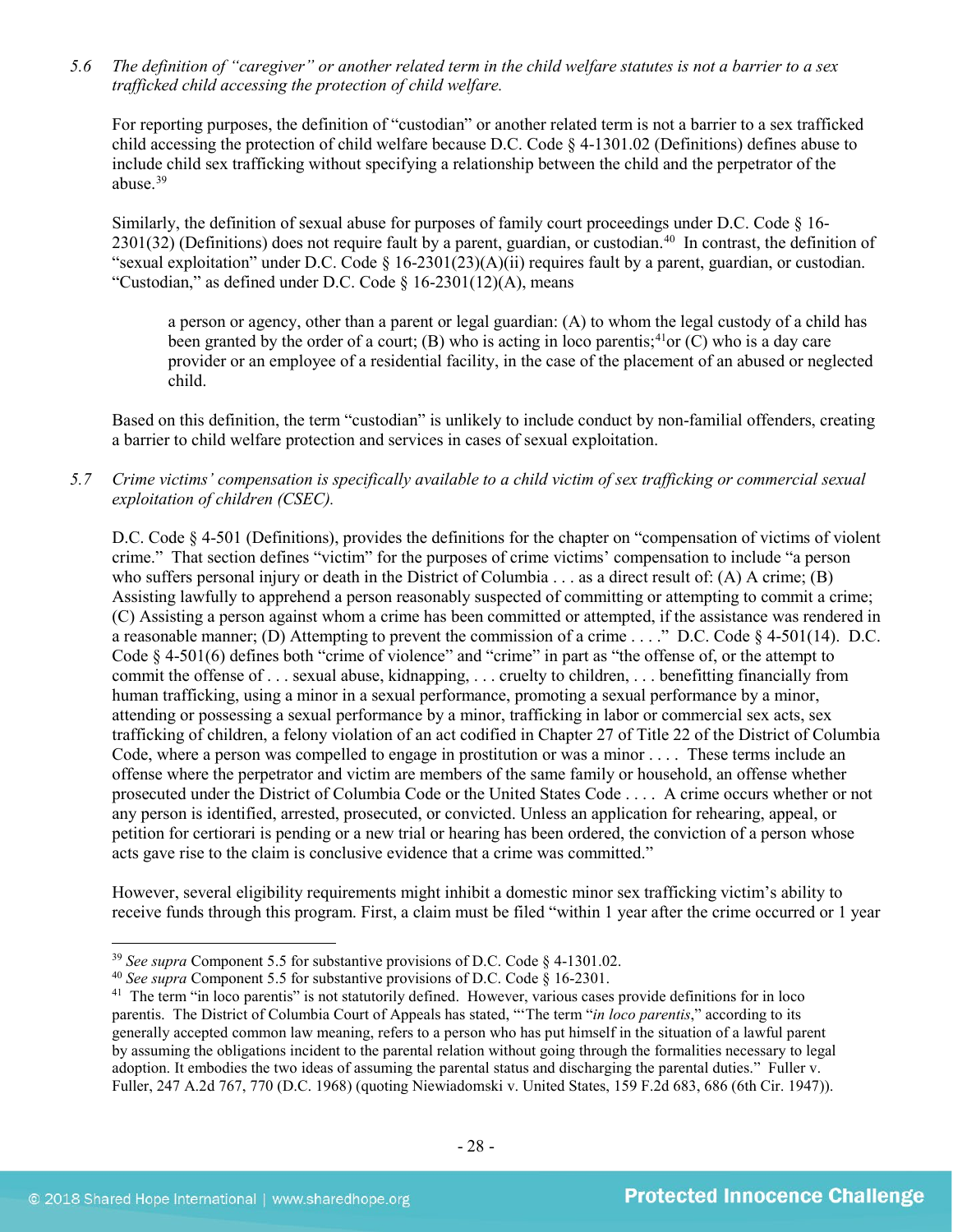after learning of the Program with an adequate showing that the delay in learning of the Program was reasonable." D.C. Code  $\S 4-506(a)(2)$ . Additionally, the crime must be reported to law enforcement "within 7 days of its occurrence," and "[i]f the crime cannot be reasonably reported within that time period, the crime must be reported within 7 days from the time a report can reasonably be made." D.C. Code  $\S$  4-506(a)(3). Many victims of domestic minor sex trafficking are slow to come forward and thus may become ineligible for crime victims' compensation due to this requirement. It is possible that "[t]he time limit requirements of this section may be waived for good cause shown, including compelling health or safety concerns." D.C. Code § 4-506(d). Through this subsection, it may be determined that a domestic minor sex trafficking victim did have good cause for delay, but no clarification exists to guarantee this protection for victims.

Domestic minor sex trafficking victims are specifically protected from disqualification and reductions in awards under D.C. Code § 4-508(a)(1) (Disqualification and reductions), which states "The Court shall not award compensation if the: (1) Claimant knowingly or willingly participated in the commission of the crime which forms the basis for the claim; provided, that a claimant who was a minor and a victim of sex trafficking of children, may be awarded compensation." Therefore, if the victims meet the other eligibility requirements, their participation in activities such as prostitution will not inhibit their ability to recover funds.

## *5.8 Victim-friendly procedures and protections are provided in the trial process for minors under 18.*

Domestic minor sex trafficking victims are protected from the introduction of certain evidence at trial. Pursuant to D.C. Code § 22-1839 (Reputation or opinion evidence),

In a criminal case in which a person is accused of trafficking in commercial sex, as prohibited by § 22-1833, sex trafficking of children, as prohibited by § 22-1834, or benefitting financially from human trafficking, as prohibited by § 22-1836, reputation or opinion evidence of the past sexual behavior of the alleged victim is not admissible. Evidence of an alleged victim's past sexual behavior other than reputation or opinion evidence also is not admissible, unless such evidence other than reputation or opinion evidence is admitted in accordance with  $\S 22-3022(b)$ , and is constitutionally required to be admitted.

<span id="page-28-1"></span>The D.C. Code does not codify additional protections for domestic minor sex trafficking victims or child victims in general, such as the ability to testify via closed circuit television. However, under D.C. Code § 23-1903(d) (Crime victim privacy and security),

In a proceeding in which a child is called to give testimony, on motion by the attorney for the government or the victim's legal or court-appointed representative, or on its own motion, the court may designate the case as being of special public importance. In cases so designated, the court shall expedite the proceeding and ensure that it takes precedence over any other. The court shall ensure a speedy trial in order to minimize the length of time the child must be involved with the criminal justice system. When deciding whether to grant a continuance, the court shall take into consideration the age of the child and the potential adverse impact the delay may have on the child's well-being. The court shall make written findings of fact and conclusions of law when granting a continuance in cases involving a child witness.

Though not specific to the trial process, D.C. Code  $\S$  4-555.03<sup>[42](#page-28-0)</sup> (Program applications and certification of participants) allows a trafficking victim to apply for a substitute address if he or she is in fear for his or her safety. D.C. Code  $\S$ § 4-555.01(5),<sup>[43](#page-28-1)</sup> 4-555.03(d).

l

<span id="page-28-0"></span><sup>&</sup>lt;sup>42</sup> The text of D.C. Code  $\S$  4-555.03 cited here and elsewhere in this report includes amendments made by the enactment of B 37 (Act A22-0337) during the 2018 Regular Session of the Council of the District of Columbia (effective July 3, 2018).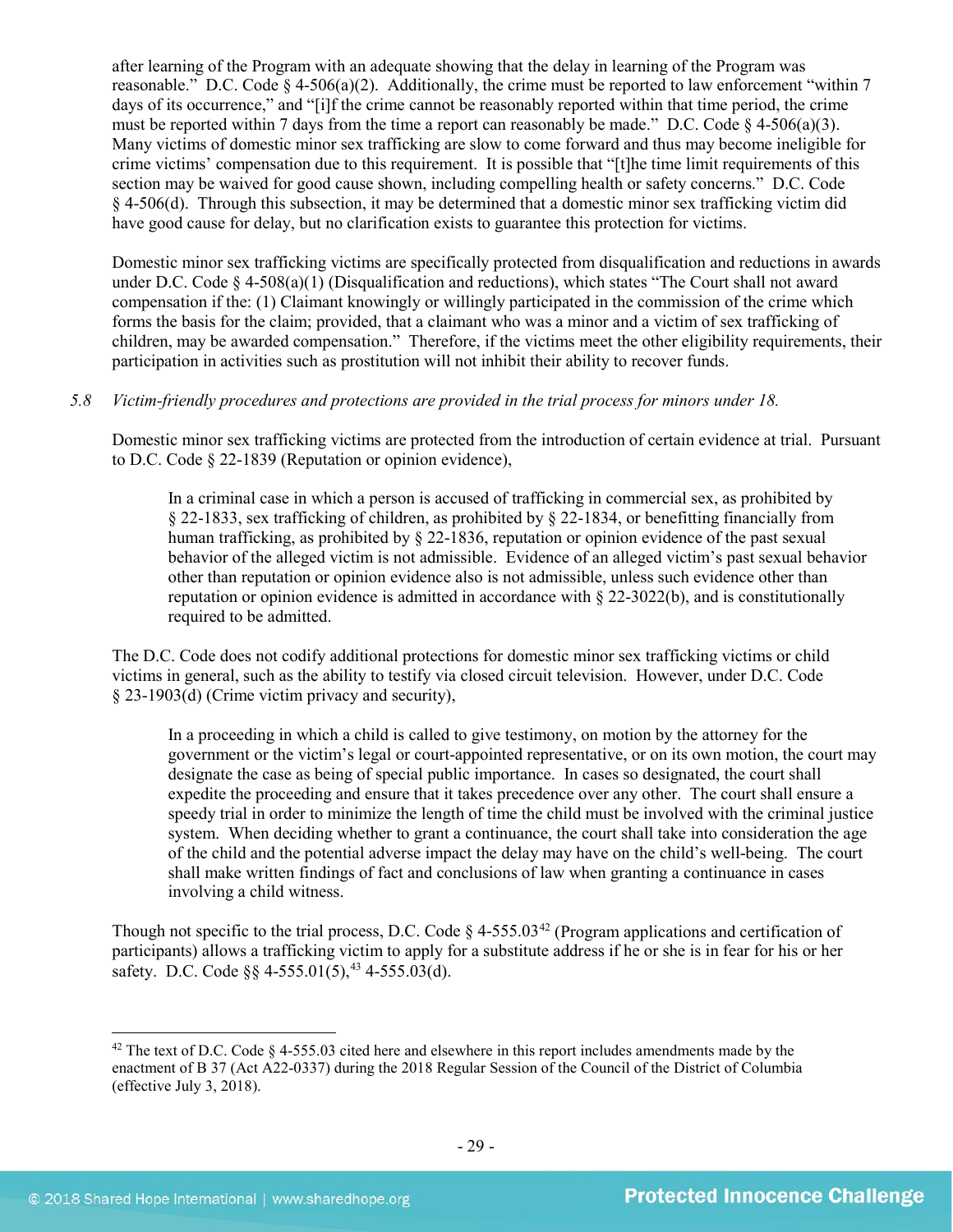*5.9 Child sex trafficking victims may vacate delinquency adjudications and expunge related records for prostitution and other offenses arising from trafficking victimization, without a waiting period.*

D.C. law does not provide a mechanism for minors to vacate delinquency adjudications related to trafficking victimization, [44](#page-29-0) but juvenile records may be sealed after a waiting period. Specifically, juvenile criminal records may be sealed in D.C. after "two years have elapsed since the final discharge of the person from legal custody or supervision, or since the entry of any other Division order not involving custody or supervision; and (2) [the juvenile] has not been subsequently convicted of a crime, or adjudicated delinquent or in need of supervision prior to the filing of the motion, and no proceeding is pending seeking such conviction or adjudication." D.C. Code § 16-2335(a)(1)(B), (2).

However, D.C. Code § 16-2335(e) states that "any adjudication of delinquency or need of supervision or conviction of a felony subsequent to sealing shall have the effect of nullifying the . . . sealing order."

- 5.9.1 Recommendation: Enact a law that allows child sex trafficking victims to vacate delinquency adjudications and expunge related records for prostitution and other offenses arising from trafficking victimization, without a waiting period.
- *5.10 Victim restitution and civil remedies for victims of domestic minor sex trafficking or commercial sexual exploitation of children (CSEC) are authorized by law.*

Under D.C. Code § 22-1840, civil remedies are expressly allowed. D.C. Code § 22-1840(a) states,

An individual who is a victim of an offense prohibited by [§ 22-1832](http://www.lexis.com/research/buttonTFLink?_m=07a112f99e7b8fc566d4fcb4c9fa62a8&_xfercite=%3ccite%20cc%3d%22USA%22%3e%3c%21%5bCDATA%5bD.C.%20Code%20%a7%2022-1840%5d%5d%3e%3c%2fcite%3e&_butType=4&_butStat=0&_butNum=2&_butInline=1&_butinfo=DCCODE%2022-1832&_fmtstr=FULL&docnum=1&_startdoc=1&wchp=dGLzVzz-zSkAA&_md5=d09117c980fc6ae3a7b6bc3a56660f67) [Forced labor], [§ 22-1833](http://www.lexis.com/research/buttonTFLink?_m=07a112f99e7b8fc566d4fcb4c9fa62a8&_xfercite=%3ccite%20cc%3d%22USA%22%3e%3c%21%5bCDATA%5bD.C.%20Code%20%a7%2022-1840%5d%5d%3e%3c%2fcite%3e&_butType=4&_butStat=0&_butNum=3&_butInline=1&_butinfo=DCCODE%2022-1833&_fmtstr=FULL&docnum=1&_startdoc=1&wchp=dGLzVzz-zSkAA&_md5=b996211e6beb44df20c43519df6654e6) [Trafficking in labor or commercial sex acts], [§ 22-1834](http://www.lexis.com/research/buttonTFLink?_m=07a112f99e7b8fc566d4fcb4c9fa62a8&_xfercite=%3ccite%20cc%3d%22USA%22%3e%3c%21%5bCDATA%5bD.C.%20Code%20%a7%2022-1840%5d%5d%3e%3c%2fcite%3e&_butType=4&_butStat=0&_butNum=4&_butInline=1&_butinfo=DCCODE%2022-1834&_fmtstr=FULL&docnum=1&_startdoc=1&wchp=dGLzVzz-zSkAA&_md5=a5557eeba140e1bcab6b6dc9c7f4621d) [Sex trafficking of children], [§ 22-1835](http://www.lexis.com/research/buttonTFLink?_m=07a112f99e7b8fc566d4fcb4c9fa62a8&_xfercite=%3ccite%20cc%3d%22USA%22%3e%3c%21%5bCDATA%5bD.C.%20Code%20%a7%2022-1840%5d%5d%3e%3c%2fcite%3e&_butType=4&_butStat=0&_butNum=5&_butInline=1&_butinfo=DCCODE%2022-1835&_fmtstr=FULL&docnum=1&_startdoc=1&wchp=dGLzVzz-zSkAA&_md5=90f235c81fba6d5127da38fd762ebe2a) [Unlawful conduct with respect to documents in furtherance of human trafficking], or [§ 22-1836](http://www.lexis.com/research/buttonTFLink?_m=07a112f99e7b8fc566d4fcb4c9fa62a8&_xfercite=%3ccite%20cc%3d%22USA%22%3e%3c%21%5bCDATA%5bD.C.%20Code%20%a7%2022-1840%5d%5d%3e%3c%2fcite%3e&_butType=4&_butStat=0&_butNum=6&_butInline=1&_butinfo=DCCODE%2022-1836&_fmtstr=FULL&docnum=1&_startdoc=1&wchp=dGLzVzz-zSkAA&_md5=e9ef8b950cc329647e4a5bc7da987e65) [Benefitting financially from human trafficking] may bring a civil action in the Superior Court of the District of Columbia. The court may award actual damages, compensatory damages, punitive damages, injunctive relief, and any other appropriate relief. A prevailing plaintiff shall also be awarded attorney's fees and costs. Treble damages shall be awarded on proof of actual damages where a defendant's acts were willful and malicious.

D.C. Code § 16-2335(a) (Sealing of records) allows for vacatur if the court finds:

- (1) (A) a neglected child has reached his majority; or
	- (B) two years have elapsed since the final discharge of the person from legal custody or supervision, or since the entry of any other Division order not involving custody or supervisions; and

(2) he has not been subsequently convicted of a crime, or adjudicated delinquent or in need of supervision prior to filing the motion, and no proceeding is pending seeking such conviction or adjudication.

However, "[a]ny adjudication of delinquency or need of supervision or conviction of a felony subsequent to sealing shall have the effect of nullifying the vacating and sealing order." D.C. Code § 16-2335(e). Accordingly, a delinquency adjudication may still have a negative impact even after being vacated.

In any event, neither D.C. Code § 16-2335.01 nor D.C. Code Ann. § 16-2335 specifically allow child sex trafficking victims to vacate delinquency adjudications related to their victimization.

<sup>&</sup>lt;sup>43</sup> The text of D.C. Code § 4-555.01 cited here and elsewhere in this report includes amendments made by the enactment of B 37 (Act A22-0337) during the 2018 Regular Session of the Council of the District of Columbia (effective July 3, 2018).

<span id="page-29-0"></span> $44$  D.C. Code § 16-2335.01(a) (Motion to vacate adjudication or grant a new factfinding hearing on the ground of actual innocence) allows for vacatur but only "on grounds of actual innocence based on new evidence."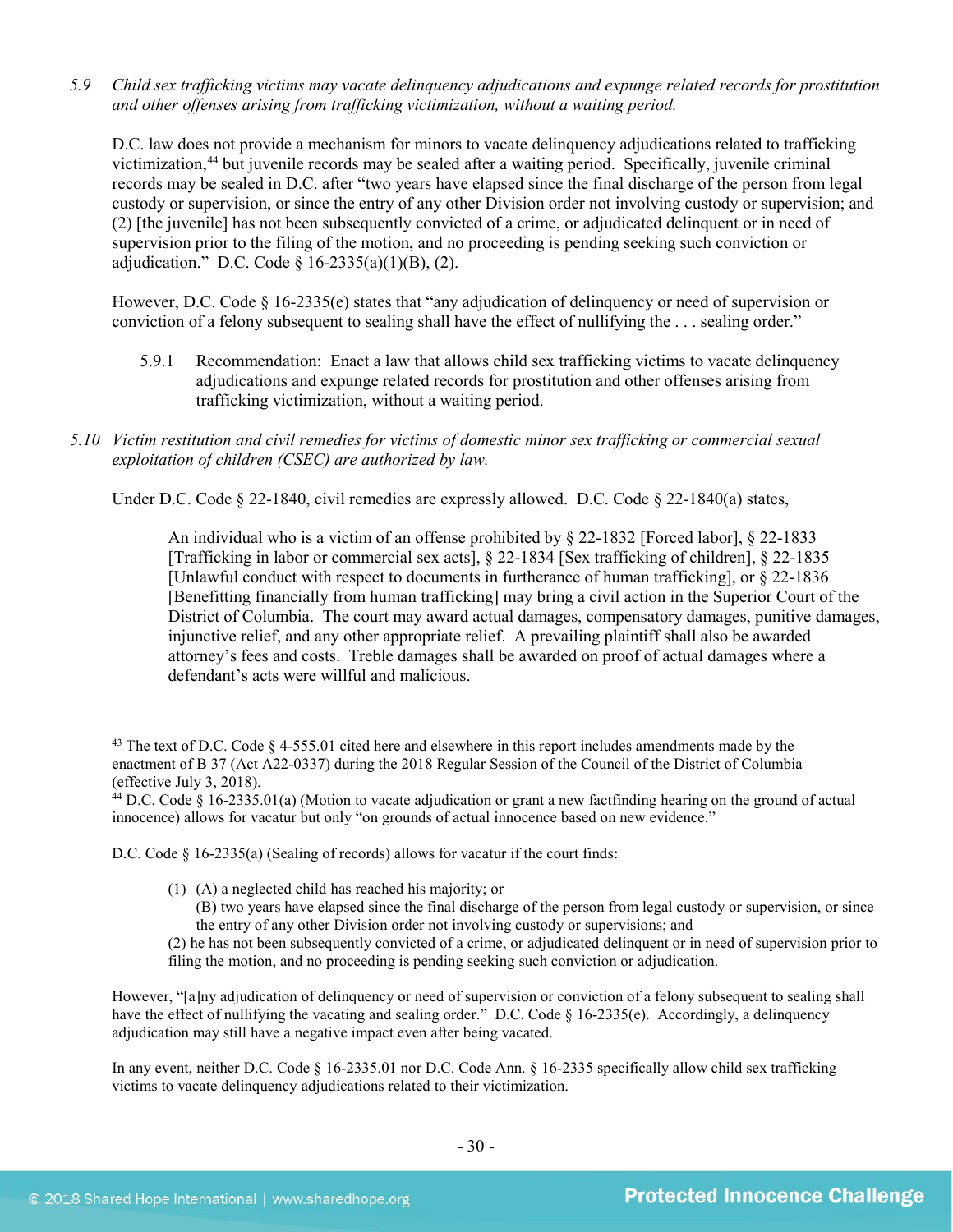A domestic minor sex trafficking victim could receive restitution under D.C. Code § 16-711 (Restitution or reparation), which allows the court to award restitution to victims of any offense. D.C. Code § 16-711 states,

(a) In criminal cases in the Superior Court, the court may, in addition to any other sentence imposed as a condition of probation or as a sentence itself, require a person convicted of any offense to make reasonable restitution or reparation.

(b) When restitution or reparation is ordered, the court shall take into consideration the number of victims, the actual damage of each victim, the resources of the defendant, the defendant's ability to earn, any obligation of the defendant to support dependents, and other matters as pertain to the defendant's ability to make restitution or reparation.

(c) The court shall fix the manner of performing restitution or reparation.

. . . .

5.10.1 Recommendation: Amend D.C. Code § 16-711 (Restitution or reparation) to require that courts mandate restitution in all cases of minor sex trafficking.

*5.11 Statutes of limitations for civil and criminal actions for child sex trafficking or commercial sexual exploitation of children (CSEC) offenses are eliminated or lengthened to allow prosecutors and victims a realistic opportunity to pursue criminal action and legal remedies.*

Regarding civil actions, "[a]ny statute of limitation imposed for the filing of a civil suit under this section shall not begin to run until the plaintiff knew, or reasonably should have known, of any act constituting a violation of § 22-1832 [Forced labor], § 22-1833 [Trafficking in labor or commercial sex acts], § 22-1834 [Sex trafficking of children], § 22-1835 [Unlawful conduct with respect to documents in furtherance of human trafficking], or § 22-1836 [Benefitting financially from human trafficking], or until a minor plaintiff has reached the age of majority, whichever is later." D.C. Code § 22-1840(b) (Civil action). Additionally, D.C. Code § 22-1840(d) states, "[a] defendant is estopped to assert a defense of the statute of limitations when the expiration of the statute is due to conduct by the defendant inducing the plaintiff to delay the filing of the action."

Criminal actions related to domestic minor sex trafficking have a 10 year statute of limitations. D.C. Code  $\S$  23-113(a)(3)(H), (J), (K), (L), (M). Furthermore, this statute of limitations does not begin to run until the minor has reached 21. D.C. Code § 23-113(d)(2)(D), (H), (I), (J). D.C. Code § 23-113(a)(3) states, in part,

A prosecution for the following crimes and any offense that is properly joinable with any of the following crimes is barred if not commenced within ten (10) years after it is committed:

. . . . (H) using a minor in a sexual performance or promoting a sexual performance by a minor (D.C. Official Code § 22-3102);

(J) Trafficking in labor or commercial sex and sex trafficking of children as prohibited by [D.C. Official Code §§ 22-1833 and 22-1834], respectively,

(K) Section [D.C. Official Code § 22-2704] [Abducting or enticing child from his or her home for purposes of prostitution; harboring such child]);

(L) Section [D.C. Official Code 22-2705] [Pandering; inducing or compelling an individual to engage in prostitution]); and

(M) Sections [D.C. Official Code 22-2706 [Compelling an individual to live life of prostitution against his or her will] and 22-2708] [Causing spouse to live in prostitution].

Additionally, under D.C. Code § 23-113(d)(2),

The period of limitation shall not begin to run until the victim reaches 21 years of age for the following offenses:

. . . .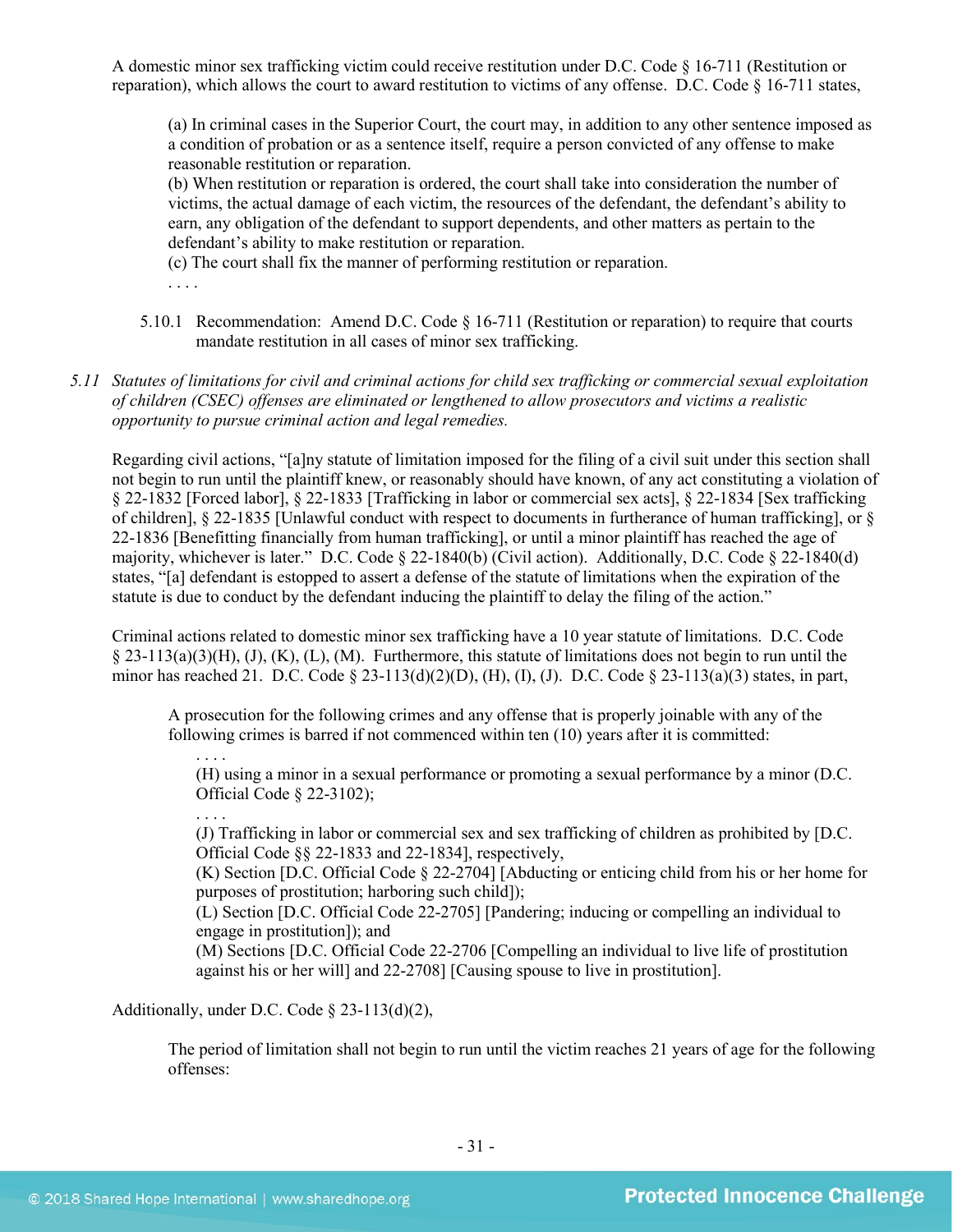(A) first degree child sexual abuse (§ 22-3008);

(B) second degree child sexual abuse (§ 22-3009);

(C) enticing a child for the purpose of committing felony sexual abuse (§ 22-3010);

(D) using a minor in a sexual performance or promoting a sexual performance by a minor (§ 22- 3102);

(E) incest (§ 22-1901);

(F) Sections [D.C. Official Code 22-3009.01 and 22-3009.02];

(G) Section [D.C. Official Code 22-2704];

(H) Section [D.C. Official Code 22-2705];

(I) S Section [D.C. Official Code 22-2706], where the victim is a minor; and

(J) Forced labor, trafficking in labor or commercial sex, sex trafficking of children, and benefitting financially from human trafficking as prohibited by the Human Trafficking Act [D.C. Law 18-239] where the victim is a minor.

Similarly, under D.C. Code  $\S$  23-113(d)(5) the statute of limitations is tolled until the victim is no longer in the trafficking situation. D.C. Code § 23-113(d)(5) states, "The period of limitation shall not begin to run for forced labor, trafficking in labor or commercial sex, sex trafficking of children, and benefitting financially from human trafficking until the victim is no longer subject to the means used to obtain or maintain his or her labor or services or commercial sex acts."

5.11.1 Recommendation: Eliminate the statute of limitation applicable to both D.C. Code § 22-1840(b) (Civil action) and D.C. Code § 23-113 (Limitations on actions for criminal violations) for child victims of sex trafficking and commercial sexual exploitation.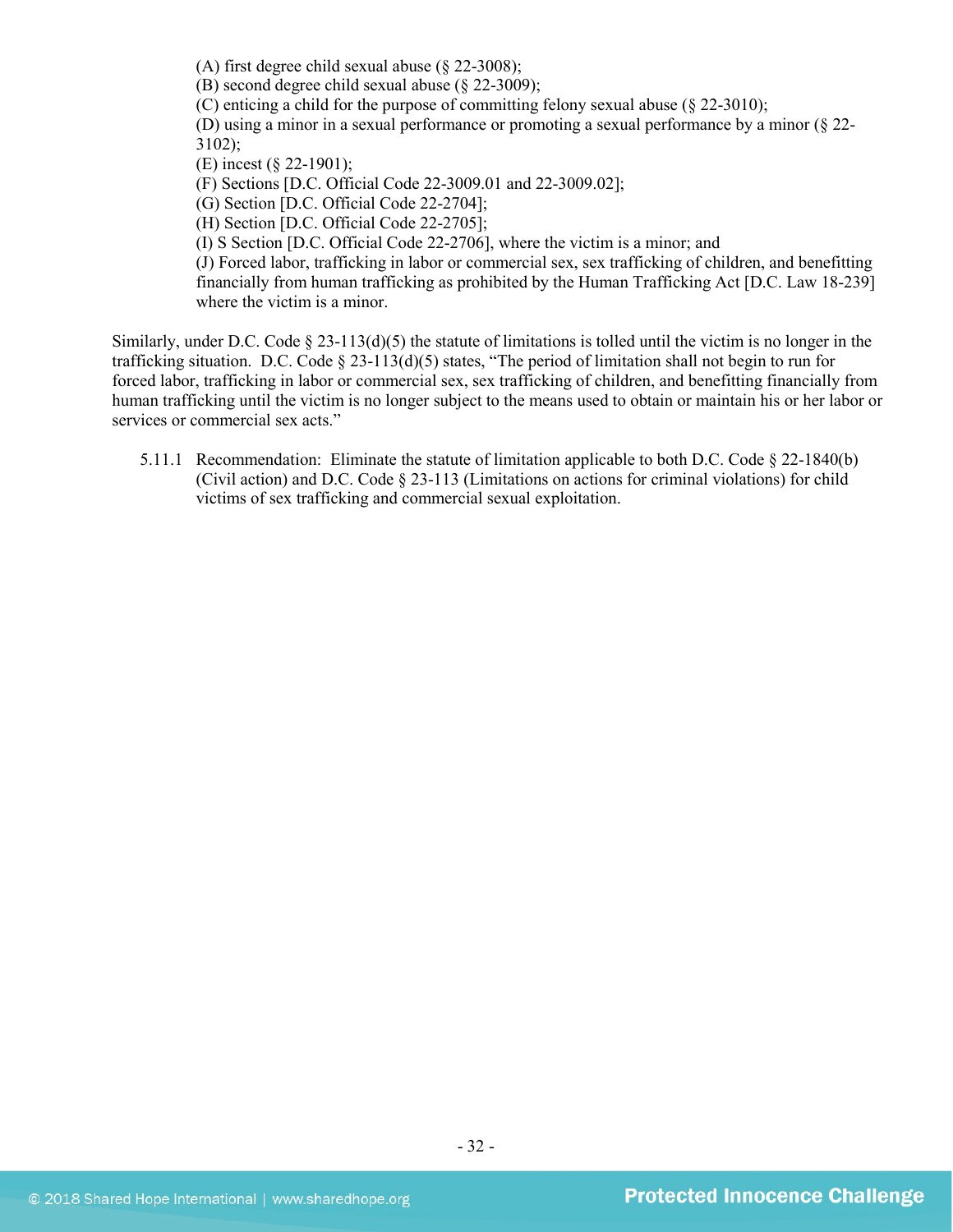#### FRAMEWORK ISSUE 6: CRIMINAL JUSTICE TOOLS FOR INVESTIGATION AND PROSECUTIONS

#### *Legal Components:*

- *6.1 Training on human trafficking and domestic minor sex trafficking for law enforcement is statutorily mandated or authorized.*
- *6.2 Single party consent to audiotaping is permitted in law enforcement investigations.*
- *6.3 Wiretapping is an available tool to investigate domestic minor sex trafficking and commercial sexual exploitation of children (CSEC).*
- *6.4 Using a law enforcement decoy to investigate buying or selling commercial sex is not a defense to soliciting, purchasing, or selling sex with a minor.*
- *6.5 Using the Internet or electronic communications to investigate buyers and traffickers is a permissible investigative technique.*
- *6.6 State law requires reporting of missing children and located missing children.*

#### *Legal Analysis:*

*6.1 Training on human trafficking and domestic minor sex trafficking for law enforcement is statutorily mandated or authorized.*

*\_\_\_\_\_\_\_\_\_\_\_\_\_\_\_\_\_\_\_\_\_\_\_\_\_\_\_\_\_\_\_\_\_\_\_\_\_\_\_\_\_\_\_\_\_\_\_\_\_\_\_\_\_\_\_\_\_\_\_\_\_\_\_\_\_\_\_\_\_\_\_\_\_\_\_\_\_\_\_\_\_\_\_\_\_\_\_\_\_\_\_\_\_\_*

D.C. Code § 22–1842 (Training program) requires human trafficking training for law enforcement officers, social workers, and case workers employed by the Metropolitan Police Department, the Child and Family Services Agency, and the Department of Youth Rehabilitation Services. D.C. Code § 22–1842 states,

- (a) The Metropolitan Police Department ("MPD"), the Child and Family Services Agency ("CFSA"), and the Department of Youth Rehabilitation Services ("DYRS") shall provide training on human trafficking to:
	- (1) New law enforcement officers, social workers, and case managers; and

(2) Current law enforcement officers, social worker employees, and case managers who have not previously received comparable training.

- (b) The training shall be a minimum of 4 hours and shall include:
	- (1) The nature and dimension of human trafficking;
	- (2) The legal rights and remedies available to a victim of human trafficking;
	- (3) The services and facilities available to a victim of human trafficking;

(4) The legal duties imposed on a police officer, social worker, or case manager to enforce the provisions of the Sex Trafficking of Children Prevention Amendment Act of 2014 [D.C. Law 20-

276], and to offer protection and assistance to a victim of human trafficking;

(5) Techniques for determining when a person may be a victim of trafficking;

(6) Techniques for handling a human trafficking offense that promotes the safety of the victim; and (7) The particular needs of youth and minor trafficking victims;

(c) MPD, CFSA, and DYRS shall consult with community organizations that provide training, resources, advocacy, or services to victims of human trafficking for assistance in developing and presenting training on human trafficking.

*6.2 Single party consent to audiotaping is permitted in law enforcement investigations.*

Single party consent for audiotaping in law enforcement investigations is permitted under D.C. law. Under D.C. Code § 23-542 (Interception, disclosure, and use of wire or oral communications prohibited), it is generally illegal for one to intercept wire communications. However, exceptions exist under D.C. Code § 23-542(b), which states, in part,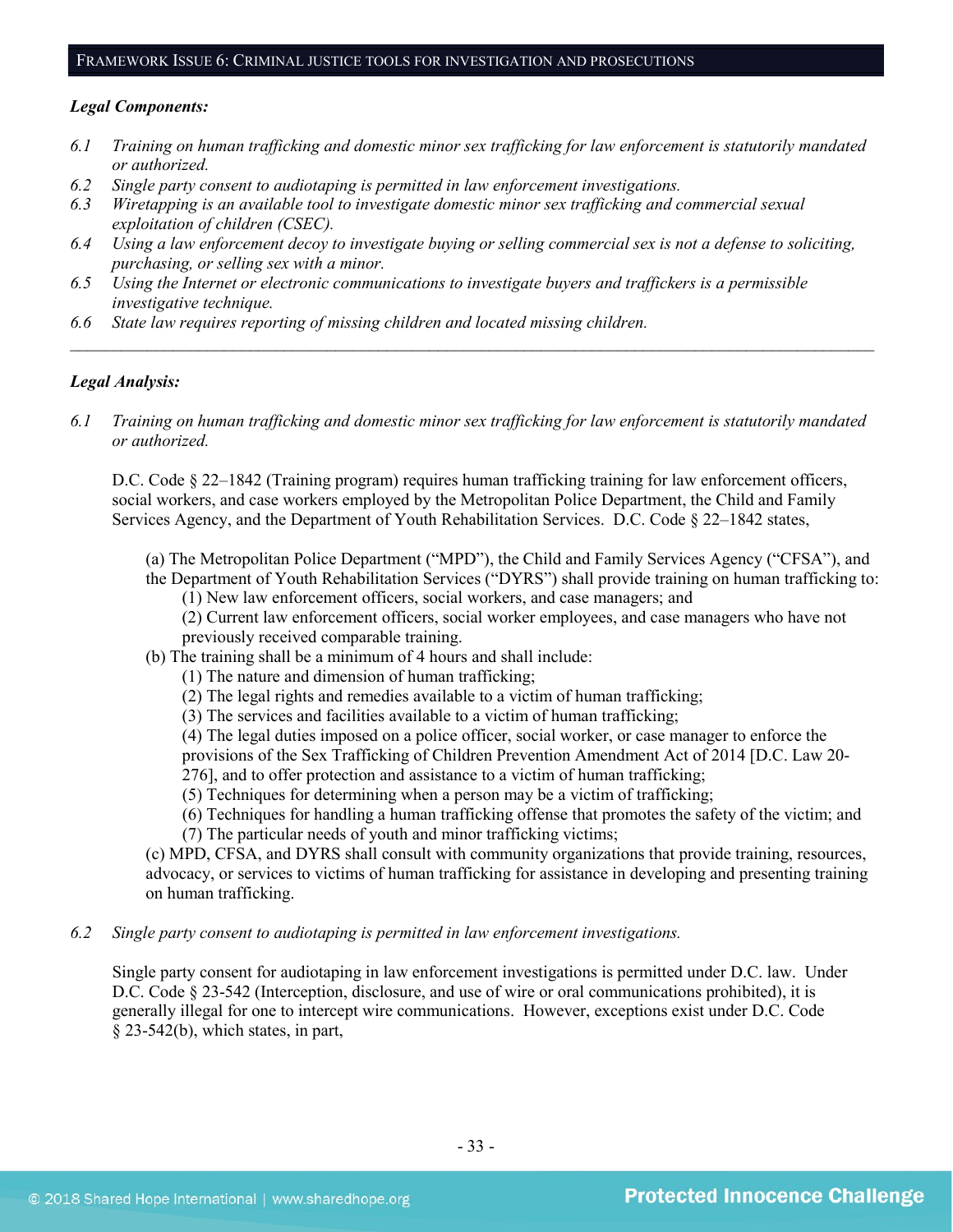It shall not be unlawful under this section for—

. . . . (2) a person acting under color of law to intercept a wire or oral communication, where such person is a party to the communication, or where one of the parties to the communication has given prior consent to such interception; or

(3) a person not acting under color of law to intercept a wire or oral communication, where such person is a party to the communication, or where one of the parties to the communication has given prior consent to such interception, unless such communication is intercepted for the purpose of committing any criminal or tortious act in violation of the Constitution or laws of the United States, any State, or the District of Columbia, or for the purpose of committing any other injurious act.

*6.3 Wiretapping is an available tool to investigate domestic minor sex trafficking and commercial sexual exploitation of children (CSEC).* 

District of Columbia's human trafficking and CSEC offenses are not included within the list offenses for which wiretapping is permitted as an investigative tool.

- 6.3.1 Recommendation: Amend D.C. Code  $\S$  23-546(c) to allow wiretapping in investigations for the offenses of D.C. Code § 22-1834 (Sex trafficking of children) and § 22-1836 (Benefitting financially from human trafficking).
- *6.4 Using a law enforcement decoy to investigate buying or selling commercial sex is not a defense to soliciting, purchasing, or selling sex with a minor.*

District of Columbia's trafficking and CSEC laws do not prohibit a defense based on the use of a law enforcement decoy posing as a minor to investigate the solicitation, purchase, or sale of sex with a minor;<sup>[45](#page-33-0)</sup> however, this defense is prohibited under D.C. Code § 22-3010.02 (Arranging for sexual contact with a real or fictitious child), a non-CSEC, buyer-applicable offense. D.C. Code § 22-3010.02(a) states, in part:

For the purposes of this section, arranging to engage in a sexual act or sexual contact with an individual who is fictitious shall be unlawful only if the arrangement is done by or with a law enforcement officer.

For reasons stated above, the defense would not be available for charges brought against buyers or traffickers through reverse sting operations, which are the most likely situations in which a defendant would try to assert such a defense.

However, a loop hole may remain in D.C. Code § 22-3010.02 (Arranging for sexual contact with a real or fictitious child) and § 22-3010 (Enticing a child) for children who are less than four years younger than the person arranging to engage in sexual act or sexual contact with a child. Both provisions prohibit a defense based on the use of law enforcement decoys when the person arranging a sexual act or sexual contact does so with "an individual (whether real or fictitious) who is or who is represented to be a child at least 4 years younger than the person." D.C. Code § 22-3010. Therefore, buyers seeking to engage in the commercial exploitation of a child may not be prohibited from raising a defense related to the use of law enforcement decoy when the real or fictitious child is less than 4 years younger than the buyer.

<span id="page-33-0"></span> $\overline{\phantom{a}}$ <sup>45</sup> See Component 2.1 for more information about buyer-applicable sex trafficking provision D.C. Stat. § 22- 1834(a) (Sex Trafficking of Children) and Section 2.2 for more information on buyer-applicable CSEC provision D.C. Stat. § 22-2704(a) (Abducting or enticing a child from his or her home for purposes of prostitution); D.C. Stat. § 22-2705(a) (Pandering, inducing, or compelling an individual to engage in prostitution); and D.C. Stat § 22- 2707(a) (Procuring; receiving money or other valuable thing for arranging assignation).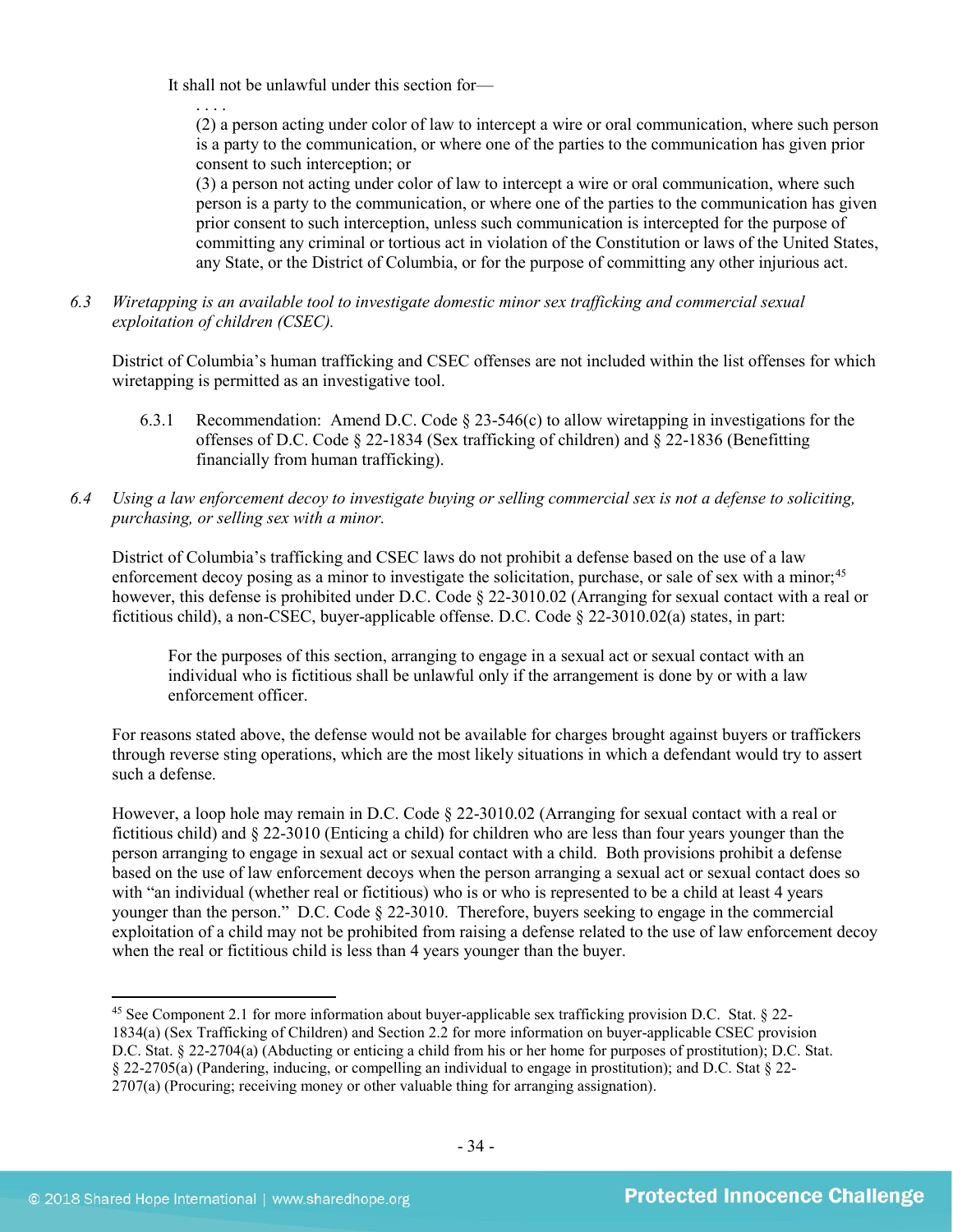- 6.4.1 Recommendation: Enact a law that expressly prohibits a defense to prosecution based on the use of a law enforcement decoy posing as a minor to investigate D.C.'s trafficking and CSEC offenses.
- *6.5 Using the Internet or electronic communications to investigate buyers and traffickers is a permissible investigative technique.*

No D.C. statute specifically addresses the use of the Internet to investigate buyers and traffickers. D.C. Code § 22-3010.02 (Arranging for a sexual contact with a real or fictitious child) could be utilized potentially although it does not expressly relate to Internet use to arrange for sexual contact.<sup>46</sup>

- 6.5.1 Recommendation: Amend trafficking in children and CSEC offenses to allow law enforcement to use the Internet or other electronic communications to investigate these offenses, or enact a separate law authorizing use of the Internet for investigations of these offenses.
- *6.6 State law requires reporting of missing children and located missing children.*

D.C. Code § 4-1323.01 (Missing Persons) creates procedures for reporting by the Child and Family Services Agency of missing children at risk for sex trafficking to the Metropolitan Police Department. In addition, it requires the Metropolitan Police Department to report critically missing children to the National Center for Missing and Exploited Children. Pursuant to D.C. Code § 4-1323.01,

(a) The Child and Family Services Agency shall file a missing person report with the Metropolitan Police Department ("MPD") for any child in the custody of the Child and Family Services Agency immediately after discovering that the child is missing from the child's home or out-of-home placement. (b) A person required to make a report of abuse or neglect under § 4-1321.02(b), may file a missing person report with the MPD.

(c) The MPD shall immediately report a missing child to the National Center for Missing and Exploited Children if the child has been:

(1) Deemed critical missing by the MPD, as defined by MPD General Order 304-03; or

(2) Missing for more than 30 days from the date the Child and Family Services Agency filed a missing person report with MPD pursuant to subsection (a) of this section.

(d) For the purposes of this section, the term "child" means a person who has not attained the age of 18 years.

However, D.C. Code § 4-1323.01 (Missing Persons) does not require law enforcement or any other entity to report when a missing child is located.

6.6.1 Recommendation: Amend D.C. Code § 4-1323.01 (Missing Persons) to require reporting of a missing child who has been located.

<span id="page-34-0"></span><sup>46</sup> D.C. Code § 22-3010.02, enacted in 2011, currently has no precedent case law to demonstrate applicability to situations involving the Internet.